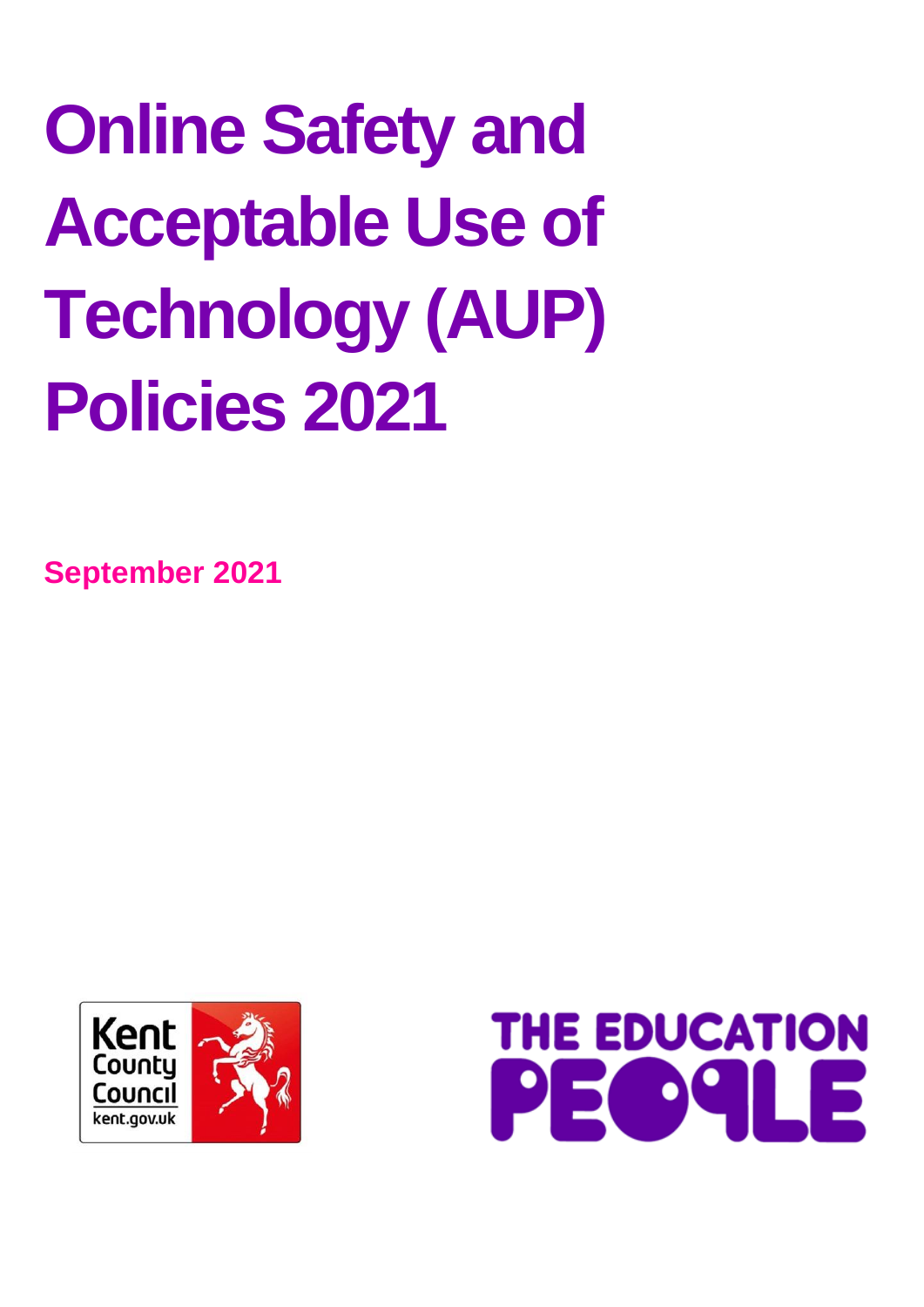# **Green Park Community Primary School Online Safety Policy 2021-22**



## **Key Details**

# **Designated Safeguarding Lead: Richard Hawkins (Headteacher) Named Governor with lead responsibility: Nigel Collins (Chairperson)**

# **Date written: September 2021**

# **Date agreed and ratified by Governing Body: September 2021 Date of next review: September 2022**

This policy will be reviewed **at least** annually. It will also be revised following any concerns and/or updates to national and local guidance or procedures.

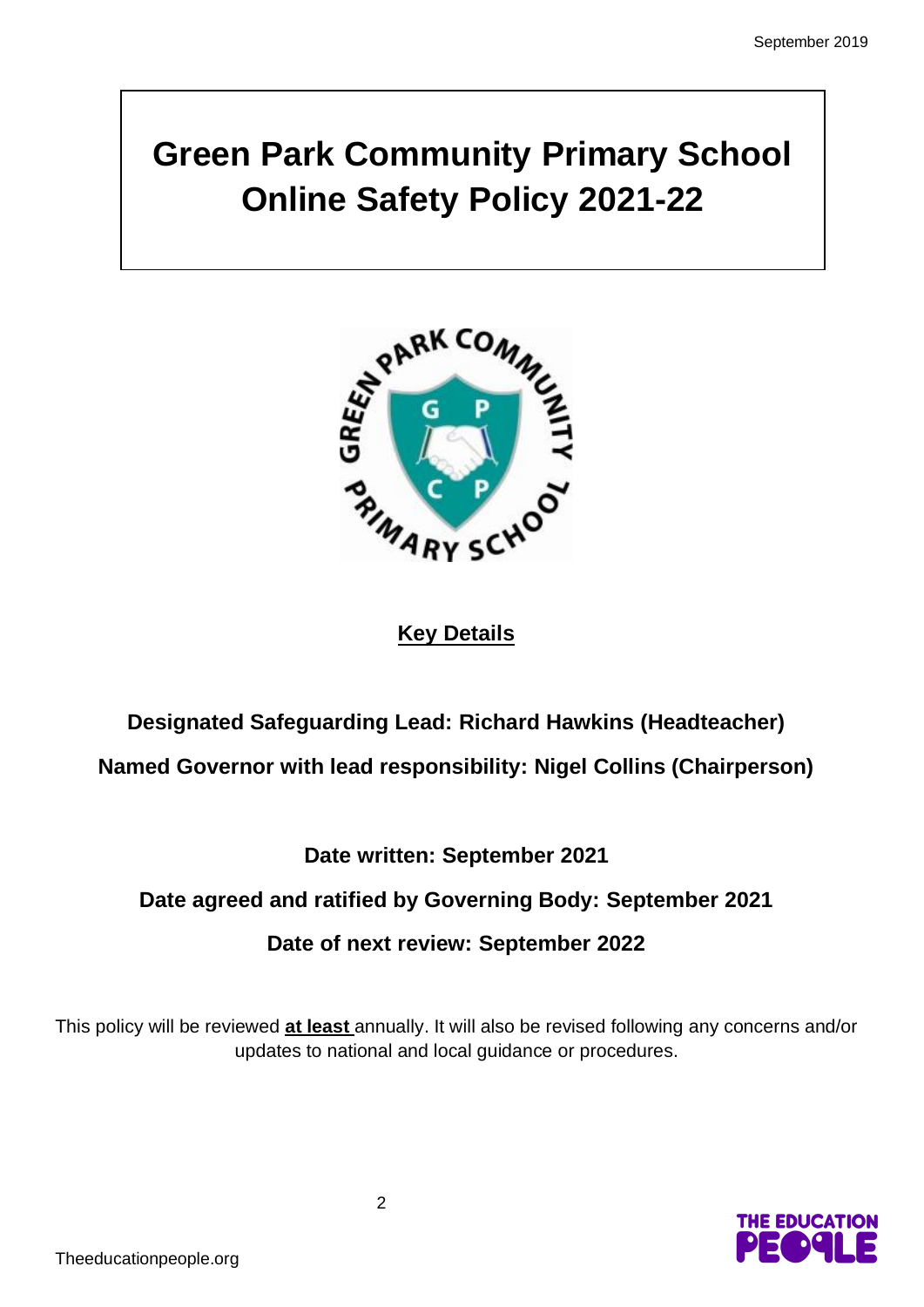# **Green Park Community Primary School: Online Safety Policy**

# **1. Policy aims**

- This online safety policy has been written by Green Park Community Primary School hereby referred to as 'Green Park'), involving staff, learners and parents/carers, building on the Kent County Council/The Education People online safety policy template, with specialist advice and input as required.
- It takes into account the DfE statutory guidance ['Keeping Children Safe in Education'](https://www.gov.uk/government/publications/keeping-children-safe-in-education--2) 2019, [Early Years and Foundation Stage](https://www.gov.uk/government/publications/early-years-foundation-stage-framework--2) 2017, '[Working Together to Safeguard Children'](https://www.gov.uk/government/publications/working-together-to-safeguard-children--2) 2018 and the local [Kent Safeguarding Children Multi-agency Partnership](https://www.kscb.org.uk/) (KSCMP) procedures.
- The purpose of Green Park's online safety policy is to
	- o safeguard and promote the welfare of all members of our community online.
	- o identify approaches to educate and raise awareness of online safety throughout our community.
	- o enable all staff to work safely and responsibly, to role model positive behaviour online and to manage professional standards and practice when using technology.
	- o identify clear procedures to follow when responding to online safety concerns.
- At Green Park, we recognise that the issues classified within online safety are considerable but can be broadly categorised into three areas of risk.
	- o **Content:** being exposed to illegal, inappropriate or harmful material
	- o **Contact:** being subjected to harmful online interaction with other users
	- o **Conduct:** personal online behaviour that increases the likelihood of, or causes, harm.

# **2. Policy scope**

- Green Park recognises that online safety is an essential part of safeguarding and acknowledges its duty to ensure that all learners and staff are protected from potential harm online.
- Green Park identifies that the internet and associated devices, such as computers, tablets, mobile phones and games consoles are an important part of everyday life which present positive and exciting opportunities, as well as challenges and risks.
- Green Park will empower our learners to acquire the knowledge needed to use the internet and technology in a safe, considered and respectful way, and develop their resilience so they can manage and respond to online risks.
- This policy applies to all staff, including the governing body, leadership team, teachers, support staff, external contractors, visitors, volunteers and other individuals who work for, or provide services on behalf of the setting (collectively referred to as "staff" in this policy) as well as learners and parents and carers.

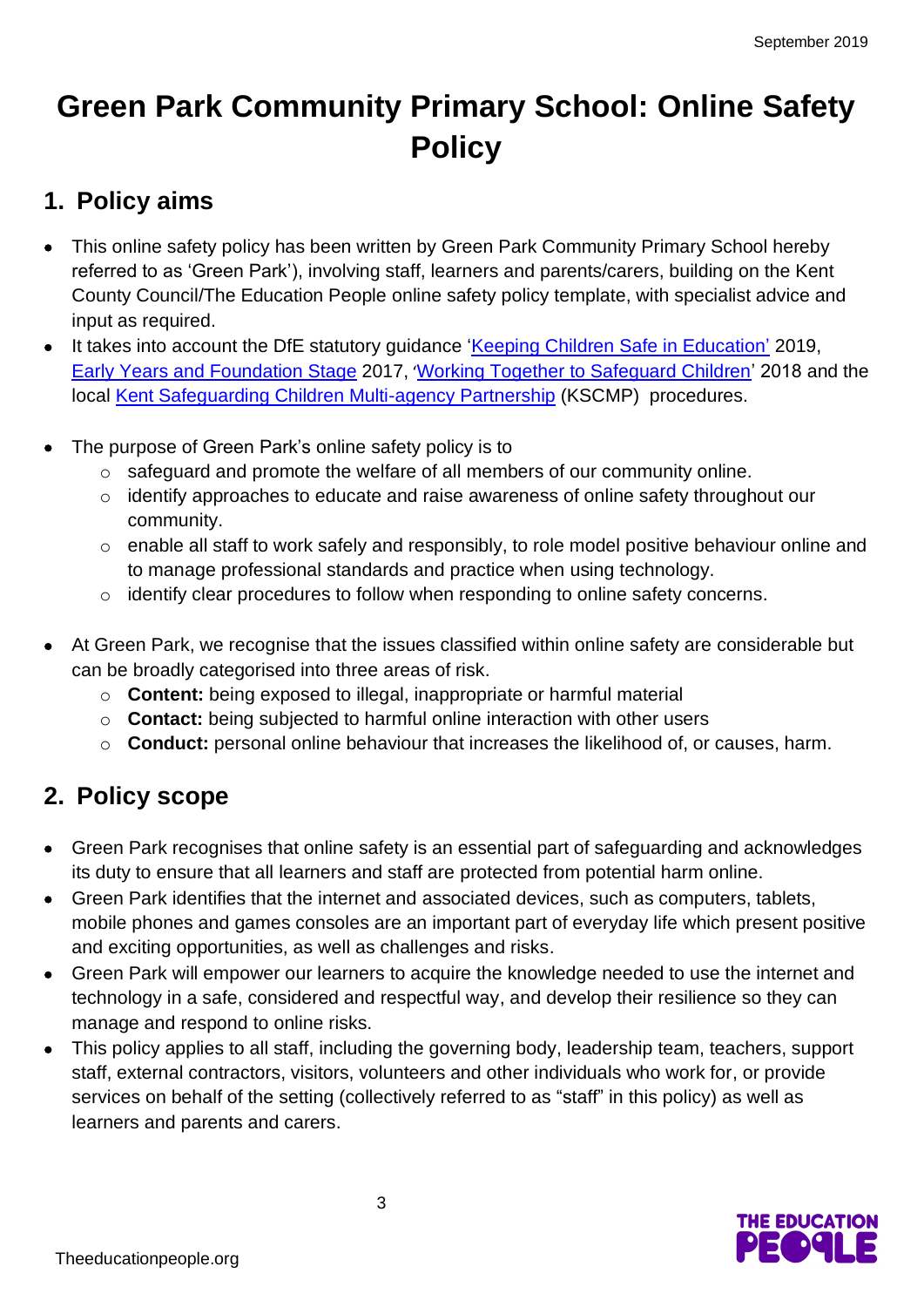• This policy applies to all access to the internet and use of technology, including mobile technology, or where learners, staff or other individuals have been provided with setting issued devices for use, both on and off-site.

#### **2.2 Links with other policies and practices**

- This policy links with several other policies, practices and action plans, including but not limited to:
	- o Anti-bullying policy
	- o Acceptable Use Policies (AUP) and the Staff Code of Conduct
	- o Behaviour policy
	- o Child protection policy
	- o Confidentiality policy
	- o Curriculum policies, such as: Computing, Personal Social and Health Education (PSHE), Citizenship and Relationships and Sex Education (RSE)
	- o Data security
	- o Cameras and image use policy
	- o Mobile phone and social media policies

## **3. Monitoring and review**

- Technology evolves and changes rapidly; as such Green Park will review this policy at least annually. The policy will be revised following any national or local policy updates, any local child protection concerns and/or any changes to our technical infrastructure.
- We will regularly monitor internet use and evaluate online safety mechanisms to ensure that this policy is consistently applied.
- To ensure they have oversight of online safety, the Headteacher will be informed of online safety concerns, as appropriate.
- The named governor for safeguarding will report on online safety practice and incidents, including outcomes, on a regular basis to the wider governing body.
- Any issues identified via monitoring policy compliance will be incorporated into our action planning.

# **4. Roles and Responsibilities**

- The Designated Safeguarding Lead (DSL) (Richard Hawkins Headteacher) is recognised as holding overall lead responsibility for online safety.
- Green Park recognises that all members of the community have important roles and responsibilities to play with regards to online safety.

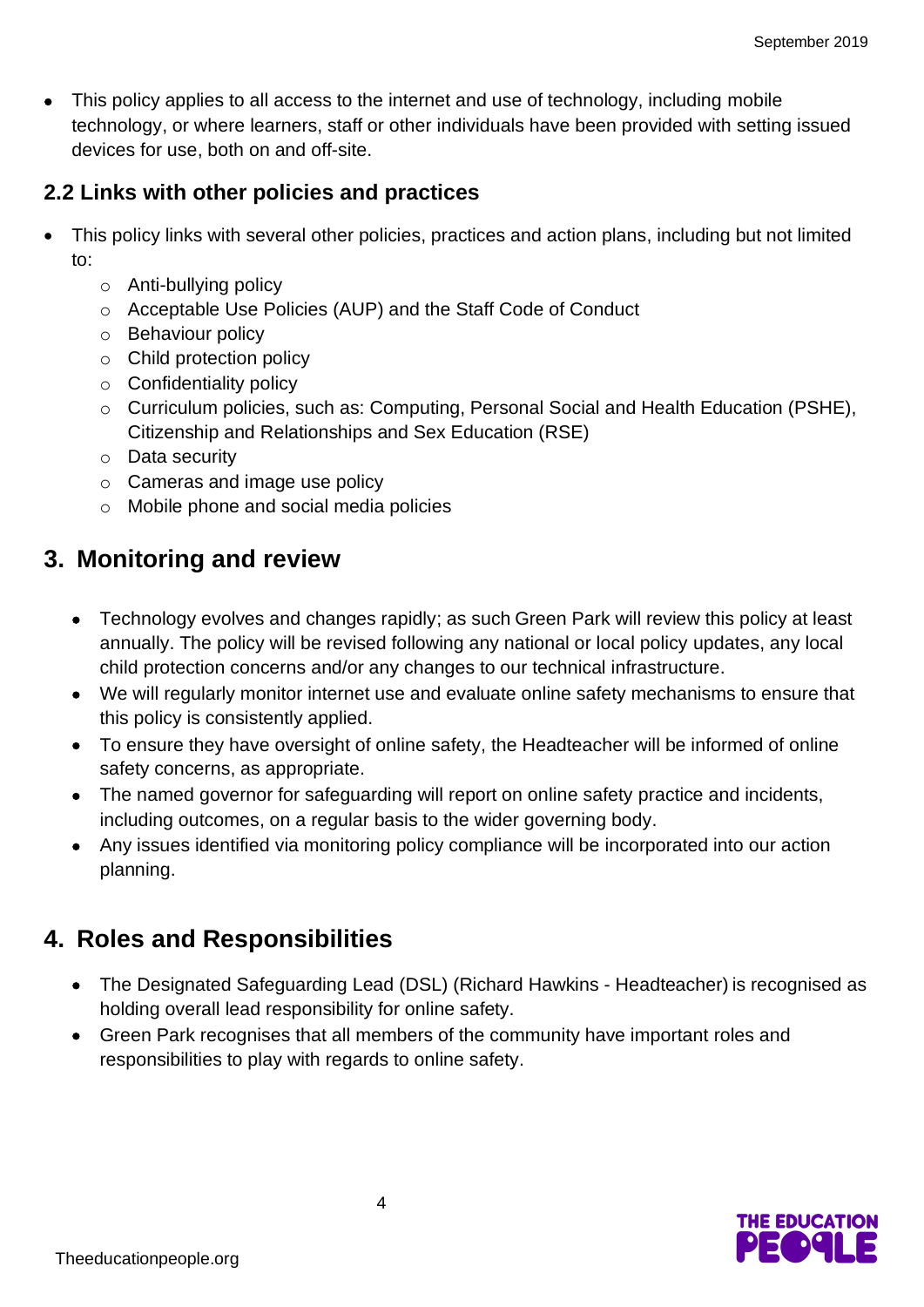### **4.1 The leadership and management team will:**

- Create a whole setting culture that incorporates online safety throughout all elements of school life.
- Ensure that online safety is viewed as a safeguarding issue and that practice is in line with national and local recommendations and requirements.
- Implement appropriate and up-to-date policies regarding online safety which addresses the acceptable use of technology, peer on peer abuse, use of social media and mobile technology.
- Work with technical staff and IT support (EiS) to ensure that suitable and appropriate filtering and monitoring systems are in place.
- Support the DSL and any deputies by ensuring they have enough time and resources to carry out their responsibilities.
- Ensure robust reporting channels are in place for the whole community to access regarding online safety concerns.
- Undertake appropriate risk assessments regarding the safe use of technology on site.
- Audit and evaluate online safety practice to identify strengths and areas for improvement.
- Ensure that staff, learners and parents/carers are proactively engaged in activities which promote online safety.
- Support staff to ensure that online safety is embedded within a progressive whole setting curriculum which enables all learners to develop an appropriate understanding of online safety.

# **4.2 The Designated Safeguarding Lead (DSL) will:**

- Act as a named point of contact within the setting on all online safeguarding issues.
- Liaise with other members of staff, such as the Computing Lead, Pastoral team, IT technicians, network managers and the SENCO on matters of online safety.
- Ensure appropriate referrals are made to relevant external partner agencies, as appropriate.
- Work alongside deputy DSLs to ensure online safety is recognised as part of the settings safeguarding responsibilities, and that a coordinated whole school approach is implemented.
- Access regular and appropriate training and support to ensure they understand the unique risks associated with online safety and have the relevant and up-to-date knowledge required to keep learners safe online.
- Access regular and appropriate training and support to ensure they recognise the additional risks that learners with SEN and disabilities (SEND) face online.
- Ensure all members of staff receive regular, up-to-date and appropriate online safety training and information as part of their induction and child protection training.
- Keep up-to-date with current research, legislation and trends regarding online safety and communicate this with the community, as appropriate.
- Work with staff to coordinate participation in local and national events to promote positive online behaviour, such as Safer Internet Day.

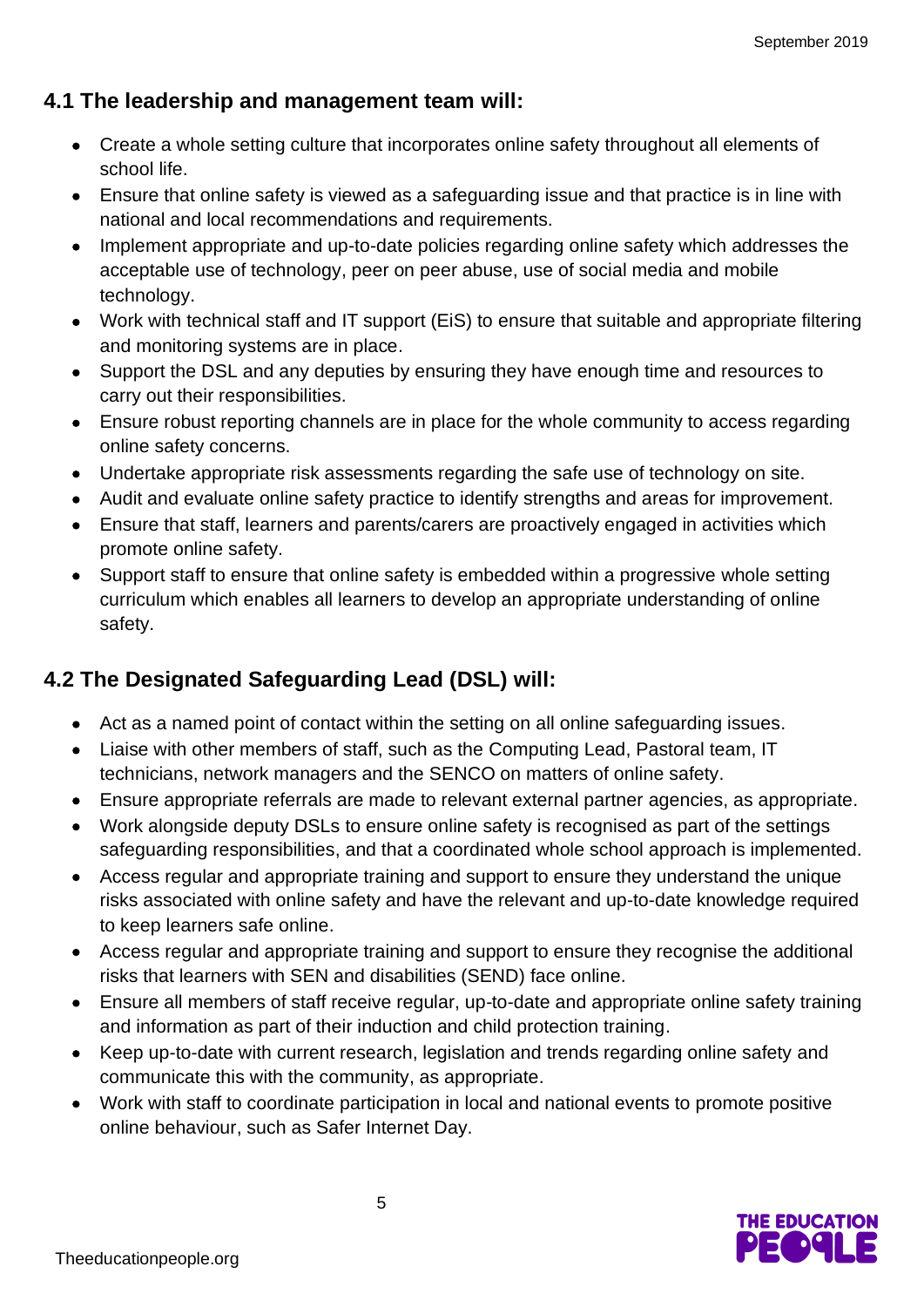- Ensure that online safety is promoted to parents, carers and the wider community through a variety of channels and approaches.
- Maintain records of online safety concerns, as well as actions taken, as part of the settings safeguarding recording mechanisms.
- Monitor online safety incidents to identify gaps and trends and use this data to update the education response and school policies and procedures.
- Report online safety concerns, as appropriate, to the Headteacher/Senior Leadership Team (SLT) and Governing Body.
- Work with the Computing Lead (in conjunction with the SLT to review and update online safety policies on a regular basis (at least annually) with stakeholder input.
- Meet regularly with the governor with a lead responsibility for safeguarding and online safety.

### **4.3 It is the responsibility of all members of staff to:**

- Read and adhere to our online safety policy and acceptable use of technology policies.
- Take responsibility for the security of IT systems and the electronic data they use or have access to.
- Model good practice when using technology with learners
- Maintain a professional level of conduct in their personal use of technology, both on and off site.
- Embed online safety education in curriculum delivery wherever possible.
- Have an awareness of a range of online safety issues and how they may be experienced by the learners in their care.
- Identify online safety concerns and take appropriate action by following the school safeguarding policies and procedures.
- Know when and how to escalate online safety issues, including reporting to the DSL and signposting learners and parents/carers to appropriate support, internally and externally.
- Take personal responsibility for professional development in this area.

#### **4.4 It is the responsibility of staff managing the technical environment to:**

- Provide technical support and perspective to the DSL, Headteacher and SLT, especially in the development and implementation of appropriate online safety policies and procedures.
- Implement appropriate security measures as directed by the Headteacher and SLT to ensure that the settings IT infrastructure is secure and not open to misuse or malicious attack, whilst allowing learning opportunities to be maximised.
- Ensure that our filtering policy and monitoring systems and approaches are applied and updated on a regular basis; responsibility for its implementation is shared with the Computing Lead, Headteacher and SLT.

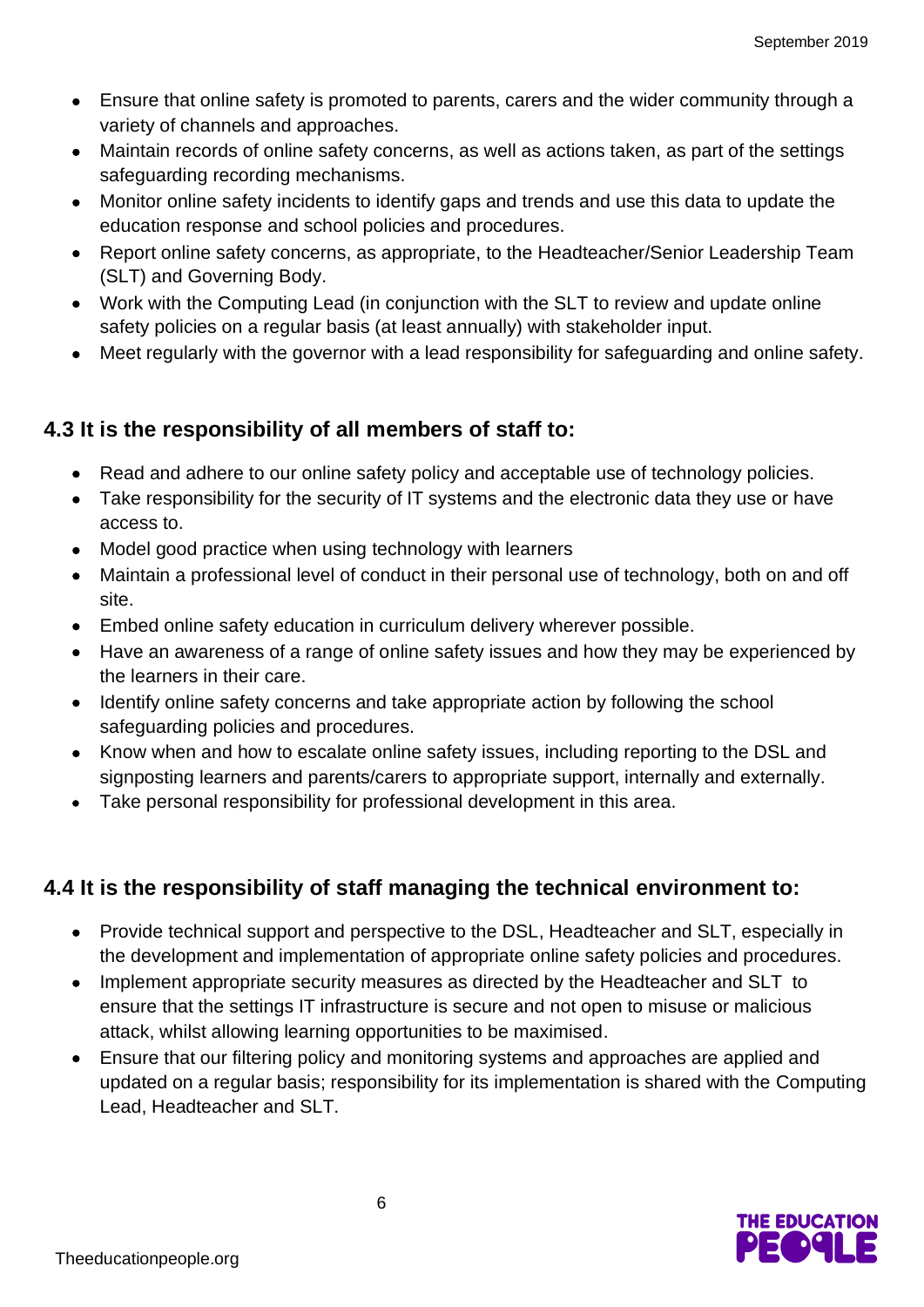• Ensure appropriate technical support and access to our filtering and monitoring systems is given to the DSL and/or deputies to enable them to take appropriate safeguarding action when required.

#### **4.5 It is the responsibility of learners (at a level that is appropriate to their individual age and ability) to:**

- Engage in age/ability appropriate online safety education.
- Read and adhere to the acceptable use of technology and behaviour policies.
- Respect the feelings and rights of others, on and offline.
- Take an appropriate level of responsibility for keeping themselves and others safe online.
- Seek help from a trusted adult, if they are concerned about anything, they or others experience online.

#### **4.6 It is the responsibility of parents and carers to:**

- Read our acceptable use of technology policies and encourage their children to adhere to them.
- Support our online safety approaches by discussing online safety issues with their children and reinforcing appropriate and safe online behaviours at home.
- Role model safe and appropriate use of technology and social media and abide by the Home-School Agreement and Acceptable Use of Technology policies.
- Seek help and support from the school or other appropriate agencies, if they or their child encounter online issues.
- Contribute to the development of our online safety policies.
- Use our systems, such as learning platforms and other IT resources, safely and appropriately.
- Take responsibility for their own awareness in relation to the risks and opportunities posed by the new and emerging technologies that their children access and use at home.

# **5. Education and engagement approaches**

#### **5.1 Education and engagement with learners**

- The setting will establish and embed a whole school culture and will raise awareness and promote safe and responsible internet use amongst learners by:
	- o ensuring our curriculum and whole school approach is developed in line with the UK Council for Internet Safety (UKCIS) ['Education for a Connected World Framework'](https://www.gov.uk/government/publications/education-for-a-connected-world) and DfE ['Teaching online safety in school'](https://www.gov.uk/government/publications/teaching-online-safety-in-schools) guidance.
	- o ensuring online safety is addressed in Relationships Education, Relationships and Sex Education, Health Education, Citizenship and Computing programmes of study.

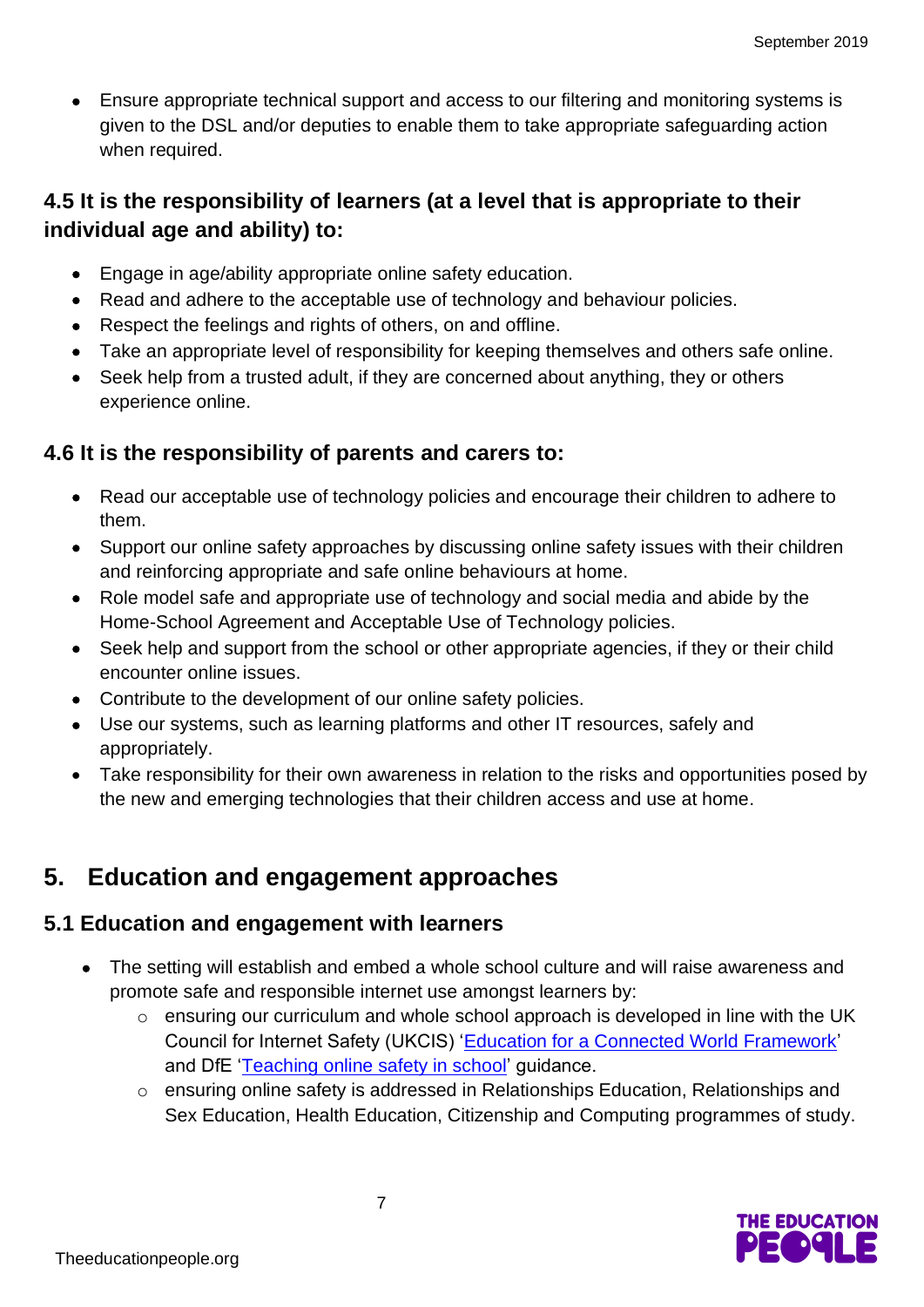- $\circ$  reinforcing online safety principles in other curriculum subjects as appropriate, and whenever technology or the internet is used on site.
- o implementing appropriate peer education approaches.
- o creating a safe environment in which all learners feel comfortable to say what they feel, without fear of getting into trouble and/or being judged for talking about something which happened to them online.
- o involving the DSL (or a deputy) as part of planning for online safety lessons or activities, so they can advise on any known safeguarding cases, and ensure support is in place for any learners who may be impacted by the content.
- o making informed decisions to ensure that any educational resources used are appropriate for our learners.
- o using external visitors, where appropriate, to complement and support our internal online safety education approaches.
- o providing online safety education as part of the transition programme across the key stages and/or when moving between establishments.
- o rewarding positive use of technology.
- Green Park will support learners to understand and follow our acceptable use policies in a way which suits their age and ability by:
	- o displaying acceptable use posters in all rooms with internet access.
	- o informing learners that network and internet use will be monitored for safety and security purposes, and in accordance with legislation.
	- o seeking learner voice when writing and developing online safety policies and practices, including curriculum development and implementation.
- Green Park will ensure learners develop the underpinning knowledge and behaviours needed to navigate the online world safely, in a way which suits their age and ability by:
	- o ensuring age appropriate education regarding safe and responsible use precedes internet access.
	- o teaching learners to evaluate what they see online and recognise techniques used for persuasion, so they can make effective judgements about if what they see is true, valid or acceptable.
	- o educating them in the effective use of the internet to research, including the skills of knowledge location, retrieval and evaluation.
	- o enabling them to understand what acceptable and unacceptable online behaviour looks like.
	- o preparing them to identify possible online risks and make informed decisions about how to act and respond.
	- o ensuring they know how and when to seek support if they are concerned or upset by something they see or experience online.

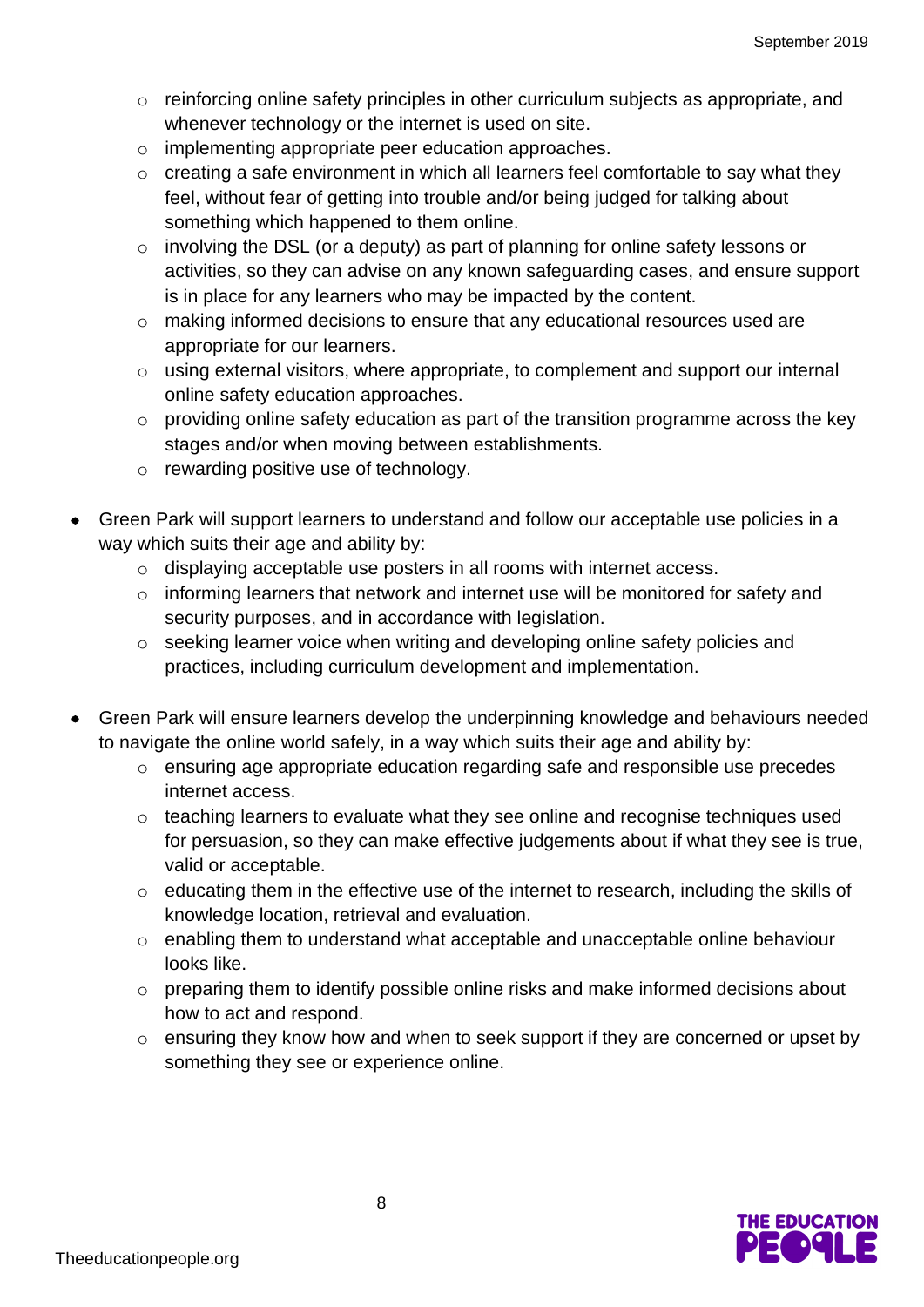#### **5.2 Vulnerable Learners**

- Green Park recognises that any learner can be vulnerable online, and vulnerability can fluctuate depending on their age, developmental stage and personal circumstances. However, there are some learners, for example looked after children and those with special educational needs, who may be more susceptible or may have less support in staying safe online.
- Green Park will ensure that differentiated and appropriate online safety education, access and support is provided to vulnerable learners.
- Staff at Green Park will seek input from specialist staff as appropriate, including the DSL, SENCO, Child in Care Designated Teacher to ensure that the policy and curriculum is appropriate to our community's needs.

#### **5.3 Training and engagement with staff**

- We will
	- o provide and discuss the online safety and acceptable use policies and procedures with all members of staff as part of induction.
	- o provide up-to-date and appropriate online safety training for all staff which is integrated, aligned and considered as part of our overarching safeguarding approach.
	- o Staff training covers the potential risks posed to learners (content, contact and conduct) as well as our professional practice expectations.
	- o build on existing expertise by provide opportunities for staff to contribute to and shape our online safety approaches, including curriculum, policies and procedures.
	- o make staff aware that our IT systems are monitored, and that activity can be traced to individual users. Staff will be reminded to behave professionally and in accordance with our policies when accessing our systems and devices.
	- o make staff aware that their online conduct, including personal use of social media, can have an impact on their professional role and reputation.
	- o highlight useful educational resources and tools which staff could use with learners.
	- o ensure all members of staff are aware of the procedures to follow regarding online safety concerns involving learners, colleagues or other members of the community.

#### **5.4 Awareness and engagement with parents and carers**

- Green Park recognises that parents and carers have an essential role to play in enabling children and young people to become safe and responsible users of the internet and associated technologies.
- We will build a partnership approach to online safety with parents and carers by
	- o providing information and guidance on online safety in a variety of formats. This may include but is not limited to: Safer Internet Day activities, assemblies and visiting speakers.

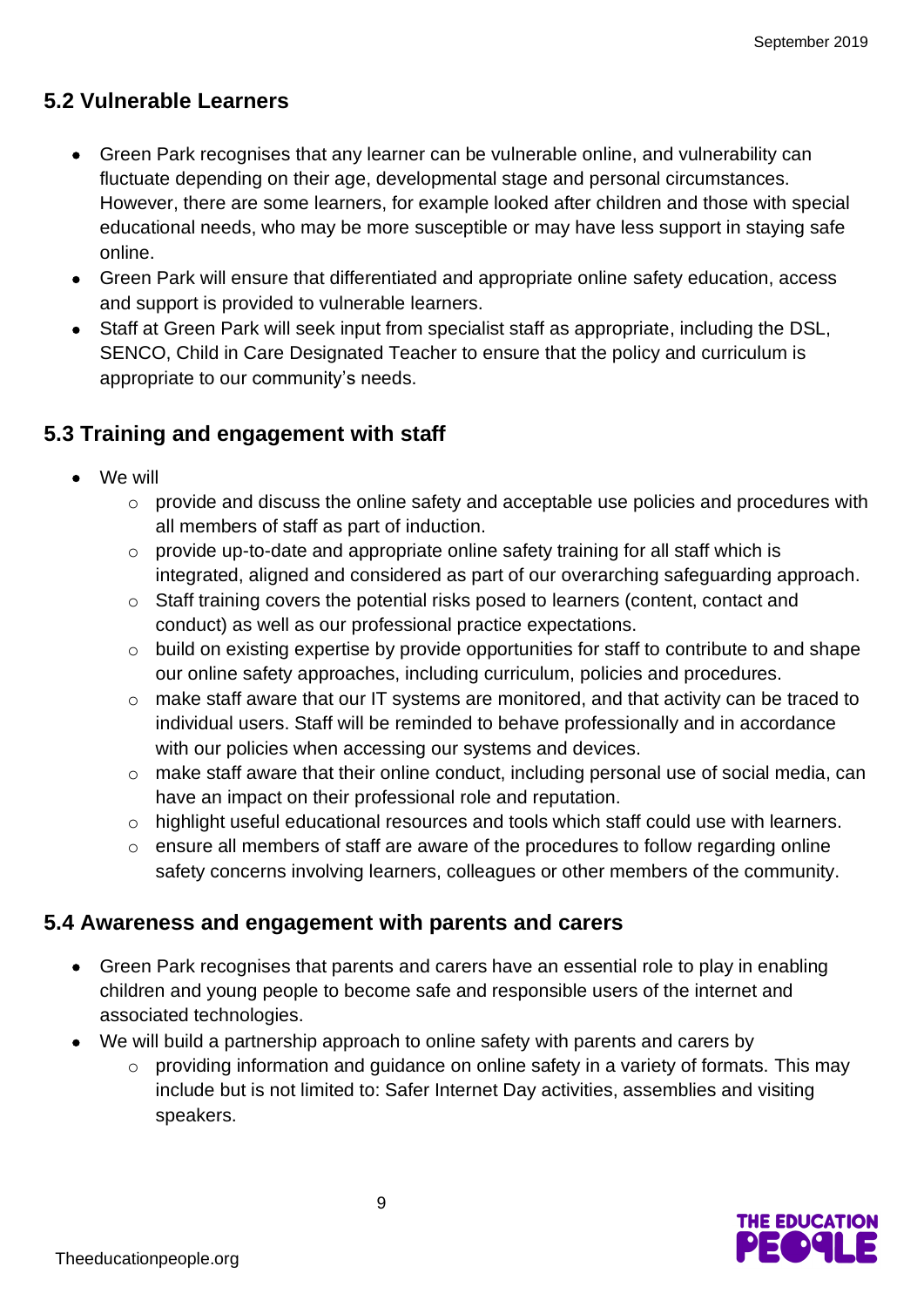- o drawing their attention to our online safety policy and expectations in our newsletters and other external communication (such as letters and social media channels) as well as in our prospectus and on our website.
- o requesting parents and carers read online safety information as part of joining our community, for example, within our Home-School Agreement.
- o requiring them to read our acceptable use policies and discuss the implications with their children.

# **6. Reducing Online Risks**

- Green Park recognises that the internet is a constantly changing environment with new apps, devices, websites and material emerging at a rapid pace.
- We will
	- $\circ$  regularly review the methods used to identify, assess and minimise online risks.
	- o Examine emerging technologies for educational benefit and undertake appropriate risk assessments before their use in the school is permitted.
	- o ensure that appropriate filtering and monitoring is in place and take all reasonable precautions to ensure that access is appropriate.
	- o recognise that due to the global and connected nature of the internet, it is not possible to guarantee that unsuitable material cannot be accessed via our systems or devices and as such identify clear procedures to follow if breaches or concerns arise.
- All members of the community are made aware of our expectations regarding safe and appropriate behaviour online and the importance of not posting any content, comments, images or videos which could cause harm, distress or offence. This is clearly outlined in our acceptable use of technology policies and highlighted through a variety of education and training approaches.

# **7. Safer Use of Technology**

#### **7.1 Classroom use**

- Green Park uses a wide range of technology. This includes access to:
	- o Computers, laptops, tablets and other digital devices
	- o Internet, which may include search engines and educational websites
	- o Learning platform/intranet
	- o Email
	- o Digital cameras, web cams and video cameras
- All setting owned devices will be used in accordance with our acceptable use of technology policies and with appropriate safety and security measures in place.
- Members of staff will always evaluate websites, tools and apps fully before use in the classroom or recommending for use at home.

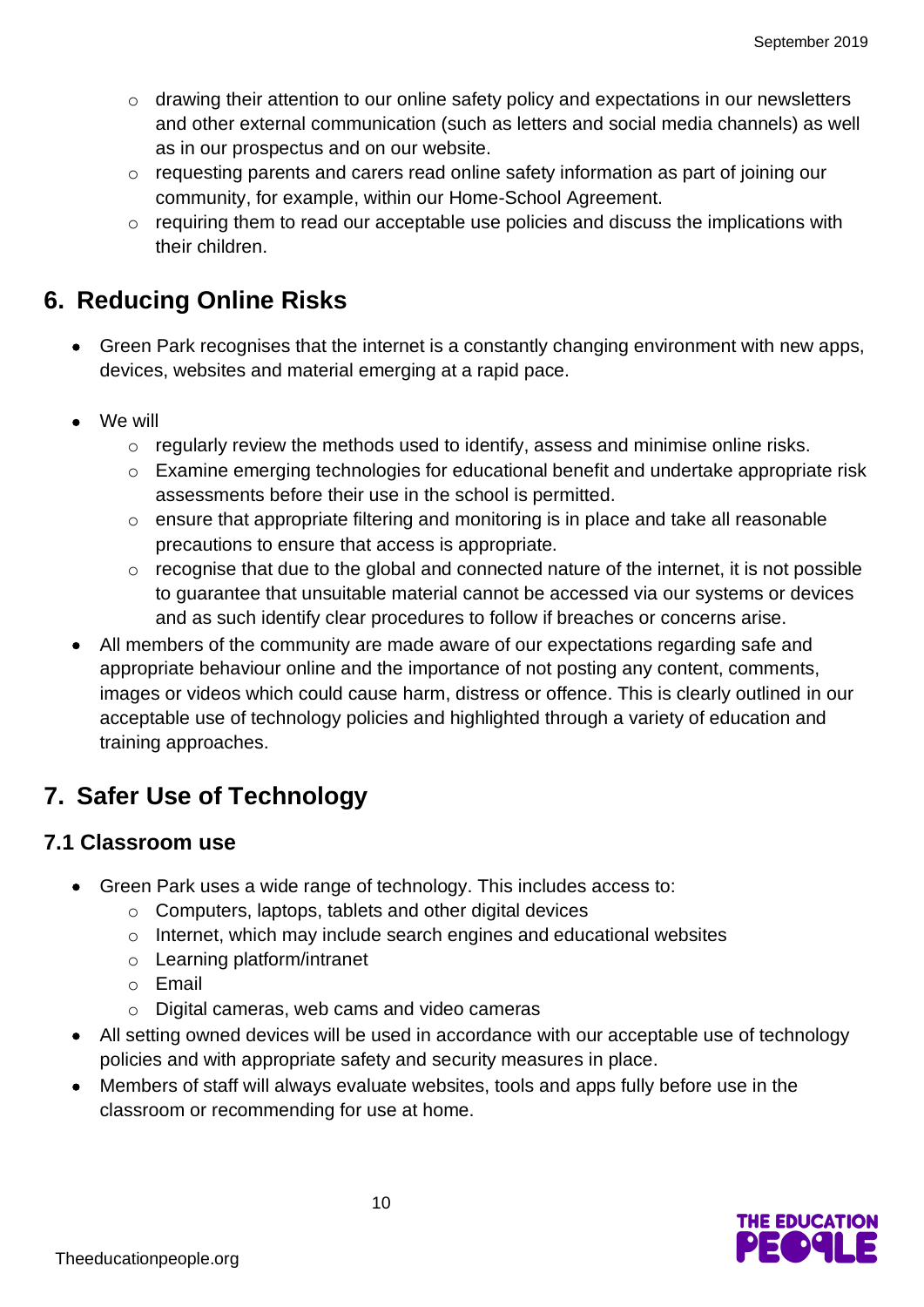- The setting will use appropriate search tools as identified following an informed risk assessment.
- We will ensure that the use of internet-derived materials, by staff and learners complies with copyright law and acknowledge the source of information.
- Supervision of internet access and technology use will be appropriate to learners age and ability.
	- o **Early Years Foundation Stage and Key Stage 1**
		- Access to the internet will be by adult demonstration, with occasional directly supervised access to specific and approved online materials, which supports the learning outcomes planned for the learners age and ability.
	- o **Key Stage 2** 
		- Learners will use age-appropriate search engines and online tools.
		- **EXECT** Learners will be directed by the teacher to online materials and resources which support the learning outcomes planned for the learners age and ability.

#### **7.2 Managing internet access**

- We will maintain a record of users who are granted access to our devices and systems.
- All staff, learners and visitors will read and agree an acceptable use policy before being given access to our computer system, IT resources or the internet.

#### **7.3 Filtering and monitoring**

#### **7.3.1 Decision making**

- Green Park governors, staff and IT management have ensured that our school has age and ability appropriate filtering and monitoring in place to limit learner's exposure to online risks.
- Our decision regarding filtering and monitoring has been informed by a risk assessment, considering our specific needs and circumstances.
- Changes to the filtering and monitoring approach will be risk assessed by staff with educational and technical experience and, where appropriate, with consent from the leadership team; all changes to the filtering policy are logged and recorded.
- The IT management provider will ensure that regular checks are made to ensure that the filtering and monitoring methods are effective and appropriate.
- Staff are mindful to ensure that "over blocking" does not unreasonably restrict access to educational activities and safeguarding materials.
- All members of staff are aware that they cannot rely on filtering and monitoring alone to safeguard learners; effective classroom management and regular education about safe and responsible use is essential.

#### **7.3.2 Appropriate filtering**

• Green Park's education broadband connectivity is provided through EiS.

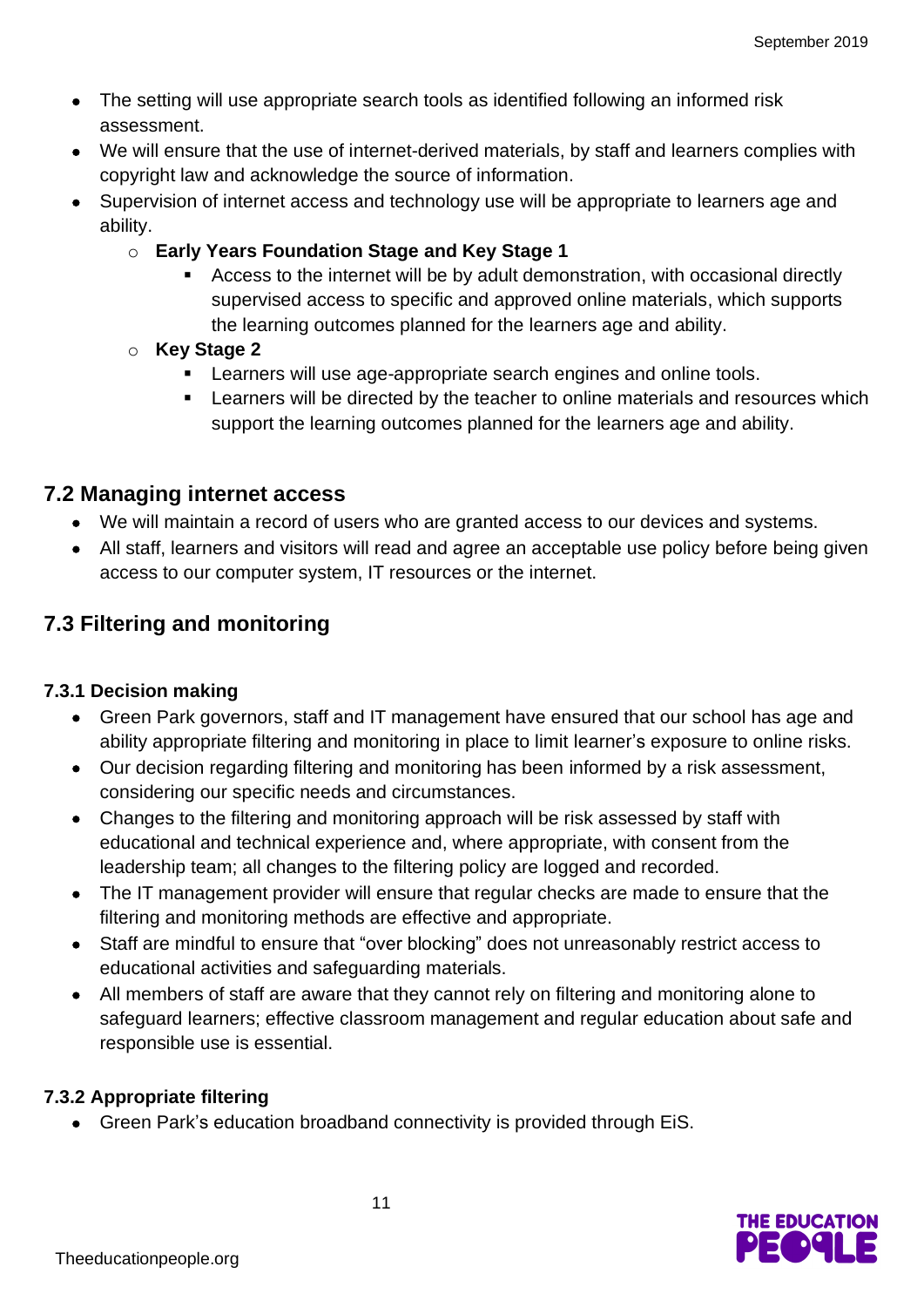- Green Park uses Smoothwall Filtering System.
	- o Smoothwall blocks access to sites which could promote or include harmful and/or inappropriate behaviour or material. This includes content which promotes discrimination or extremism, drugs/substance misuse, malware/hacking, gambling, piracy and copyright theft, pro-self-harm, eating disorder and/or suicide content, pornographic content and violent material.
	- o Smoothwall is a member of [Internet Watch Foundation](https://www.iwf.org.uk/) (IWF) and blocks access to illegal Child Abuse Images and Content (CAIC).
	- o Smoothwall integrates the 'the police assessed list of unlawful terrorist content, produced on behalf of the Home Office'
- We work with EiS and Smoothwall to ensure that our filtering policy is continually reviewed to reflect our needs and requirements.
- If learners or staff discover unsuitable sites or material, they are required to turn off monitor/screen or turn over device and report the concern immediately to a member of technical staff, report the URL of the site to EiS/Smoothwall.
- Filtering breaches will be reported to the DSL (or deputy) and technical staff and will be recorded and escalated as appropriate.
- Parents/carers will be informed of filtering breaches involving learners.
- Any access to material believed to be illegal will be reported immediately to the appropriate agencies, such as the IWF, the police and/or CEOP.

#### **7.3.3 Appropriate monitoring**

- We will appropriately monitor internet use on all setting owned or provided internet enabled devices. This is achieved by:
	- o Physical monitoring (supervision), monitoring internet and web access (reviewing logfile information) and/or active/pro-active technology monitoring services.
- All users will be informed that use of our systems can be monitored and that all monitoring will be in line with data protection, human rights and privacy legislation.
- If a concern is identified via monitoring approaches we will:
	- o Respond in line with our Safeguarding policies.

#### **7.4 Managing personal data online**

- Personal data will be recorded, processed, transferred and made available online in accordance with General Data Protection Regulations and Data Protection legislation.
	- o Full information can be found in our information security policy which can be accessed on the school website [\(www.greenpark.kent.sch.uk\)](http://www.greenpark.kent.sch.uk/)

#### **7.5 Security and management of information systems**

- We take appropriate steps to ensure the security of our information systems, including:
	- o Virus protection being updated regularly.

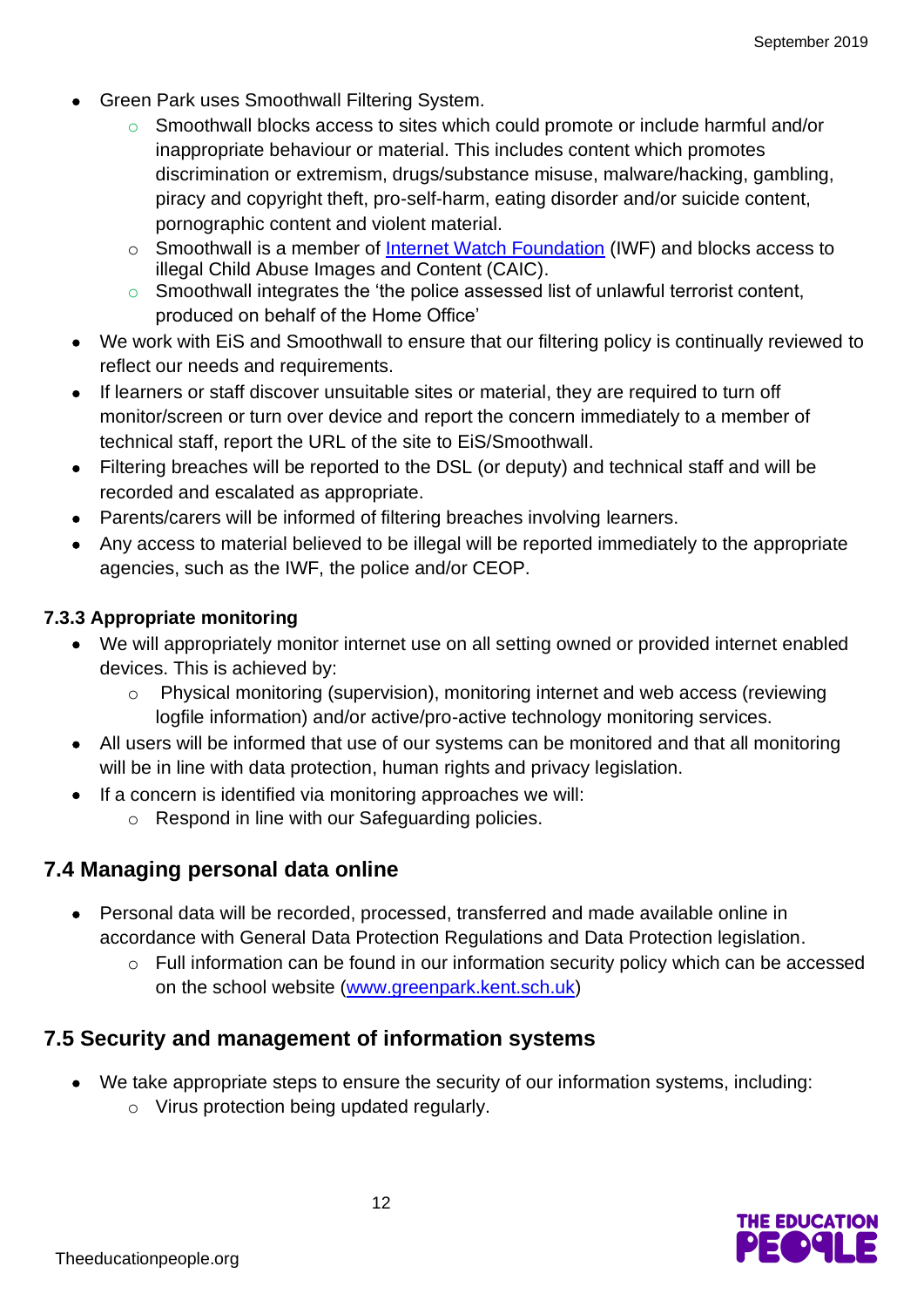- $\circ$  Encryption for sensitive personal data sent over the Internet or taken off site (such as via portable media storage) or access via appropriate secure remote access systems.
- $\circ$  Not downloading unapproved software to work devices or opening unfamiliar email attachments.
- o Preventing, as far as possible, access to websites or tools which could compromise our systems, including anonymous browsing and other filtering bypass tools.
- o Checking files held on our network, as required and when deemed necessary by DSL/SLT.
- o The appropriate use of user logins and passwords to access our network.
	- **EXE** Specific user logins and passwords will be enforced for all users (where age and ability appropriate).
- o All users are expected to log off or lock their screens/devices if systems are unattended.

#### **7.5.1 Password policy**

- All members of staff have their own unique username and private passwords to access our systems; members of staff are responsible for keeping their password private.
- We require all users to
	- o use strong passwords for access into our system.
	- o change their passwords as prompted by the system.
	- o not share passwords or login information with others or leave passwords/login details where others can find them.
	- $\circ$  not to login as another user at any time.
	- o lock access to devices/systems when not in use.

#### **7.6 Managing the safety of our website**

- We will ensure that information posted on our website meets the requirements as identified by the DfE.
- We will ensure that our website complies with guidelines for publications including accessibility, data protection, respect for intellectual property rights, privacy policies and copyright.
- Staff or learner's personal information will not be published on our website; the contact details on the website will be our setting address, email and telephone number.
- The administrator account for our website will be secured with an appropriately strong password.
- We will post appropriate information about safeguarding, including online safety, on our website for members of the community.

#### **7.7 Publishing images and videos online**

• We will ensure that all images and videos shared online are used in accordance with the associated policies, including (but not limited to) the Cameras and Image Use, Data Security,

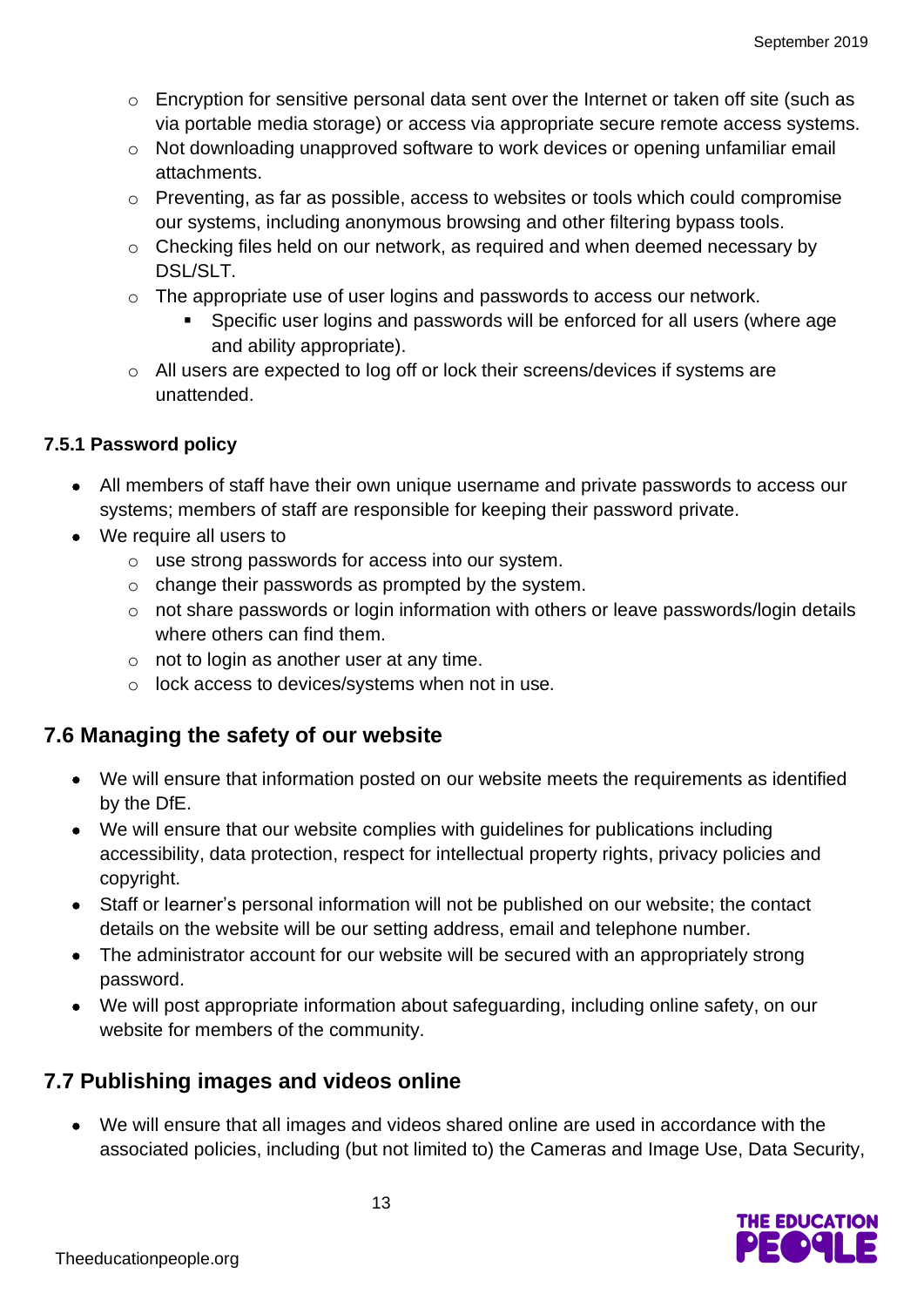Acceptable Use policies, Code of Conduct, Social Media and Use of Personal Devices and Mobile Phones policies.

#### **7.8 Managing email**

- Access to our email systems will always take place in accordance with data protection legislation and in line with other policies, including Confidentiality, Acceptable Use of Technology policies and the code of conduct.
- The forwarding of any chain messages/emails is not permitted.
- Spam or junk mail will be blocked and reported to the email provider.
- Any electronic communication which contains sensitive or personal information will only be sent using secure and encrypted email.
- Setting email addresses and other official contact details will not be used to set up personal social media accounts.
- Members of the community will immediately tell Richard Hawkins (DSL/Headteacher) if they receive offensive communication, and this will be recorded in our safeguarding files/records.
- Excessive social email use can interfere with teaching and learning and will be restricted; access to external personal email accounts may be blocked on site.
- We will have a dedicated system (MyConcerns) for reporting wellbeing and pastoral issues.

#### **7.8.1 Staff email**

- All members of staff are provided with an email address to use for all official communication; the use of personal email addresses by staff for any official business is not permitted.
- Members of staff are encouraged to have an appropriate work life balance when responding to email, especially if communication is taking place between staff, learners and parents.

#### **7.8.2 Learner email**

- Learners may use a provided email account for educational purposes.
- Learners will agree an acceptable use policy and will receive education regarding safe and appropriate email etiquette before access is permitted.
- Whole-class or group email addresses will be used for communication outside of the setting.

#### **7.9 Educational use of videoconferencing and/or webcams**

- Green Park recognise that videoconferencing and use of webcams can be a challenging activity but brings a wide range of learning benefits.
	- o All videoconferencing and webcam equipment will be switched off when not in use and will not be set to auto-answer.
	- o Video conferencing equipment connected to the educational broadband network will use the national E.164 numbering system and display their H.323 ID name; external IP addresses will not be made available to other sites.
	- o Videoconferencing contact details will not be posted publicly.

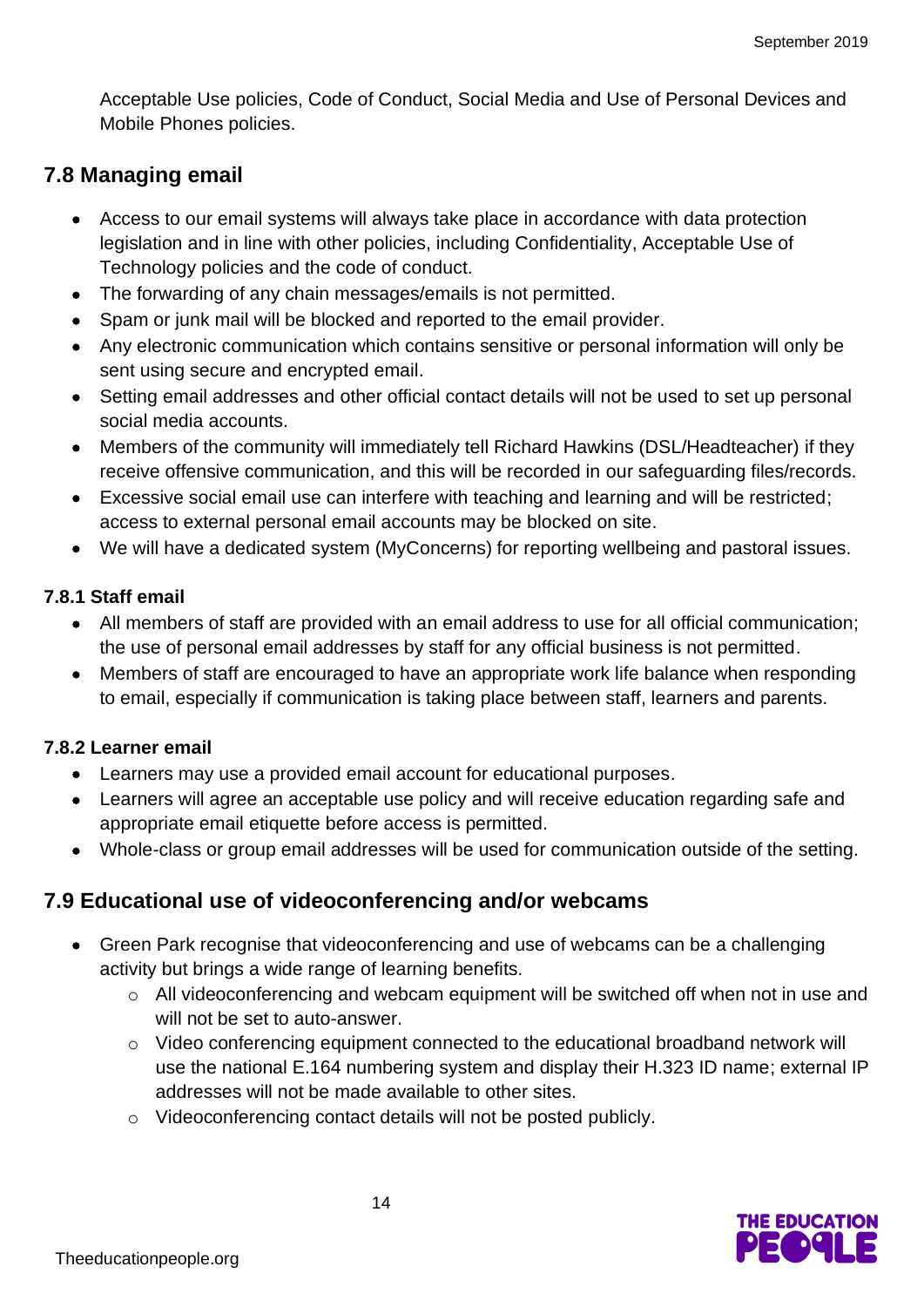- o Videoconferencing equipment will not be taken off the premises without prior permission from the DSL/Headteacher.
- o Staff will ensure that external videoconferencing opportunities and tools are suitably risk assessed and will ensure that accounts and systems used to access these events are safe and secure.
- o Video conferencing equipment and webcams will be kept securely and, if necessary, locked away or disabled when not in use.

#### **7.9.1 Users**

- Parents/carers consent will be obtained prior to learners taking part in videoconferencing activities.
- Learners will ask permission from a member of staff before making or answering a videoconference call or message.
- Videoconferencing will be supervised appropriately, according to the learners age and ability.
- Video conferencing will take place via official and approved communication channels following a robust risk assessment.
- The unique log on and password details for the videoconferencing services will only be issued to members of staff and should be kept securely, to prevent unauthorised access.

#### **7.9.2 Content**

- When recording a videoconference lesson, it should be made clear to all parties at the start of the conference and written permission will be obtained from all participants; the reason for the recording must be given and recorded material will be stored securely.
- If third party materials are included, we will check that recording is permitted to avoid infringing the third-party intellectual property rights.
- We will establish dialogue with other conference participants before taking part in a videoconference; if it is a non-educational site, staff will check that the material they are delivering is appropriate for the learners.

# **8. Social Media**

#### **8.1 Expectations**

- The expectations' regarding safe and responsible use of social media applies to all members of Green Park community.
- The term social media may include (but is not limited to) blogs, wikis, social networking sites, forums, bulletin boards, online gaming, apps, video/photo sharing sites, chatrooms and instant messenger.
- All members of Green Park community are expected to engage in social media in a positive and responsible manner.

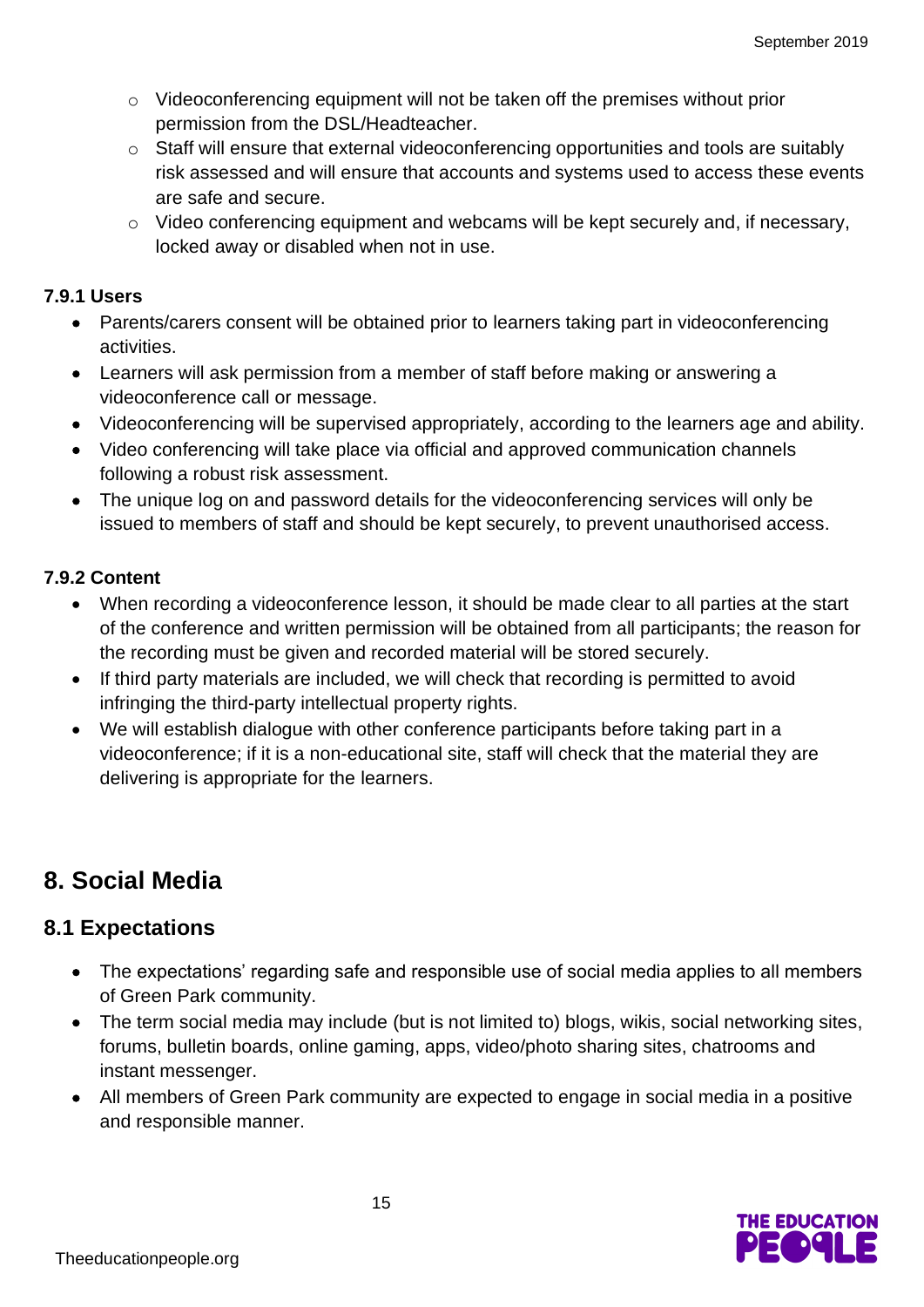- $\circ$  All members of Green Park community are advised not to post or share content that may be considered threatening, hurtful or defamatory to others on any social media service.
- We will control learner and staff access to social media whilst using school provided devices and systems on site.
	- o The use of social media during school hours for personal use is not permitted for staff or learners.
	- o The use of social media during school hours for sharing of information to the school social media platforms is permitted for staff.
	- o Inappropriate or excessive use of social media during school hours or whilst using school devices may result in removal of internet access and/or disciplinary or legal action.
- Concerns regarding the online conduct of any member of Green Park community on social media, will be reported to the DSL and be managed in accordance with our anti-bullying, allegations against staff, behaviour and child protection policies.

#### **8.2 Staff personal use of social media**

- The safe and responsible use of social media sites will be discussed with all members of staff as part of staff induction and will be revisited and communicated via regular staff training opportunities.
- Safe and professional behaviour will be outlined for all members of staff, including volunteers, as part of our code of conduct and Acceptable Use of Technology policy.

#### **8.2.1 Reputation**

- All members of staff are advised that their online conduct on social media can have an impact on their role and reputation within the school.
	- o Civil, legal or disciplinary action may be taken if staff are found to bring the profession or institution into disrepute, or if something is felt to have undermined confidence in their professional abilities.
- All members of staff are advised to safeguard themselves and their privacy when using social media services. Advice will be provided to staff via staff training and by sharing appropriate guidance and resources on a regular basis. This will include, but is not limited to:
	- o Setting appropriate privacy levels on their personal accounts/sites.
	- o Being aware of the implications of using location sharing services.
	- o Opting out of public listings on social networking sites.
	- o Logging out of accounts after use.
	- o Using strong passwords.
	- o Ensuring staff do not represent their personal views as being that of the setting.
- Members of staff are encouraged not to identify themselves as employees of Green Park on their personal social networking accounts; this is to prevent information being linked with the setting and to safeguard the privacy of staff members.

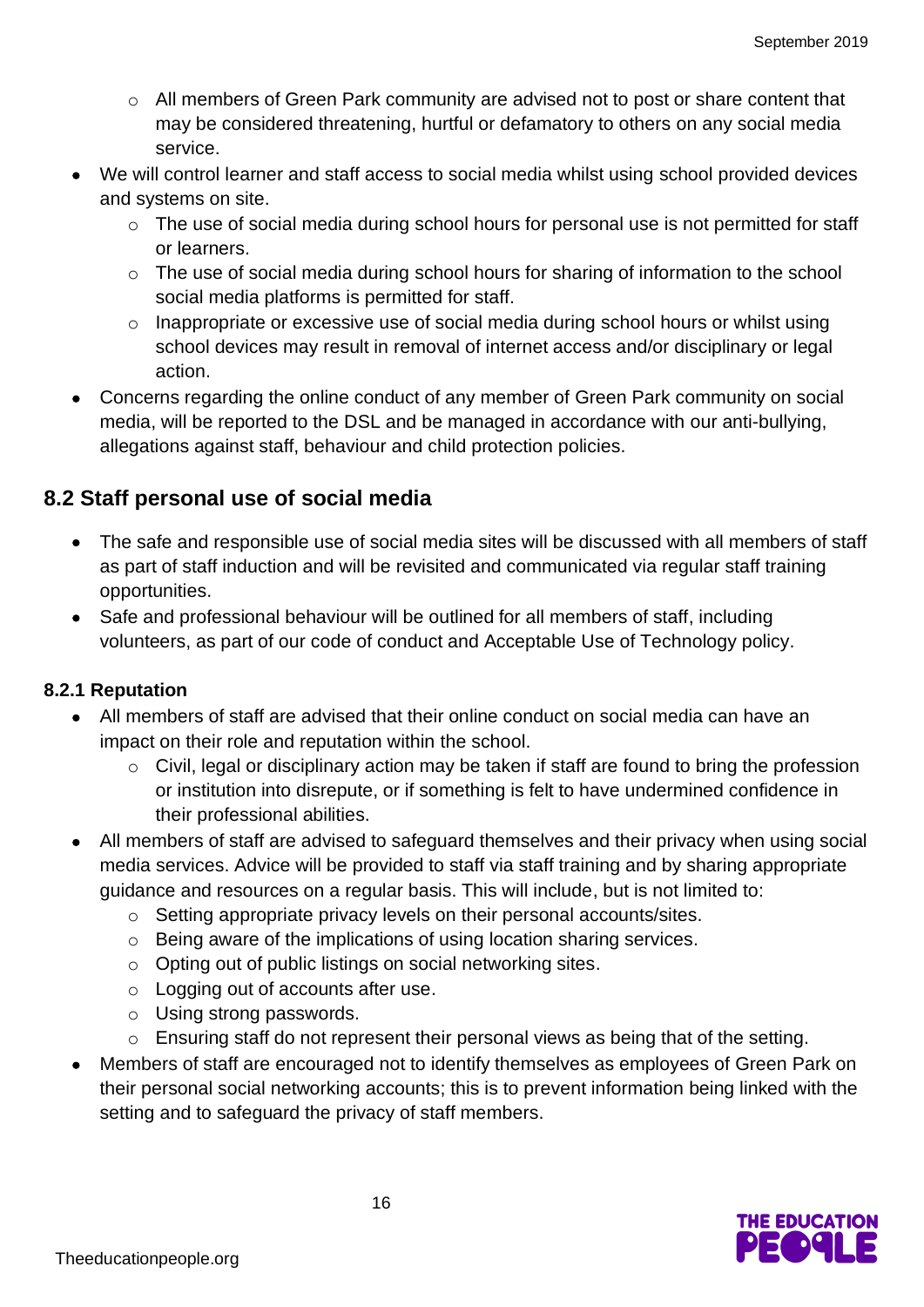- All members of staff are encouraged to carefully consider the information, including text and images, they share and post online. Staff are expected to ensure that their social media use is compatible with their professional role and is in accordance our policies, and the wider professional and legal framework.
- Information and content that staff members have access to as part of their employment, including photos and personal information about learners and their family members or colleagues, will not be shared or discussed on social media sites.
- Members of staff will notify the leadership team immediately if they consider that any content shared on social media sites conflicts with their role.

#### **8.2.2 Communicating with learners and parents/carers**

- Staff will not use personal social media accounts to contact learners, nor should any contact be accepted.
- Staff may use their personal social media accounts to access the official school social media platforms and to communicate to parents/carers. This is at the discretion of each member of staff and they are advised to only use the publicly visible means of communication (not to use private messages).
- All members of staff are advised not to communicate with or add any current or past learners or their family members, as 'friends' on any personal social media sites, applications or profiles.
- Any pre-existing relationships or exceptions which compromise this requirement will be discussed with the DSL and the Headteacher.
	- o Decisions made and advice provided in these situations will be formally recorded in order to safeguard learners, the setting and members of staff.
- If ongoing contact with learners is required once they have left the setting, members of staff will be expected to use existing alumni networks, or use official setting provided communication tools.
- Any communication from parents received on personal social media accounts will be reported to a member of SLT or the Headteacher as appropriate.

#### **8.3 Learners use of social media**

- Safe and appropriate use of social media will be taught to learners as part of an embedded and progressive education approach via age appropriate sites and resources.
- We are aware that many popular social media sites are not permitted for use by children under the age of 13, or in some cases higher. As such, we will not create accounts for learners under the required age as outlined in the services terms and conditions.
- Any concerns regarding learners use of social media will be dealt with in accordance with existing policies, including anti-bullying and behaviour.
- Concerns regarding learners use of social media will be shared with parents/carers as appropriate, particularly when concerning underage use of social media services and games.
- Learners will be advised:

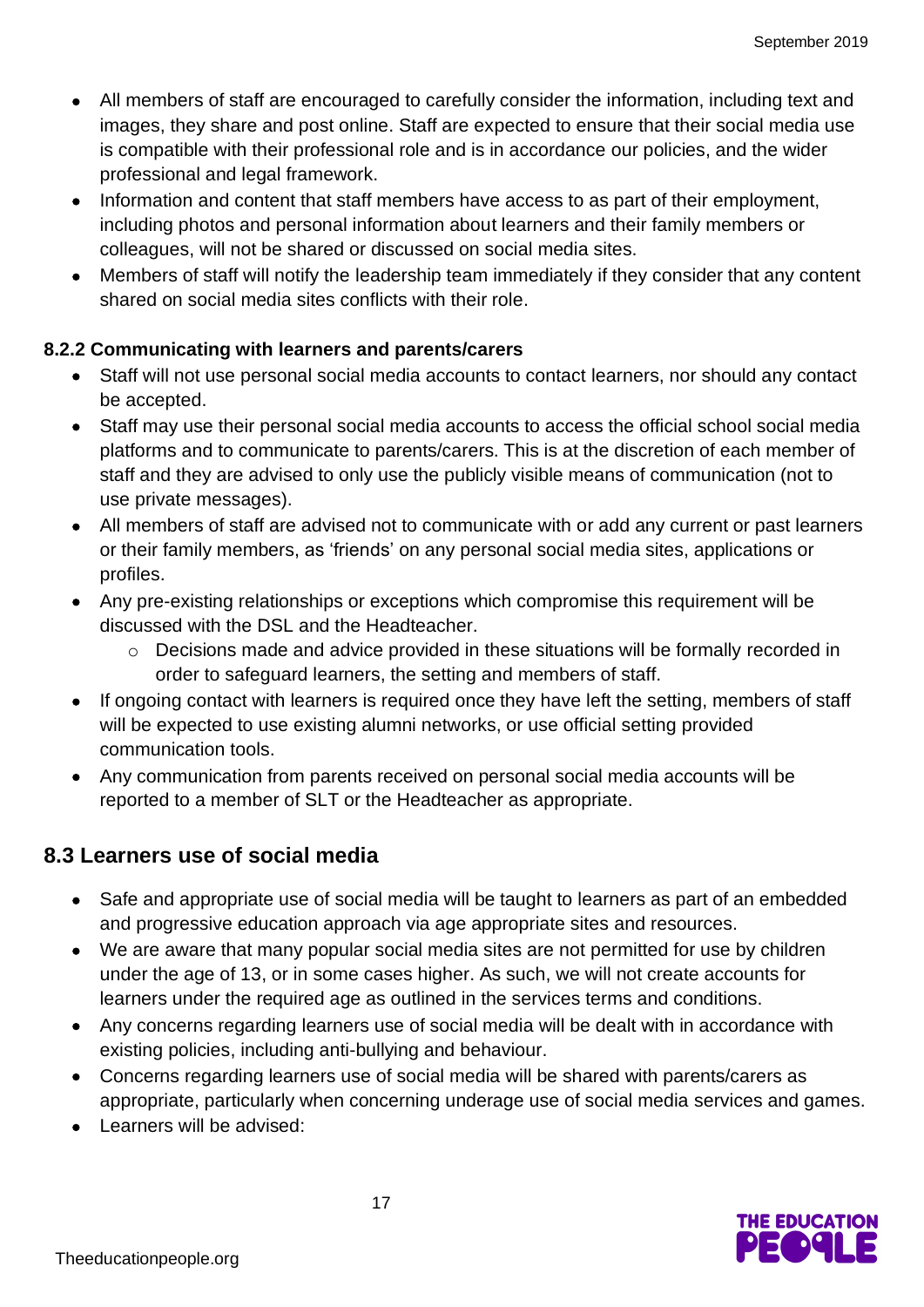- $\circ$  to consider the benefits and risks of sharing personal details or information on social media sites which could identify them and/or their location.
- o to only approve and invite known friends on social media sites and to deny access to others by making profiles private.
- o not to meet any online friends without a parent/carer or other appropriate adults' permission, and to only do so when a trusted adult is present.
- o to use safe passwords.
- o to use social media sites which are appropriate for their age and abilities.
- o how to block and report unwanted communications.
- o how to report concerns on social media, both within the setting and externally.

#### **8.4 Official use of social media**

- Green Park official social media channels are:
	- o Twitter @greenparkschool
	- o Facebook Official Green Park School (staff run page), Green Park Primary School: The Foundation Stage, Green Park Primary School: Year 1, Green Park Community Primary School: Year 2/3
- The official use of social media sites by Green Park only takes place with clear educational or community engagement objectives and with specific intended outcomes.
	- o The official use of social media as a communication tool has been formally risk assessed and approved by the Headteacher
	- o The Headteacher, Computing Lead and Leaders of Learning have access to account information and login details for our social media channels, in case of emergency, such as staff absence.
- Official social media channels have been set up as distinct and dedicated accounts for official educational or engagement purposes only.
	- o Public communications on behalf of the setting will, where appropriate and possible, be read and agreed by at least one other colleague.
- Official social media use will be conducted in line with existing policies, including but not limited to anti-bullying, image/camera use, data protection, confidentiality and child protection.
- All communication on official social media platforms by staff on behalf of the setting will be clear, transparent and open to scrutiny.
- Parents/carers and learners will be informed of any official social media use, along with expectations for safe use and action taken to safeguard the community.
	- o Only social media tools which have been risk assessed and approved as suitable for educational purposes will be used.
	- o Any official social media activity involving learners will be moderated if possible.
- Parents and carers will be informed of any official social media use with learners; parental consent will be obtained, as required.
- We will ensure that any official social media use does not exclude members of the community who are unable or unwilling to use social media channels.

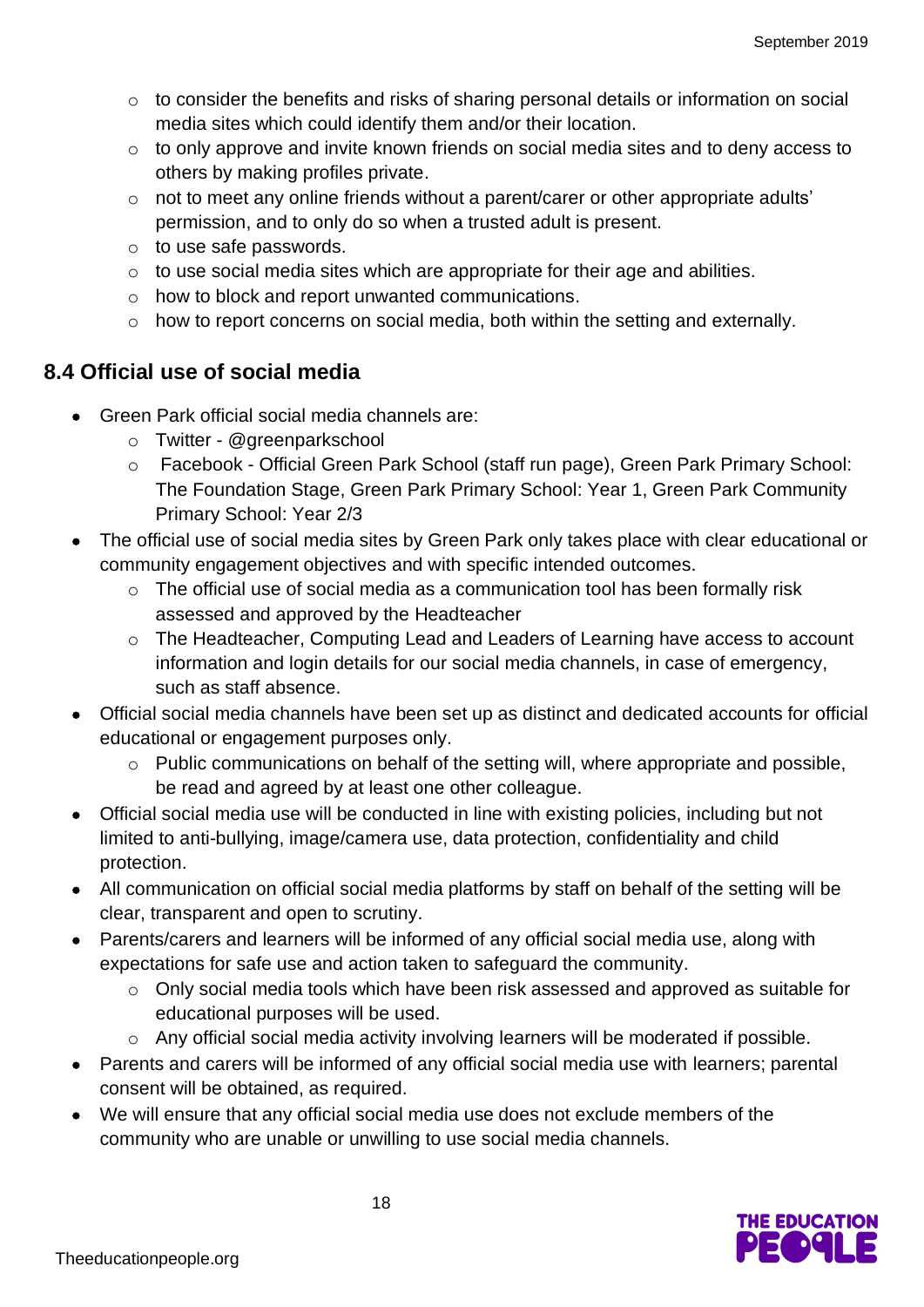#### **8.4.1 Staff expectations**

- Members of staff who follow and/or like our official social media channels will be advised to set their accounts to private and refuse friend requests/private messages to avoid blurring professional boundaries.
- If members of staff are participating in online social media activity as part of their capacity as an employee of the setting, they will:
	- o Sign our social media acceptable use policy.
	- o Be aware they are an ambassador for the setting.
	- o Be professional, responsible, credible, fair and honest, and consider how the information being published could be perceived or shared.
	- o Always act within the legal frameworks they would adhere to within the workplace, including libel, defamation, confidentiality, copyright, data protection and equalities laws.
	- o Ensure appropriate consent has been given before sharing images on the official social media channel.
	- o Not disclose information, make commitments or engage in activities on behalf of the setting, unless they are authorised to do so.
	- o Not engage with any private/direct messaging with current or past learners or parents/carers.
	- o Inform their line manager, the DSL (or deputy) and/or the Headteacher of any concerns, such as criticism, inappropriate content or contact from learners.

# **9. Mobile Technology: Use of Personal Devices and Mobile Phones**

• Green Park recognises that personal communication through mobile technologies is part of everyday life for many learners, staff and parents/carers. Mobile technology needs to be used safely and appropriately within the setting.

#### **9.1 Expectations**

- All use of mobile technology including mobile phones and personal devices such as tablets, games consoles and wearable technology will take place in accordance with our policies, such as anti-bullying, behaviour and child protection and with the law.
- Electronic devices of any kind that are brought onto site are the responsibility of the user.
	- $\circ$  All members of Green Park community are advised to take steps to protect their mobile phones or personal devices from loss, theft or damage; we accept no responsibility for the loss, theft or damage of such items on our premises.
	- o All members of Green Park community are advised to use passwords/pin numbers to ensure that unauthorised calls or actions cannot be made on their phones or devices; passwords and pin numbers should be kept confidential and mobile phones and personal devices should not be shared.

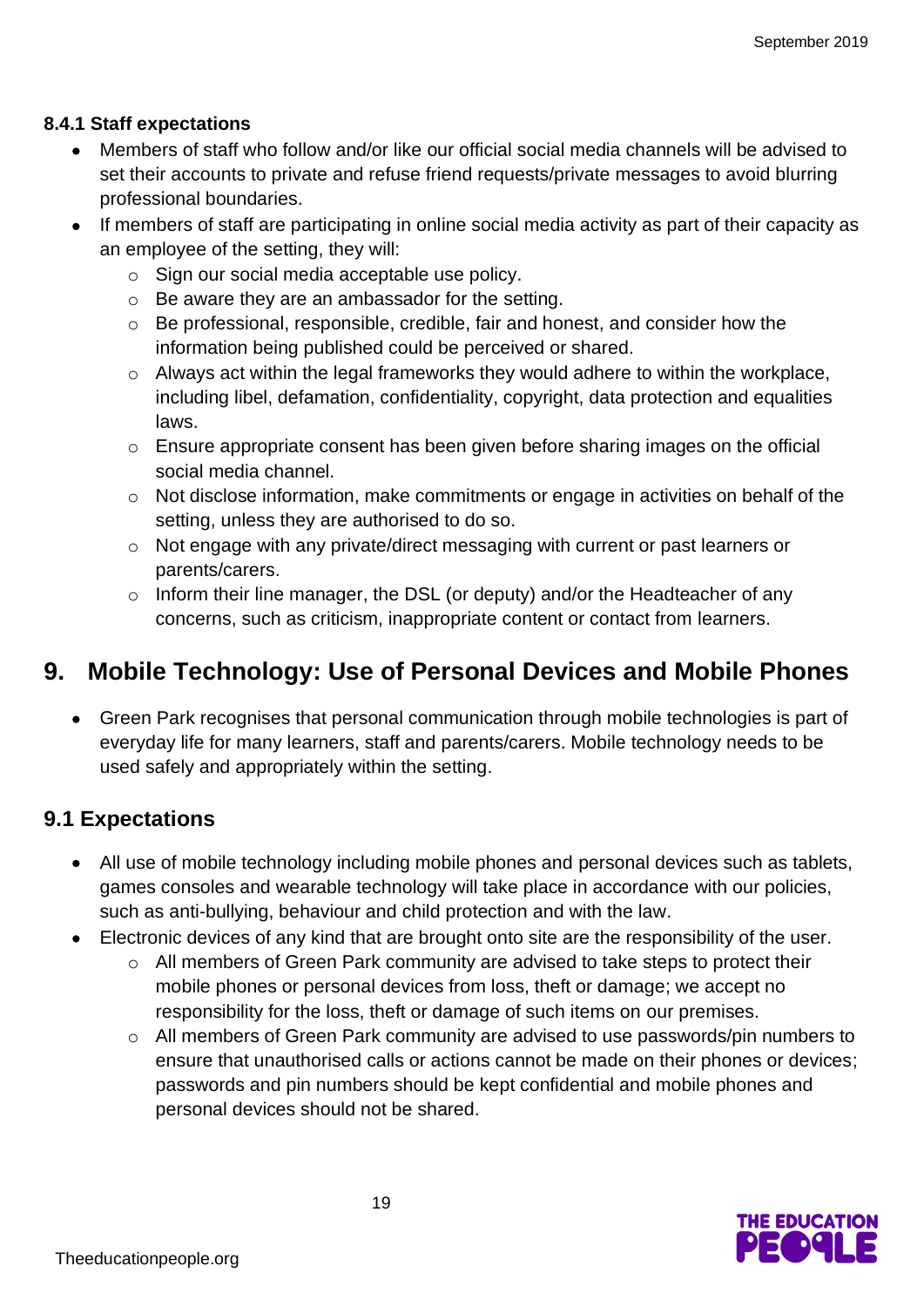- Mobile phones and personal devices are not permitted to be used in specific areas within the site such as toilets and are discouraged from use in public areas during school hours.
- The sending of abusive or inappropriate messages or content via mobile phones or personal devices is forbidden by any member of the community; any breaches will be dealt with in line with our anti-bullying and behaviour policies.
- All members of Green Park community are advised to ensure that their mobile phones and personal devices do not contain any content which may be offensive, derogatory or would otherwise contravene our behaviour or child protection policies.

#### **9.2 Staff use of personal devices and mobile phones**

- Members of staff will ensure that use of personal phones and devices takes place in accordance with the law, as well as, relevant policy and procedures, such as confidentiality, child protection, data security and acceptable use of technology.
- Staff will be advised to:
	- $\circ$  keep mobile phones and personal devices in a safe and secure place during lesson time.
	- o keep mobile phones and personal devices switched off or switched to 'silent' mode during lesson times.
	- o ensure that Bluetooth or other forms of communication, such as 'airdrop', are hidden or disabled during lesson times.
	- o not use personal devices during teaching periods, unless permission has been given by the Headteacher such as in emergency circumstances.
	- o ensure that any content bought onto site via mobile phones and personal devices are compatible with their professional role and expectations.
- Members of staff are not permitted to use their own personal phones or devices for contacting learners or parents and carers.
	- o Any pre-existing relationships which could undermine this, will be discussed with the DSL (or deputy) and Headteacher.
- Staff will not use personal devices or mobile phones:
	- o to take photos or videos of learners and will only use work-provided equipment for this purpose.
	- o directly with learners and will only use work-provided equipment during lessons/educational activities.
- If a member of staff breaches our policy, action will be taken in line with our staff behaviour and allegations policy.
- If a member of staff is thought to have illegal content saved or stored on a mobile phone or personal device, or have committed a criminal offence using a personal device or mobile phone, the police will be contacted and the LADO (Local Authority Designated Officer) will be informed in line with our allegations policy.

#### **9.3 Learners use of personal devices and mobile phones**

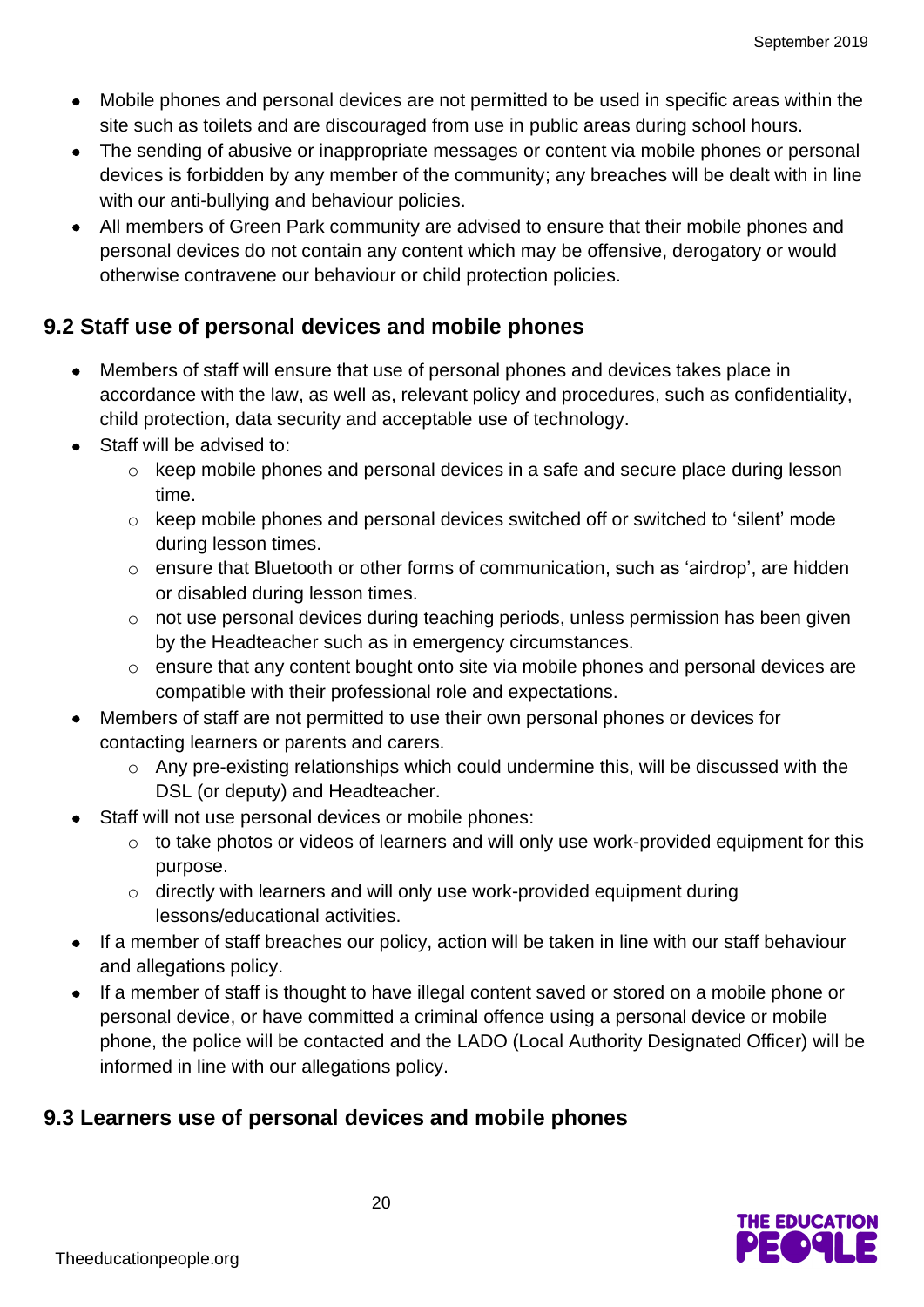- Learners will be educated regarding the safe and appropriate use of personal devices and mobile phones and will be made aware of boundaries and consequences.
	- o Green Park expects learners' personal devices and mobile phones to be handed into the office on arrival and retrieved at the end of the day.
- If a learner needs to contact his/her parents or carers they will be allowed to use a school phone via the reception desk.
	- o Parents are advised to contact their child via the school office; exceptions may be permitted on a case-by-case basis, as approved by the Headteacher.
- Mobile phones or personal devices will not be used by learners during lessons or formal educational time.
	- o The use of personal mobile phones or devices for a specific education purpose does not mean that blanket use is permitted.
	- o If members of staff have an educational reason to allow learners to use their mobile phones or personal devices as part of an educational activity, it will only take place when approved by the Headteacher/SLT.
- Mobile phones and personal devices must not be taken into examinations.
	- o Learners found in possession of a mobile phone or personal device during an exam will be reported to the appropriate examining body. This may result in the withdrawal from either that examination or all examinations.
- If a learner breaches the policy, the phone or device will be confiscated and held in a secure place.
	- o Staff may confiscate a learner's mobile phone or device if they believe it is being used to contravene our child protection, behaviour or anti-bullying policy.
	- o Searches of mobile phone or personal devices will be carried out in accordance with our policy.
	- o Learners mobile phones or devices may be searched by a member of the SLT with the consent of the learner or a parent/ carer. Content may be deleted or requested to be deleted, if it contravenes our policies.
	- o Mobile phones and devices that have been confiscated will be released to parents/ carers at the end of the day.
	- $\circ$  If there is suspicion that material on a learner's personal device or mobile phone may be illegal, or may provide evidence relating to a criminal offence, the device will be handed over to the police for further investigation.

#### **9.4 Visitors' use of personal devices and mobile phones**

- Parents/carers and visitors, including volunteers and contractors, should ensure that they follow this policy when on site.
- Appropriate signage and information is provided to inform parents/carers and visitors of expectations of use.
- Visitors, including volunteers and contractors, who are on site for regular or extended periods of time are expected to use their mobile phones and personal devices in accordance with our

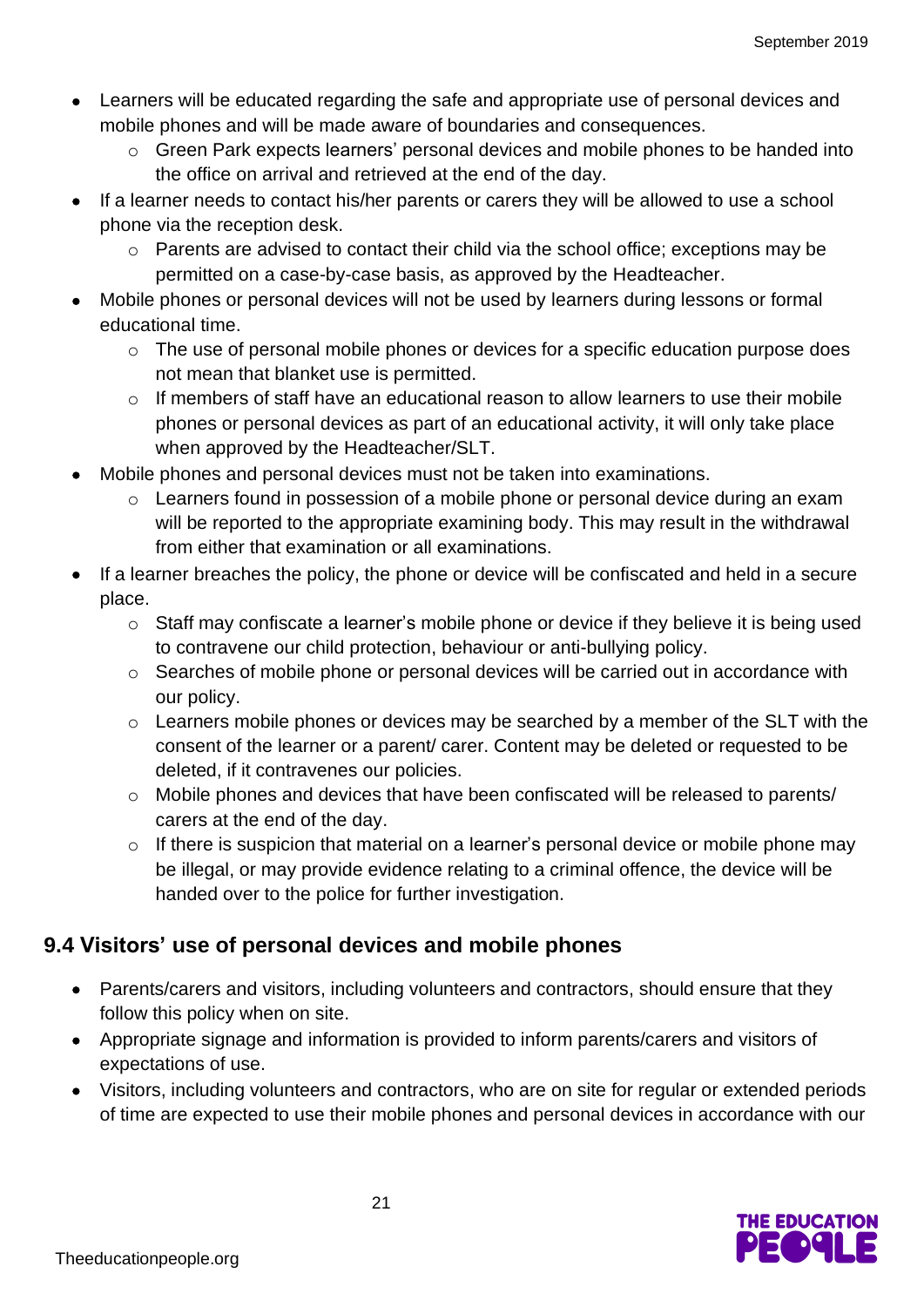acceptable use of technology policy and other associated policies, including but not limited to anti-bullying, behaviour, child protection and image use.

• Members of staff are expected to challenge visitors if they have concerns and inform the DSL (or deputy) or Headteacher of any breaches of our policy.

#### **9.5 Officially provided mobile phones and devices**

- Members of staff will be issued with a work phone number and email address, where contact with learners or parents/ carers is required.
- School mobile phones and devices will be suitably protected via a passcode/password/pin and must only be accessed or used by members of staff.
- School mobile phones and devices will always be used in accordance with the acceptable use of technology policy and other relevant policies.

# **10. Responding to Online Safety Incidents**

- All members of the community will be made aware of the reporting procedure for online safety concerns, including breaches of filtering, peer on peer abuse, including cyberbullying and youth produced sexual imagery (sexting), online sexual violence and harassment, online abuse and exploitation and illegal content.
- All members of the community will respect confidentiality and the need to follow the official procedures for reporting concerns.
	- o Learners, parents and staff will be informed of our complaints procedure and staff will be made aware of the whistleblowing procedure.
- We require staff, parents, carers and learners to work in partnership with us to resolve online safety issues.
- After any investigations are completed, leadership staff will debrief, identify lessons learnt and implement any policy or curriculum changes, as required.
- If we are unsure how to proceed with an incident or concern, the DSL (or deputy) will seek advice from the Education Safeguarding Service.
- Where there is a concern that illegal activity has taken place, we will contact the police using 101, or 999 if there is immediate danger or risk of harm as appropriate.
- If information relating to a specific incident or a concern needs to be shared beyond our community, for example if other local settings are involved or the wider public may be at risk, the DSL/Headteacher will speak with the police and/or the Education Safeguarding Service first, to ensure that potential criminal or child protection investigations are not compromised.

#### **10.1 Concerns about learner online behaviour and/or welfare**

- The DSL (or deputy) will be informed of all online safety concerns involving safeguarding or child protection risks in line with our child protection policy.
- All concerns about learners will be recorded in line with our child protection policy.

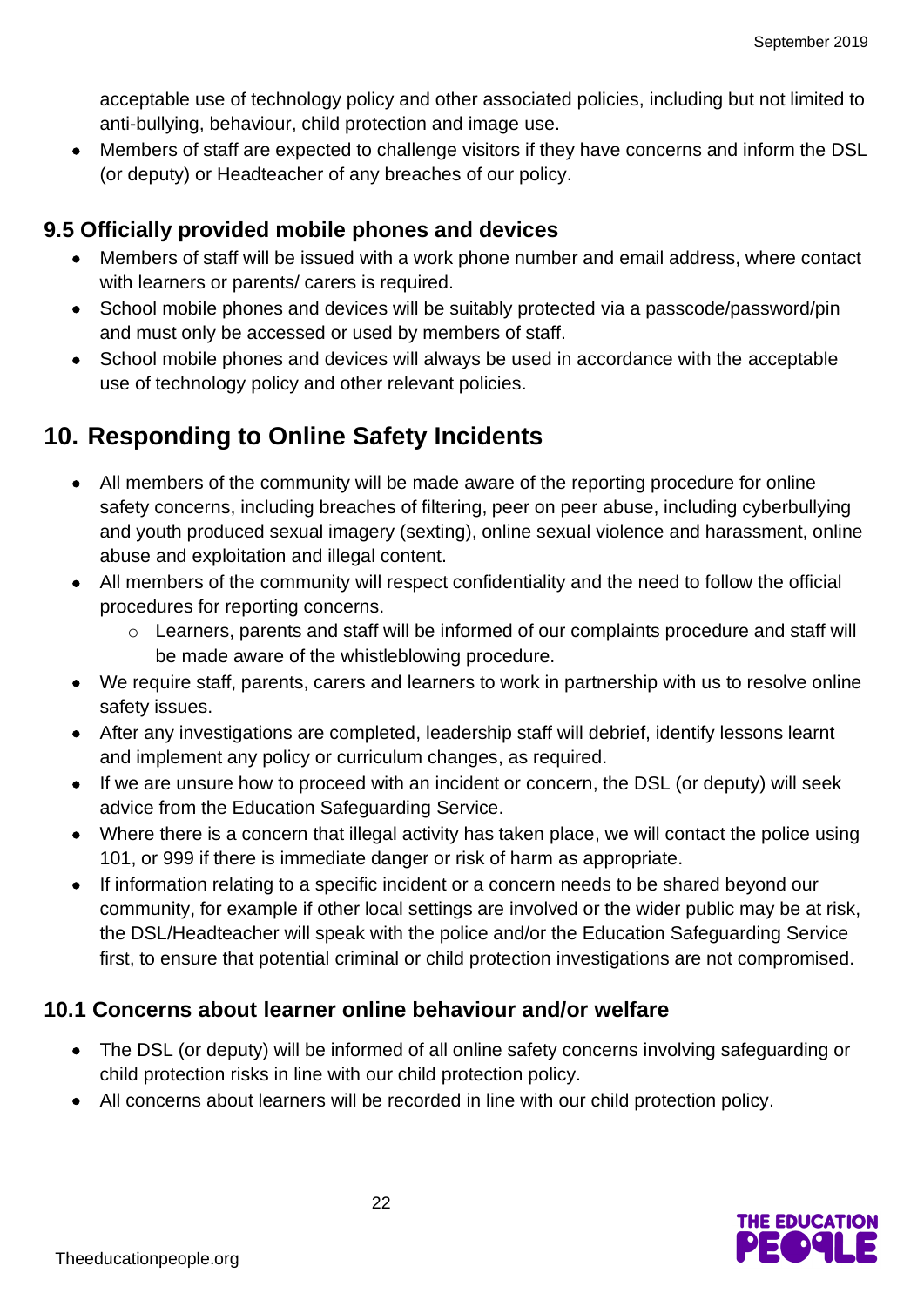- Green Park recognises that whilst risks can be posed by unknown individuals or adults online, learners can also abuse their peers; all online peer on peer abuse concerns will be responded to in line with our child protection and behaviour policies.
- The DSL (or deputy) will ensure that online safety concerns are escalated and reported to relevant partner agencies in line with local policies and procedures.
- Appropriate sanctions and/or pastoral/welfare support will be offered to learners as appropriate. Civil or legal action will be taken if necessary.
- We will inform parents/carers of online safety incidents or concerns involving their child, as and when required.

#### **10.2 Concerns about staff online behaviour and/or welfare**

- Any complaint about staff misuse will be referred to the Headteacher, in accordance with our allegations against staff policy.
- Any allegations regarding a member of staff's online conduct will be discussed with the LADO (Local Authority Designated Officer).
- Appropriate disciplinary, civil and/or legal action will be taken in accordance with our staff Code of Conduct.
- Welfare support will be offered to staff as appropriate.

#### **10.3 Concerns about parent/carer online behaviour and/or welfare**

- Concerns regarding parents/carers behaviour and/or welfare online will be reported to the Headteacher and/or DSL (or deputy).The Headteacher and/or DSL will respond to concerns in line with existing policies, including but not limited to child protection, anti-bullying, complaints, allegations against staff, Home-School agreement, Acceptable Use of Technology and behaviour policy.
- Civil or legal action will be taken if necessary.
- Welfare support will be offered to parents/carers as appropriate.

# **11. Procedures for Responding to Specific Online Concerns**

#### **11.1 Online sexual violence and sexual harassment between children**

- Our Headteacher, DSL and appropriate members of staff have accessed and understood the DfE ["Sexual violence and sexual harassment between children in schools and colleges"](https://www.gov.uk/government/publications/sexual-violence-and-sexual-harassment-between-children-in-schools-and-colleges) (2018) guidance and part 5 of ['Keeping children safe in education'](https://www.gov.uk/government/publications/keeping-children-safe-in-education--2) 2019.
	- o Full details of our response to peer on peer abuse, including sexual violence and harassment can be found in our child protection policy.
- Green Park recognises that sexual violence and sexual harassment between children can take place online. Examples may include;
	- o Non-consensual sharing of sexual images and videos
	- o Sexualised online bullying

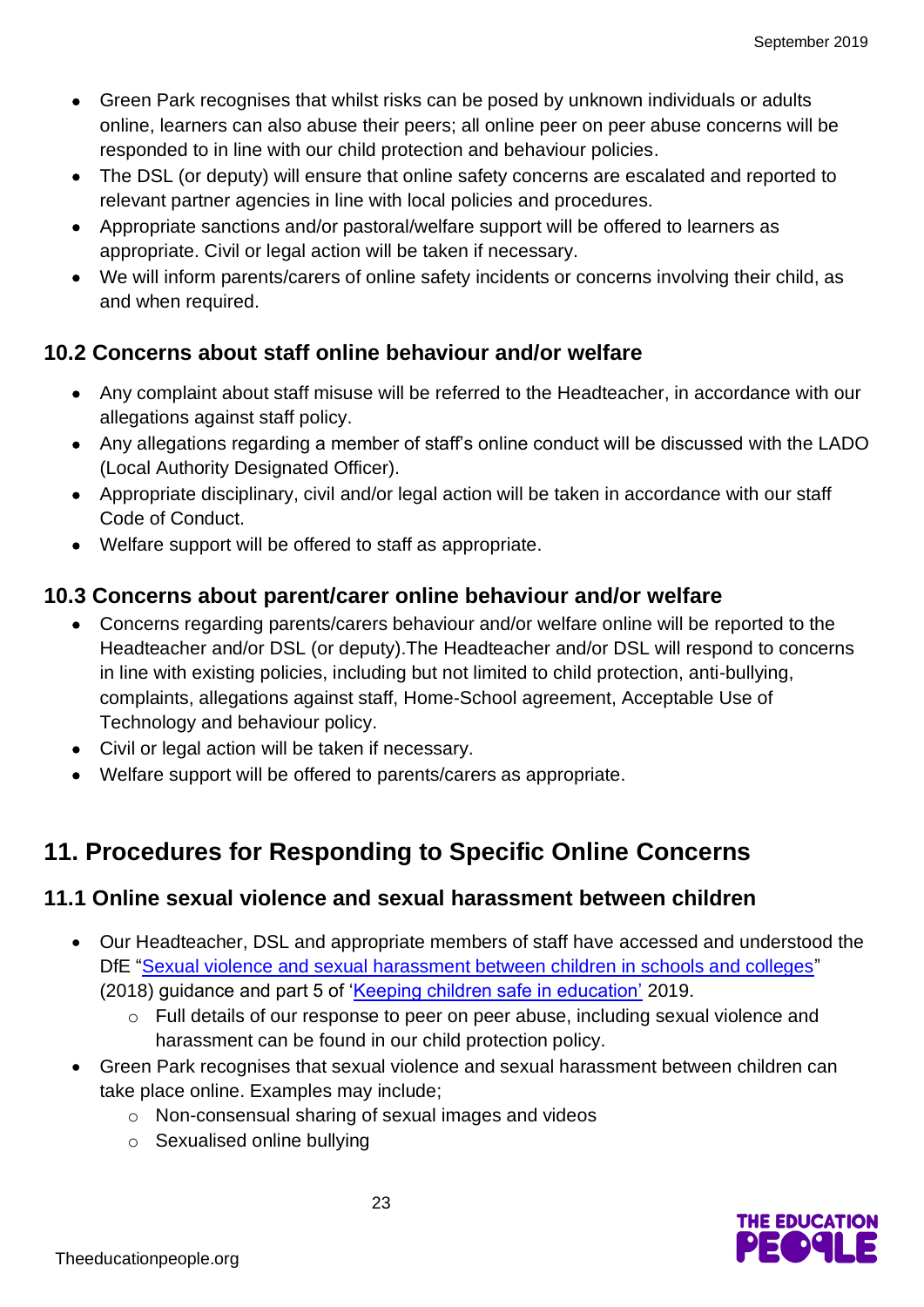- o Online coercion and threats
- $\circ$  'Upskirting', which typically involves taking a picture under a person's clothing without them knowing, with the intention of obtaining sexual gratification, or causing the victim humiliation, distress or alarm. It is a criminal offence
- o Unwanted sexual comments and messages on social media
- o Online sexual exploitation
- We will respond to concerns regarding online sexual violence and sexual harassment between children, regardless of whether the incident took place on our premises or using our equipment.
- If made aware of any concerns relating to online sexual violence and sexual harassment, we will:
	- o immediately notify the DSL (or deputy) and act in accordance with our child protection and anti-bullying policies.
	- o if content is contained on learners personal devices, they will be managed in accordance with the DfE ['searching screening and confiscation'](https://www.gov.uk/government/publications/searching-screening-and-confiscation) advice.
	- o provide the necessary safeguards and support for all learners involved, such as implementing safety plans, offering advice on blocking, reporting and removing online content, and providing appropriate counselling/pastoral support.
	- o implement appropriate sanctions in accordance with our behaviour policy.
	- $\circ$  inform parents and carers, if appropriate, about the incident and how it is being managed.
	- o If appropriate, make referrals to partner agencies, such as Children's Social Work Service and/or the police.
	- $\circ$  if the concern involves children and young people at a different educational setting, the DSL will work in partnership with other DSLs to ensure appropriate safeguarding action is taken in the wider local community.
		- If a criminal offence has been committed, the DSL (or deputy) will discuss this with the police first to ensure that investigations are not compromised.
	- $\circ$  review the handling of any incidents to ensure that best practice was implemented, and policies/procedures are appropriate.
- Green Park recognises that internet brings the potential for the impact of any sexual violence and sexual harassment concerns to extend further than the local community, and for a victim or alleged perpetrator to become marginalised and excluded by online communities.
- Green Park recognises the potential for repeat victimisation in the future if abusive content continues to exist somewhere online.
- To help minimise concerns, Green Park will ensure that all members of the community are made aware of the potential social, psychological and criminal consequences of online sexual violence and sexual harassment by implementing a range of age and ability appropriate educational methods as part of our curriculum.
- We will ensure that all members of the community are aware of sources of support regarding online sexual violence and sexual harassment between learners.

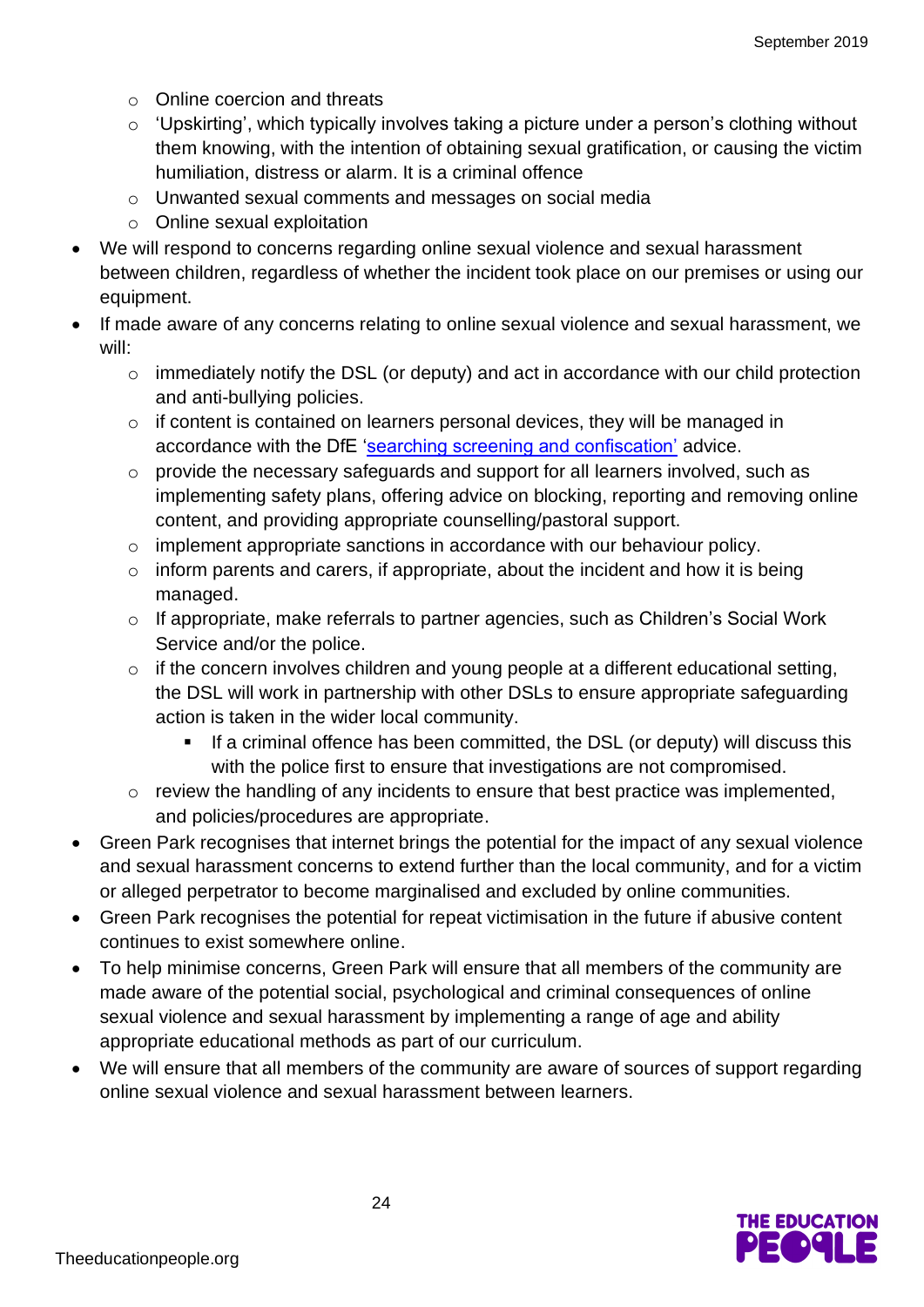## **11.2 Youth produced sexual imagery ("sexting")**

- Green Park recognises youth produced sexual imagery (also known as "sexting") as a safeguarding issue; all concerns will be reported to and dealt with by the DSL (or deputy).
- We will follow the advice as set out in the non-statutory UKCIS guidance: 'Sexting in schools [and colleges: responding to incidents and safeguarding young people'](https://www.gov.uk/government/groups/uk-council-for-child-internet-safety-ukccis) and the local [KSCMP](http://www.kscb.org.uk/guidance/online-safety) guidance: "Responding to youth produced sexual imagery".
	- o Youth produced sexual imagery or 'sexting' is defined as the production and/or sharing of sexual photos and videos of and by young people who are under the age of 18. It includes nude or nearly nude images and/or sexual acts.
	- o It is an offence to possess, distribute, show and make indecent images of children. The Sexual Offences Act 2003 defines a child, for the purposes of indecent images, as anyone under the age of 18.
- Green Park will ensure that all members of the community are made aware of the potential social, psychological and criminal consequences of creating or sharing youth produced sexual imagery by implementing preventative approaches, via a range of age and ability appropriate educational methods.
- We will ensure that all members of the community are aware of sources of support regarding the taking and sharing of youth produced sexual imagery.
- We will respond to concerns regarding youth produced sexual imagery, regardless of whether the incident took place on site or using setting provided or personal equipment.
- We will not:
	- o view any suspected youth produced sexual imagery, unless there is no other option, or there is a clear safeguarding need or reason to do so.
		- If it is deemed necessary, the imagery will only be viewed where possible by the DSL, and any decision making will be clearly documented.
	- o send, share, save or make copies of content suspected to be an indecent image/video of a child (i.e. youth produced sexual imagery) and will not allow or request learners to do so.
- If made aware of an incident involving the creation or distribution of youth produced sexual imagery, we will:
	- o act in accordance with our child protection policies and the relevant local procedures.
	- $\circ$  ensure the DSL (or deputy) responds in line with the [UKCIS](https://www.gov.uk/government/groups/uk-council-for-child-internet-safety-ukccis) and KSCMP guidance.
	- o Store any devices containing potential youth produced sexual imagery securely
		- **EXEDENT** If content is contained on learners personal devices, they will be managed in accordance with the DfE ['searching screening and confiscation'](https://www.gov.uk/government/publications/searching-screening-and-confiscation) advice.
		- **EXED 15 If a potentially indecent image has been taken or shared on our network or** devices, we will act to block access to all users and isolate the image.
	- $\circ$  carry out a risk assessment in line with the [UKCIS](https://www.gov.uk/government/groups/uk-council-for-child-internet-safety-ukccis) and KSCMP guidance which considers the age and vulnerability of learners involved, including the possibility of carrying out relevant checks with other agencies.

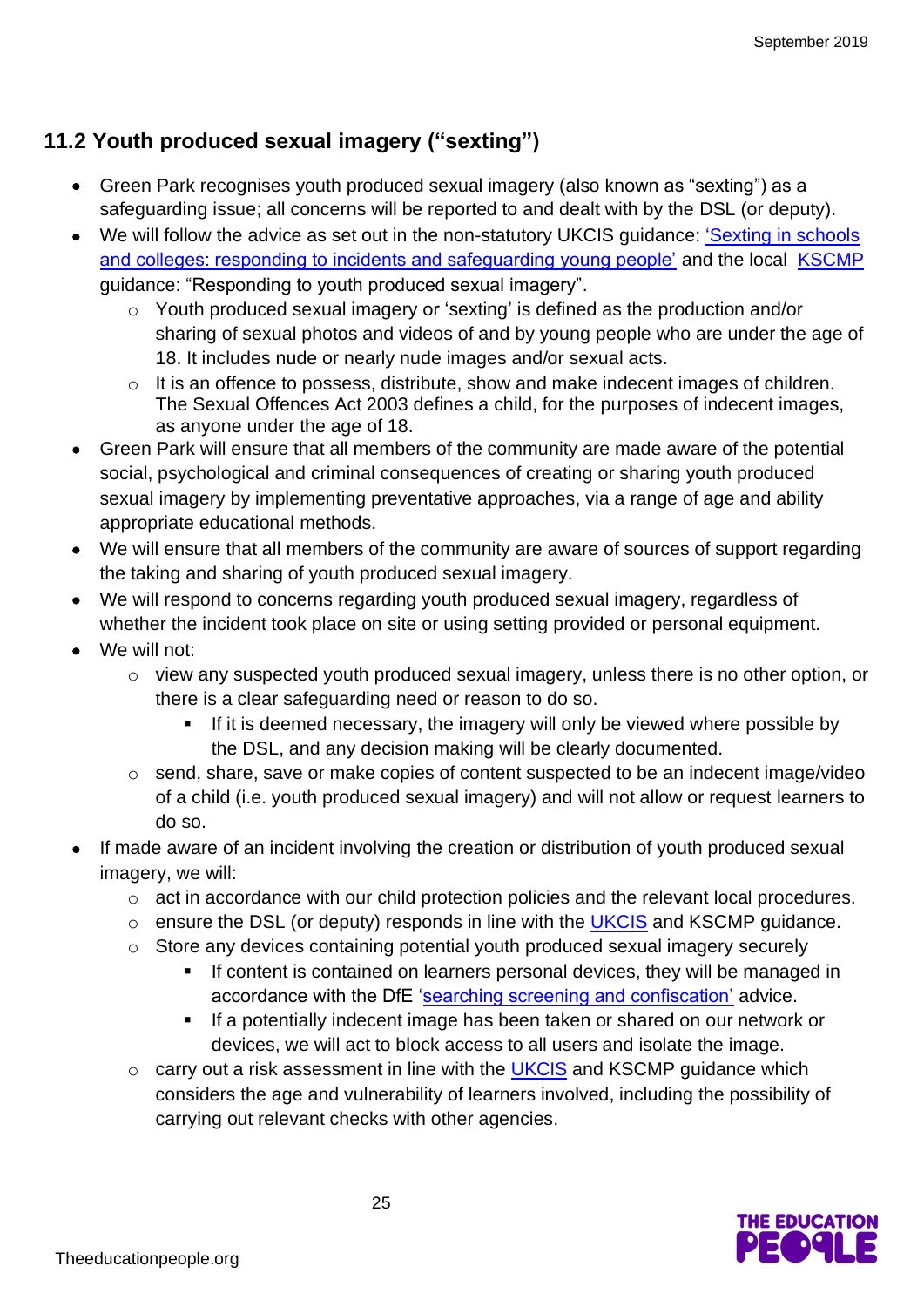- o inform parents/carers about the incident and how it is being managed and provide support and signposting, as appropriate.
- o make a referral to Children's Social Work Service and/or the police, as deemed appropriate in line with the [UKCIS](https://www.gov.uk/government/groups/uk-council-for-child-internet-safety-ukccis) and KSCMP guidance.
- o provide the necessary safeguards and support for learners, such as offering counselling or pastoral support.
- $\circ$  implement appropriate sanctions in accordance with our behaviour policy but taking care not to further traumatise victims where possible.
- o consider the deletion of images in accordance with the **UKCIS** guidance.
	- Images will only be deleted once the DSL has confirmed that other agencies do not need to be involved and are sure that to do so would not place a child at risk or compromise an investigation.
- o review the handling of any incidents to ensure that best practice was implemented; the leadership team will also review and update any management procedures, where necessary.

### **11.3 Online abuse and exploitation (including child sexual abuse and sexual or criminal exploitation)**

- Green Park recognises online abuse and exploitation, including sexual abuse and sexual or criminal exploitation, as a safeguarding issue and all concerns will be reported to and dealt with by the DSL (or deputy), in line with our child protection policy.
- Green Park will ensure that all members of the community are aware of online child abuse and sexual or criminal exploitation, including the possible grooming approaches which may be employed by offenders to target learners, and understand how to respond to concerns.
- We will implement preventative approaches for online child abuse and exploitation via a range of age and ability appropriate education for learners, staff and parents/carers.
- We will ensure that all members of the community are aware of the support available regarding online child abuse and exploitation, both locally and nationally.
- We will ensure that the 'Click CEOP' report button used to report online child sexual abuse is visible and available to learners and other members of our community.
- If made aware of an incident involving online child abuse and/or exploitation, we will:
	- o act in accordance with our child protection policies and the relevant KSCMP procedures.
	- o store any devices containing evidence securely.
		- **EXEDENT** If content is contained on learners personal devices, they will be managed in accordance with the DfE ['searching screening and confiscation'](https://www.gov.uk/government/publications/searching-screening-and-confiscation) advice.
		- **EXT** If any evidence is stored on our network or devices, we will act to block access to other users and isolate the content.
	- o if appropriate, make a referral to Children's Social Work Service and inform the police via 101, or 999 if a learner is at immediate risk.
	- o carry out a risk assessment which considers any vulnerabilities of learner(s) involved, including carrying out relevant checks with other agencies.

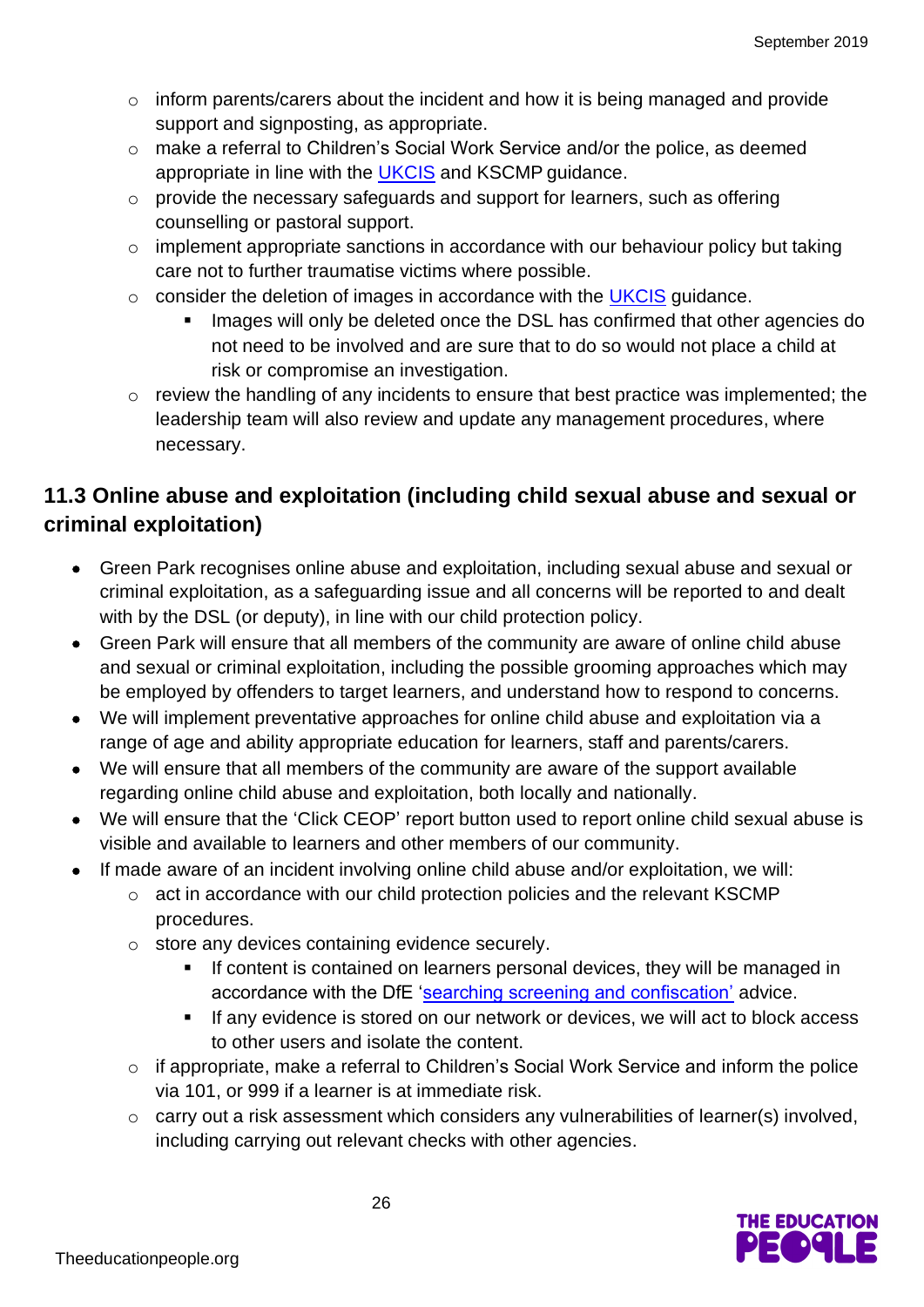- o inform parents/carers about the incident and how it is being managed and provide support and signposting, as appropriate.
- o provide the necessary safeguards and support for learners, such as, offering counselling or pastoral support.
- $\circ$  review the handling of any incidents to ensure that best practice is implemented: leadership team will review and update any management procedures, where necessary.
- We will respond to concerns regarding online abuse and exploitation, regardless of whether the incident took place on our premises or using setting provided or personal equipment.
	- o Where possible and appropriate, learners will be involved in decision making. If appropriate, they will be empowered to report concerns themselves with support, for example if the concern relates to online sexual abuse via CEOP: [www.ceop.police.uk/safety-centre/](http://www.ceop.police.uk/safety-centre/)
- If we are unclear whether a criminal offence has been committed, the DSL (or deputy) will obtain advice immediately through the Education Safeguarding Service and/or police.
- If made aware of intelligence or information which may relate to child sexual exploitation (on or offline), it will be passed through to the police by the DSL (or deputy).
- If members of the public or learners at other settings are believed to have been targeted, the DSL (or deputy) will seek advice from the police and/or the Education Safeguarding Service before sharing specific information to ensure that potential investigations are not compromised.

## **11.4 Indecent Images of Children (IIOC)**

- Green Park will ensure that all members of the community are made aware of the possible consequences of accessing Indecent Images of Children (IIOC) as appropriate to the age and ability.
- We will respond to concerns regarding IIOC on our equipment and/or personal equipment, even if access took place off site.
- We will seek to prevent accidental access to IIOC by using an Internet Service Provider (ISP) which subscribes to the Internet Watch Foundation (IWF) block list and by implementing appropriate filtering, firewalls and anti-spam software.
- If we are unclear if a criminal offence has been committed, the DSL (or deputy) will obtain advice immediately through the police and/or the Education Safeguarding Service.
- If made aware of IIOC, we will:
	- o act in accordance with our child protection policy and the relevant KSCMP procedures.
	- o store any devices involved securely.
	- $\circ$  immediately inform appropriate organisations, such as the IWF and police.
- If made aware that a member of staff or a learner has been inadvertently exposed to indecent images of children, we will:
	- o ensure that the DSL (or deputy) is informed.
	- o ensure that the URLs (webpage addresses) which contain the suspect images are reported to the IWF via [www.iwf.org.uk](https://www.iwf.org.uk/).

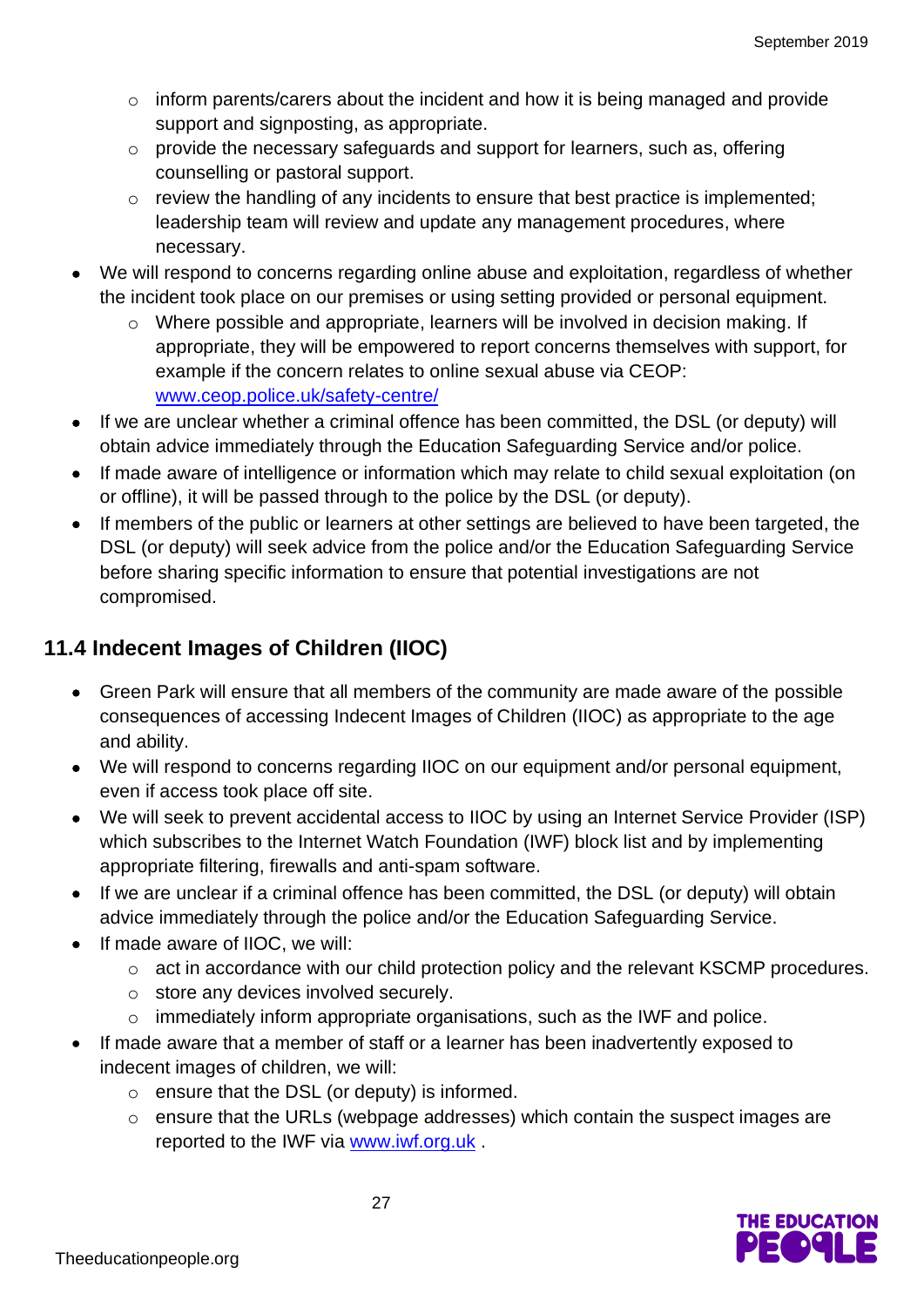- $\circ$  ensure that any copies that exist of the image, for example in emails, are deleted.
- o report concerns, as appropriate to parents and carers.
- If made aware that indecent images of children have been found on the setting provided devices, we will:
	- o ensure that the DSL (or deputy) is informed.
	- o ensure that the URLs (webpage addresses) which contain the suspect images are reported to the IWF via [www.iwf.org.uk](https://www.iwf.org.uk/) .
	- o inform the police via 101 or 999 if there is an immediate risk of harm, and Children's Social Work Service, as appropriate.
	- o only store copies of images (securely, where no one else has access to them and delete all other copies) following a written request from the police.
	- o report concerns, as appropriate to parents/carers.
- If made aware that a member of staff is in possession of indecent images of children on school provided devices, we will:
	- o ensure that the Headteacher is informed in line with our managing allegations against staff policy.
	- o inform the Local LADO and other relevant organisations in accordance with our managing allegations against staff policy.
	- o quarantine any devices until police advice has been sought.

#### **11.5 Cyberbullying**

- Cyberbullying, along with all other forms of bullying, will not be tolerated at Green Park.
- Full details of how we will respond to cyberbullying are set out in our anti-bullying policy.

#### **11.6 Online hate**

- Online hate content, directed towards or posted by, specific members of the community will not be tolerated at Green Park and will be responded to in line with existing policies, including child protection, anti-bullying and behaviour.
- All members of the community will be advised to report online hate in accordance with relevant policies and procedures.
- The police will be contacted if a criminal offence is suspected.
- If we are unclear on how to respond, or whether a criminal offence has been committed, the DSL (or deputy) will obtain advice through the Education Safeguarding Service and/or the police.

#### **11.7 Online radicalisation and extremism**

- As listed in this policy, we will take all reasonable precautions to ensure that learners and staff are safe from terrorist and extremist material when accessing the internet on site.
- If we are concerned that a learner or adult may be at risk of radicalisation online, the DSL (or deputy) will be informed immediately, and action will be taken in line with our child protection policy.

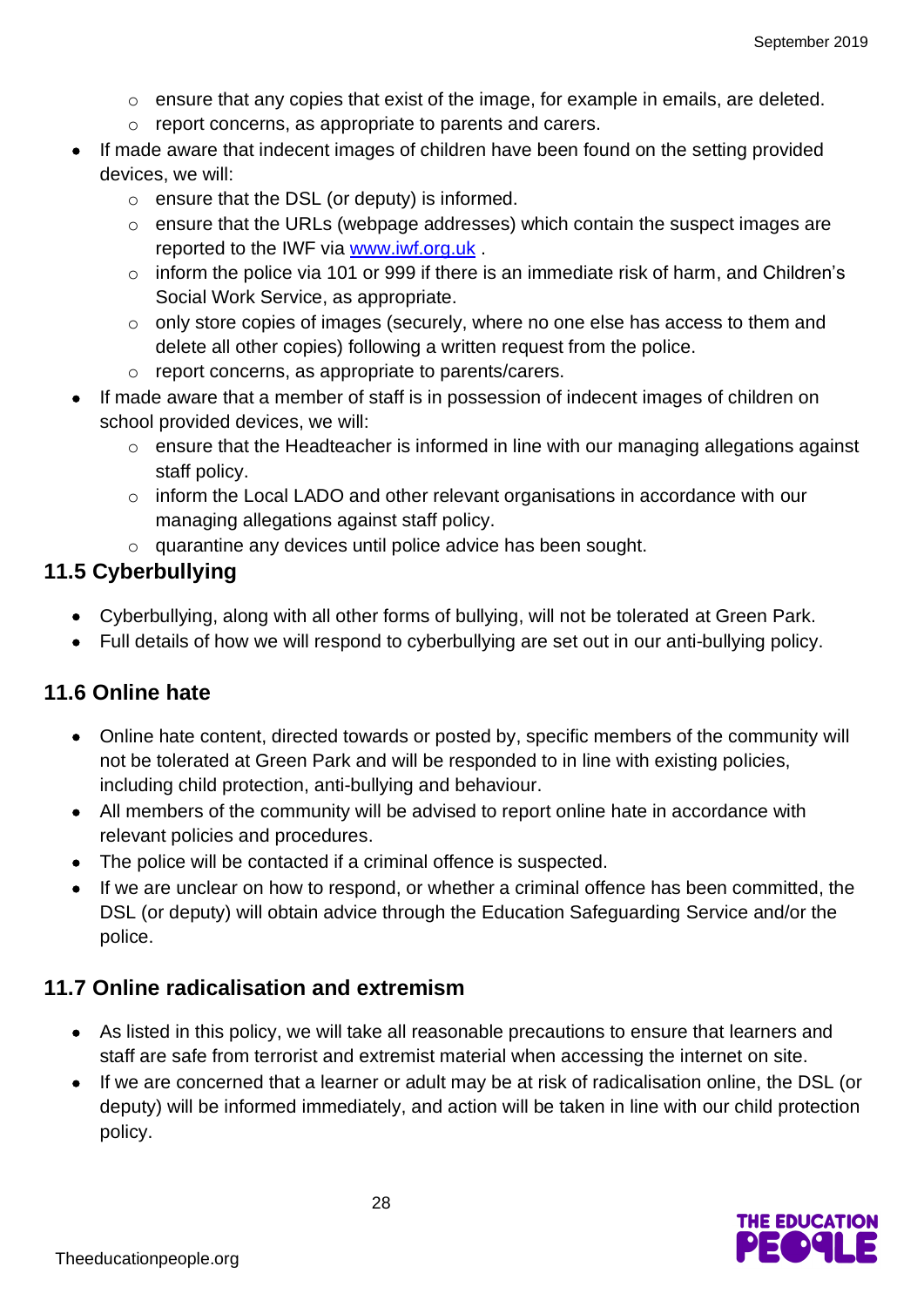• If we are concerned that member of staff may be at risk of radicalisation online, the Headteacher will be informed immediately, and action will be taken in line with the child protection and allegations policies.

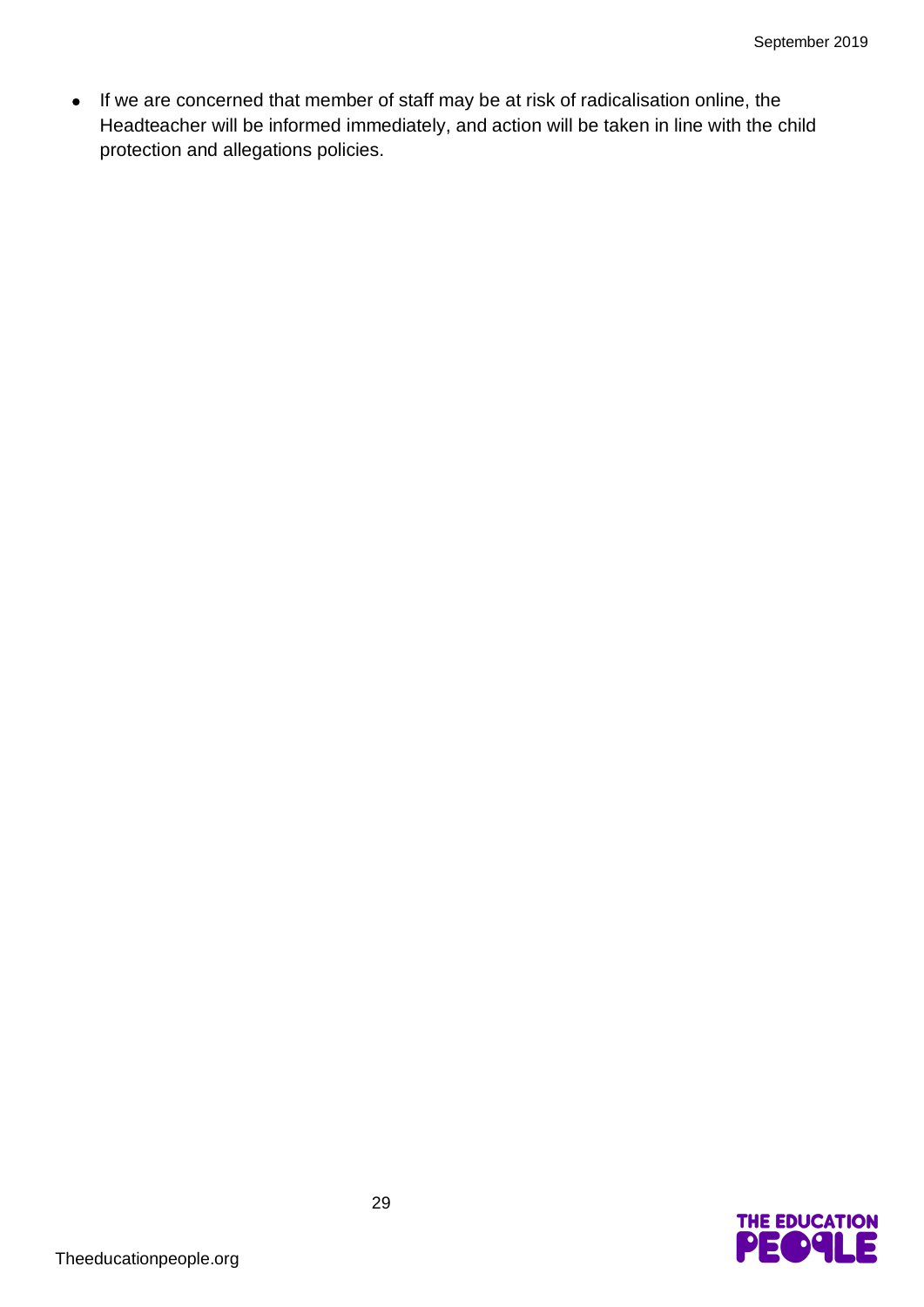# **Responding to an Online Safety Concern Flowchart**



**THE EDUCATION**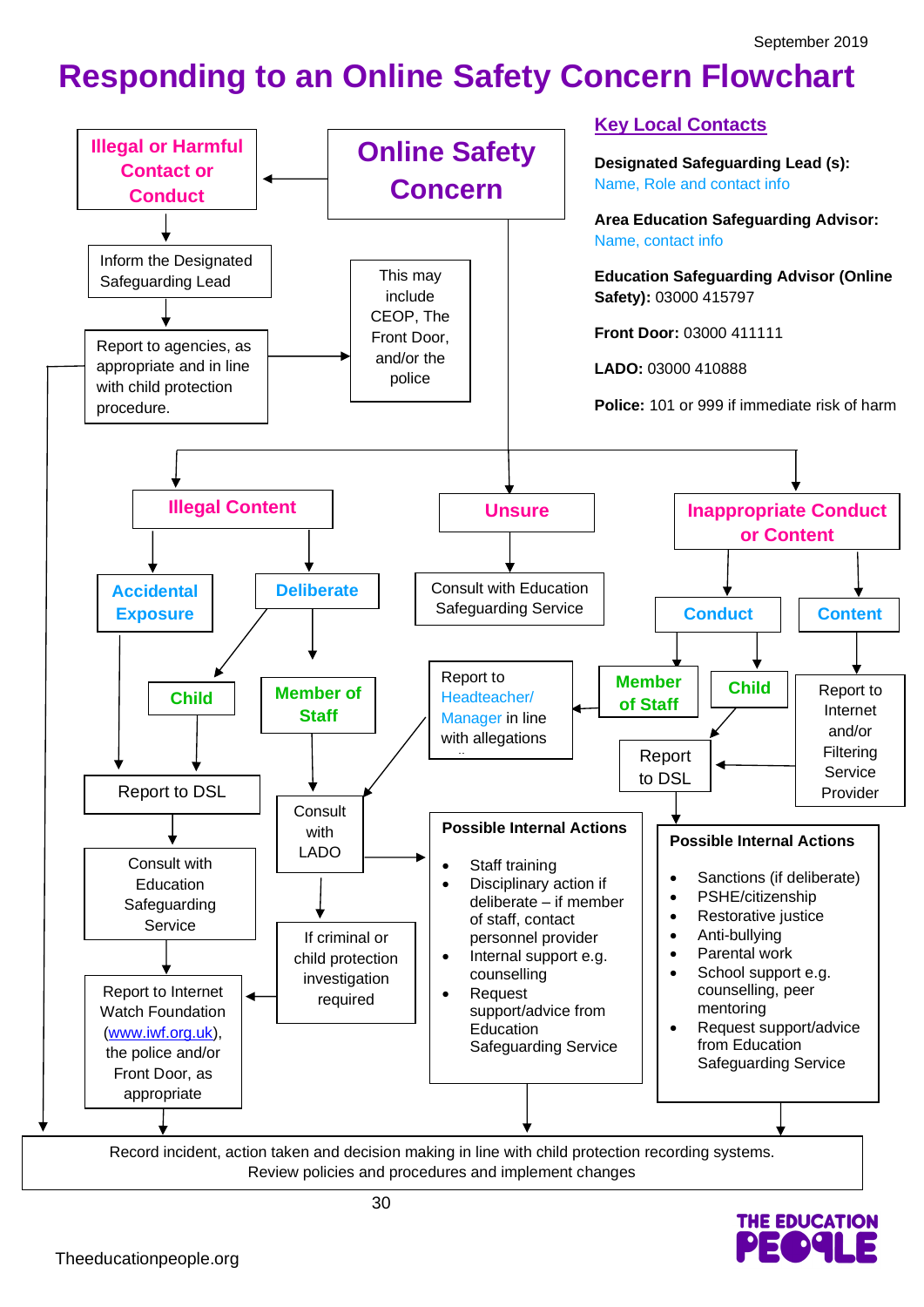# **Useful Links**

# **National Links and Resources for Settings, Learners and Parents/carers**

- CEOP:
	- o [www.thinkuknow.co.uk](http://www.thinkuknow.co.uk/)
	- o [www.ceop.police.uk](http://www.ceop.police.uk/)
- Internet Watch Foundation (IWF): [www.iwf.org.uk](http://www.iwf.org.uk/)
- UK Council for Internet Safety (UKCIS): [www.gov.uk/government/organisations/uk-council-for](https://www.gov.uk/government/organisations/uk-council-for-internet-safety)[internet-safety](https://www.gov.uk/government/organisations/uk-council-for-internet-safety)
- UK Safer Internet Centre: [www.saferinternet.org.uk](http://www.saferinternet.org.uk/)
	- o Professional Online Safety Helpline: [www.saferinternet.org.uk/about/helpline](http://www.saferinternet.org.uk/about/helpline)
	- o Report Harmful Content:<https://reportharmfulcontent.com/>
- 360 Safe Self-Review tool for schools: [www.360safe.org.uk](http://www.360safe.org.uk/)
- Childnet: [www.childnet.com](http://www.childnet.com/)
	- o Step Up Speak Up Online Sexual Harassment Guidance: [www.childnet.com/resources/step-up-speak-up/guidance-and-training-for-schools-and](http://www.childnet.com/resources/step-up-speak-up/guidance-and-training-for-schools-and-professionals)[professionals](http://www.childnet.com/resources/step-up-speak-up/guidance-and-training-for-schools-and-professionals)
	- o Cyberbullying Guidance: [www.childnet.com/resources/cyberbullying-guidance-for-schools](http://www.childnet.com/resources/cyberbullying-guidance-for-schools)
- Internet Matters: [www.internetmatters.org](http://www.internetmatters.org/)
- Parent Zone: [https://parentzone.org.uk](https://parentzone.org.uk/)
- Parent Info: [https://parentinfo.org](https://parentinfo.org/)
- NSPCC: [www.nspcc.org.uk/onlinesafety](http://www.nspcc.org.uk/onlinesafety)
	- o ChildLine: [www.childline.org.uk](http://www.childline.org.uk/)
	- o Net Aware: [www.net-aware.org.uk](http://www.net-aware.org.uk/)
- Lucy Faithfull Foundation: [www.lucyfaithfull.org](http://www.lucyfaithfull.org/)
- The Marie Collins Foundation: [www.mariecollinsfoundation.org.uk](http://www.mariecollinsfoundation.org.uk/)

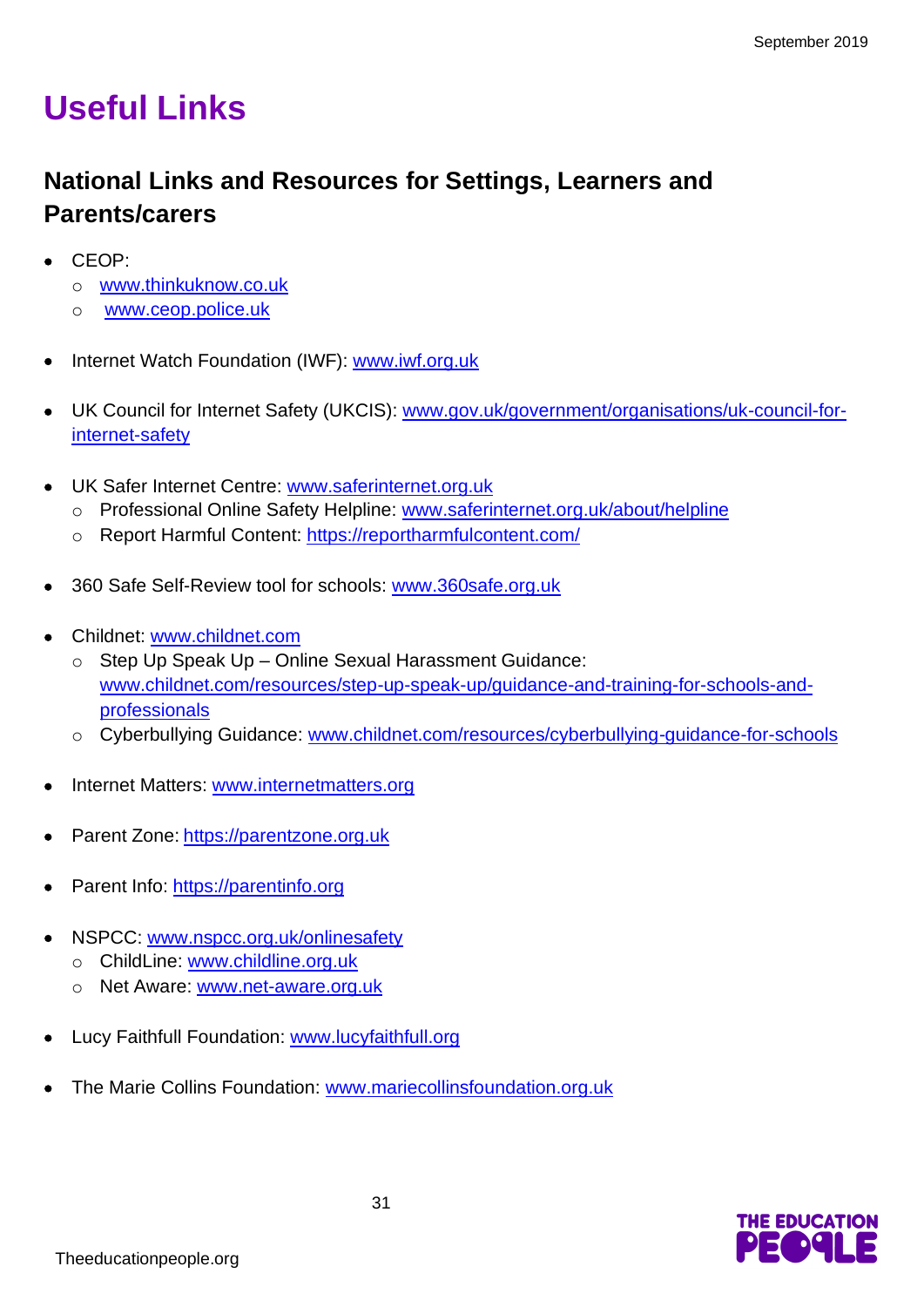- Action Fraud: [www.actionfraud.police.uk](http://www.actionfraud.police.uk/)
- Get Safe Online: [www.getsafeonline.org](http://www.getsafeonline.org/)

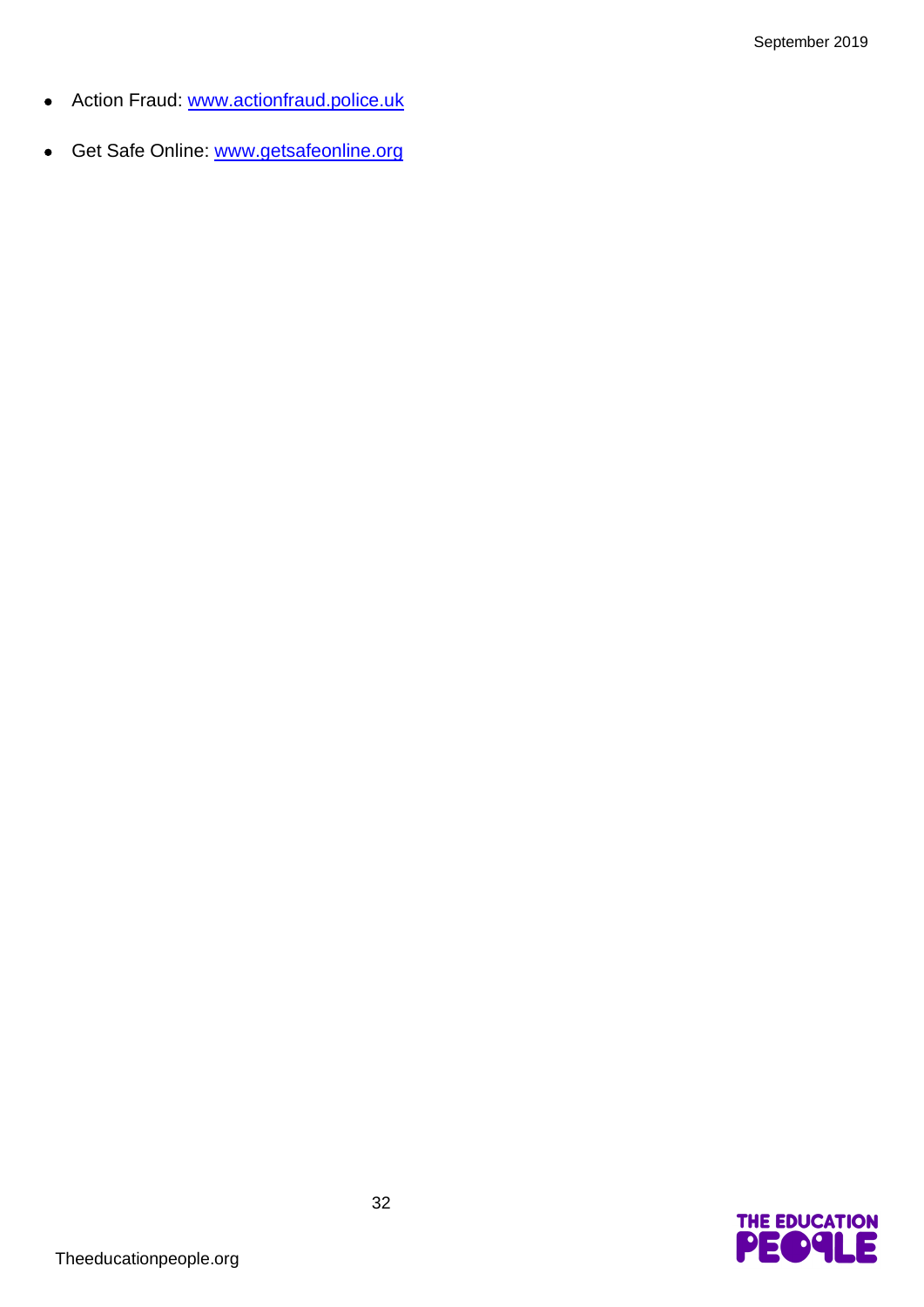# **Acceptable Use of Technology Policy (AUP)**

# **Learner Acceptable Use of Technology Statements**

#### **Early Years and Key Stage 1 (0-6)**

- I only use the internet when an adult is with me
- I only click on links and buttons online when I know what they do
- I keep my personal information and passwords safe
- I only send messages online which are polite and friendly
- I know the school can see what I am doing online
- I always tell a member of staff if something online makes me feel unhappy or worried
- I can visit sites such as [www.thinkuknow.co.uk](http://www.thinkuknow.co.uk/) to learn more about keeping safe online
- I know that if I do not follow the rules:
	- o I may lose access to Technology devices within school
	- o My parents/carers will be notified
- I have read and talked about these rules with my parents/carers

# **Key Stage 2 (7-11)**

#### **Safe**

- I only send messages which are polite and friendly
- I will only post pictures or videos on the internet if they are appropriate, and if I have permission
- I only talk with and open messages from people I know, and I only click on links if I know they are safe
- I know that people I meet online may not always be who they say they are. If someone online suggests meeting up, I will immediately talk to an adult

#### **Trust**

- I know that not everything or everyone online is honest or truthful
- I will check content on other sources like other websites, books or with a trusted adult
- I always credit the person or source that created any work, image or text I use

#### **Responsible**

- I always ask permission from an adult before using the internet
- I only use websites and search engines that my teacher has chosen
- I use school computers for school work, unless I have permission otherwise

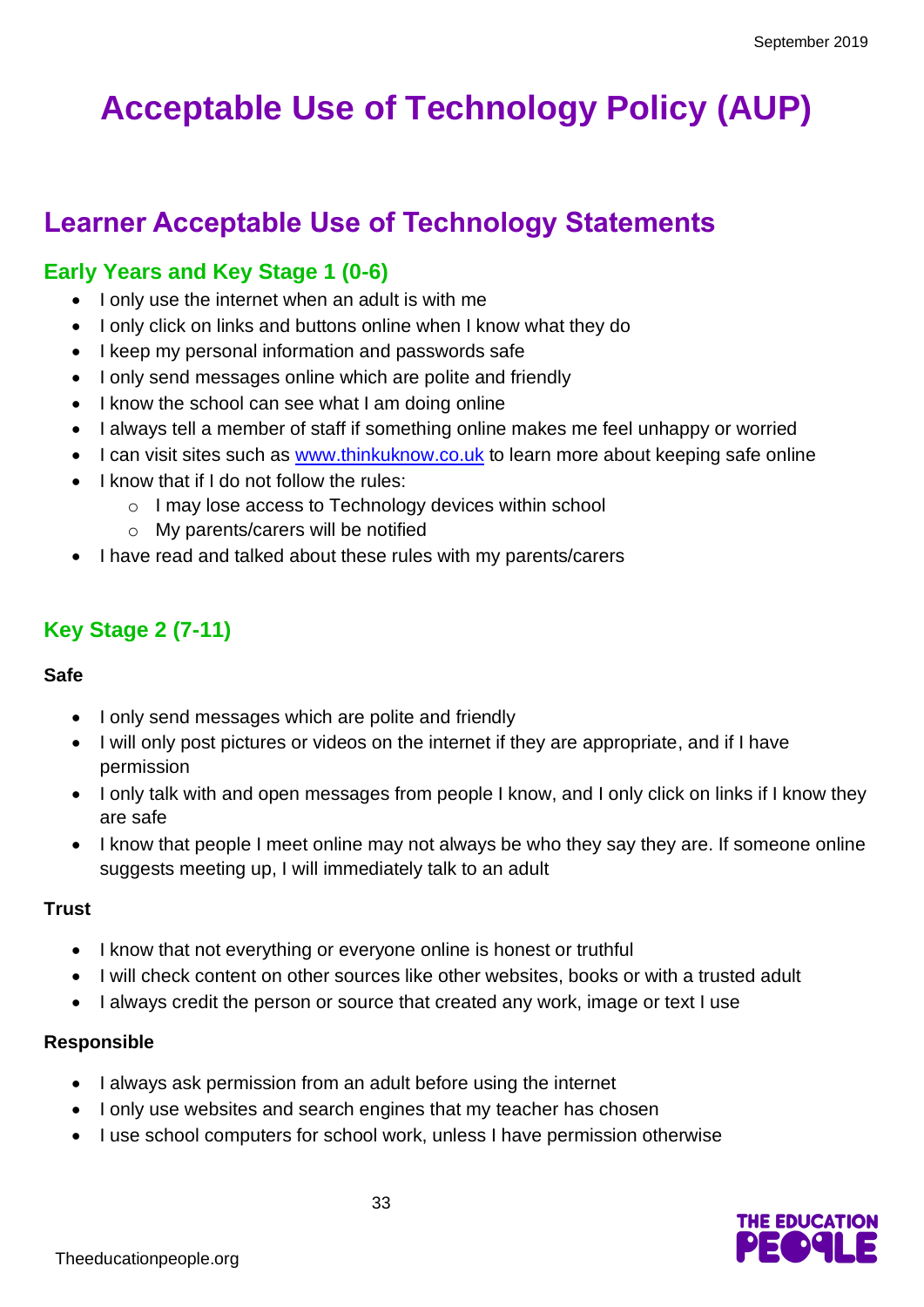- I ask my teacher before using my own personal devices/mobile phone
- I keep my personal information safe and private online
- I will keep my passwords safe and not share them with anyone
- I will not access or change other people's files or information
- I will only change the settings on the computer if teacher has allowed me to

#### **Understand**

- I understand that the school internet filter is there to protect me, and I will not try to bypass it.
- I know that my use of school devices/computers and internet access will be monitored
- I have read and talked about these rules with my parents/carers
- I can visit [www.thinkuknow.co.uk](http://www.thinkuknow.co.uk/) and [www.childline.org.uk](http://www.childline.org.uk/) to learn more about being safe online
- I know that if I do not follow the school rules then:
	- o I may lose access to Technology devices within school
	- o My parents/carers will be notified

#### **Tell**

- If I am aware of anyone being unsafe with technology, I will report it to a teacher
- I always talk to an adult if I'm not sure about something or if something happens online that makes me feel worried or frightened
- If I see anything online that I shouldn't or that makes me feel worried or upset then I will turn off the screen/turn over the device and tell an adult straight away

#### **Learners with SEND functioning at Levels P4 –P7**

- I ask a grown up if I want to use the computer
- I make good choices on the computer
- I use kind words on the internet
- If I see anything that I don't like online, I tell a grown up
- I know that if I do not follow the school rules then:
	- o I may lose access to Technology devices within school
	- o My parents/carers will be notified

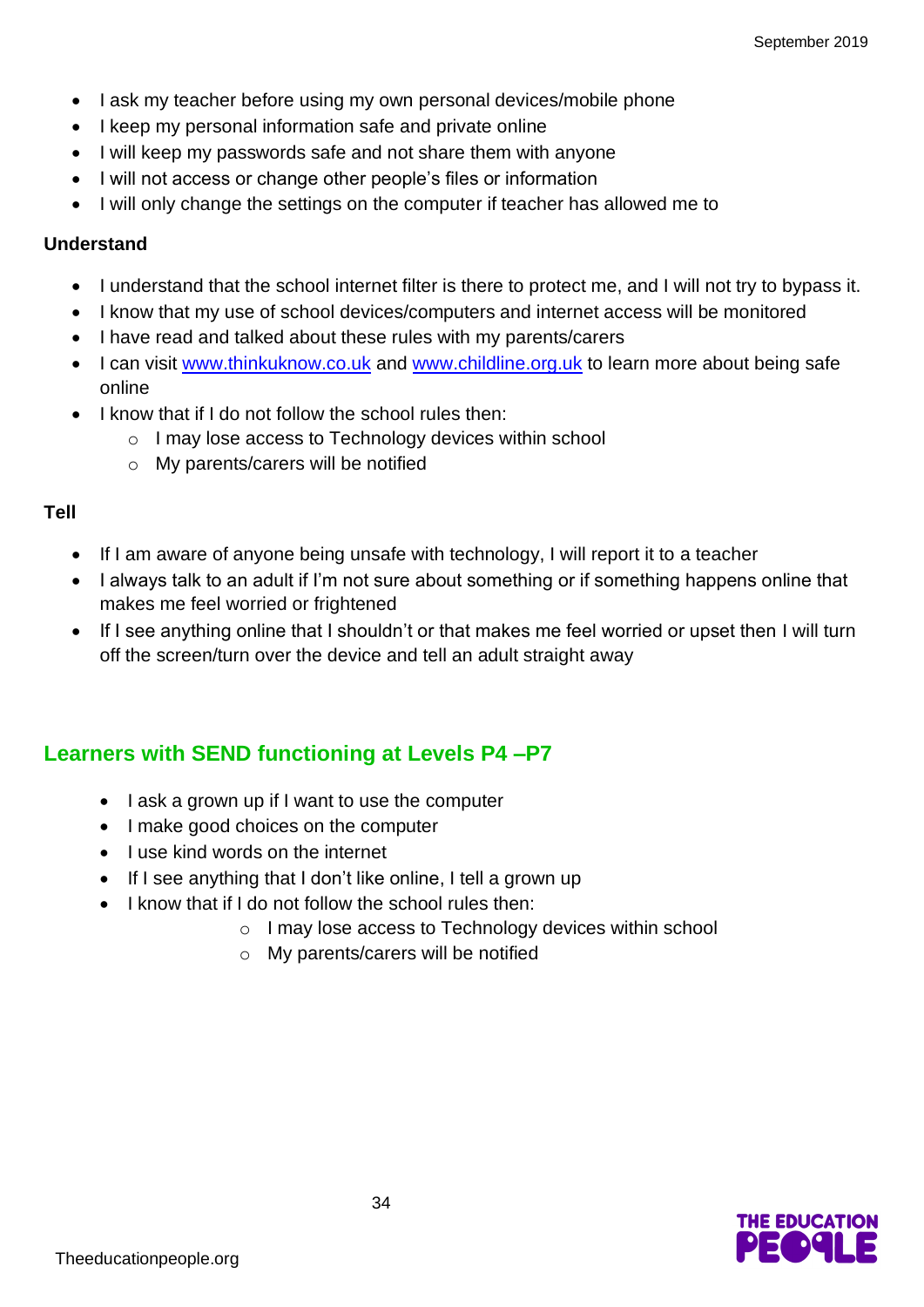## **Learners with SEND functioning at Levels P7-L1**

(Based on Childnet's SMART Rules: [www.childnet.com\)](http://www.childnet.com/)

#### **Safe**

- I ask a grown up if I want to use the computer
- On the internet I don't tell strangers my name
- I know that if I do not follow the school rules then:
	- o I may lose access to Technology devices within school
	- o My parents/carers will be notified

#### **Meeting**

• I tell a grown up if I want to talk on the internet

#### **Accepting**

• I don't open emails from strangers

#### **Reliable**

• I make good choices on the computer

#### **Tell**

- I use kind words on the internet
- If I see anything that I don't like online, I will tell a grown up

# **Learners with SEND functioning at Levels L2-4** (Based on Childnet's SMART Rules:

[www.childnet.com\)](http://www.childnet.com/)

#### **Safe**

- I ask an adult if I want to use the internet
- I keep my information private on the internet
- I am careful if I share photos online
- I know that if I do not follow the school rules then:
	- o I may lose access to Technology devices within school
	- o My parents/carers will be notified

#### **Meeting**

- I tell an adult if I want to talk to people on the internet
- If I meet someone online, I talk to an adult

#### **Accepting**

• I don't open messages from strangers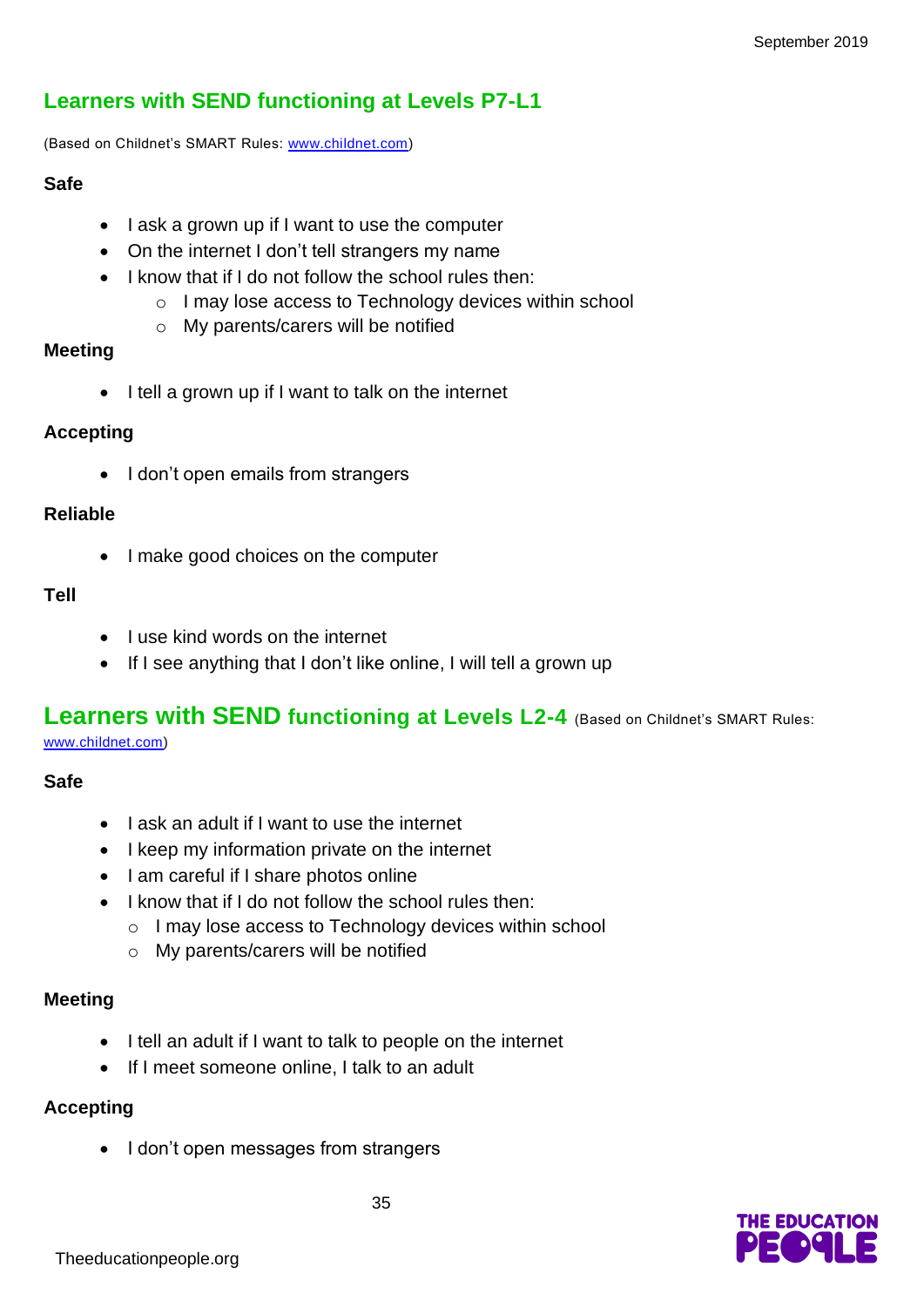• I check web links to make sure they are safe

#### **Reliable**

- I make good choices on the internet
- I check the information I see online

#### **Tell**

- I use kind words on the internet
- If someone is mean online then I don't reply, I save the message and show an adult
- If I see anything online that I don't like, I will tell a teacher

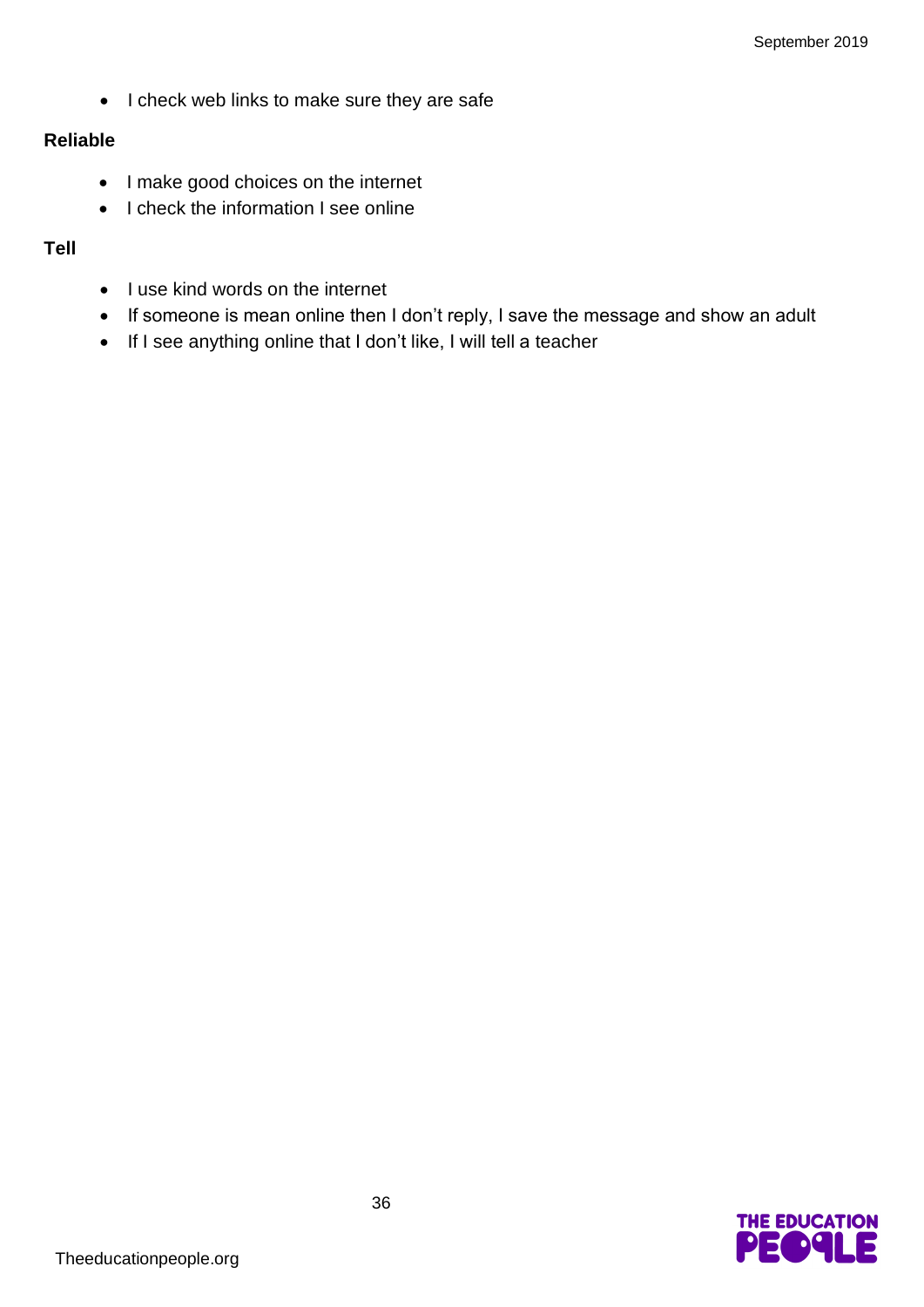## **Learner Acceptable Use Policy Agreement Form**

# **Green Park Community Primary School Acceptable Use of Technology Policy – Learner Agreement**

I, with my parents/carers, have read and understood the Acceptable Use of Technology Policy (AUP).

- I know that I will be able to use the internet in school for a variety of reasons, if I use it responsibly. However, I understand that if I do not, I may not be allowed to use the internet at school.
- I know that being responsible means that I should not look for bad language, inappropriate images or violent or unsuitable games, and that if I accidently come across any of these I should report it to a teacher or adult in school or a parent or carer at home.
- I will treat my password like my toothbrush! This means I will not share it with anyone (even my best friend), and I will log off when I have finished using the computer or device.
- I will protect myself by never telling anyone I meet online my address, my telephone number, my school name or by sending a picture of myself without permission from a teacher or other adult.
- I will never arrange to meet anyone I have met online alone in person without talking to a trusted adult.
- If I get unpleasant, rude or bullying emails or messages, I will report them to a teacher or other adult. I will not delete them straight away, but instead, keep them so I can show them to the person I am reporting it to.
- I will always be myself and not pretend to be anyone or anything I am not. I know that posting anonymous messages or pretending to be someone else is not allowed.
- I will always check before I download software or data from the internet. I know that information on the internet may not be reliable and it sometimes needs checking.
- If I bring in memory sticks / CDs from outside of school I will always give them to my teacher, so they can be checked for viruses and content, before opening them.
- I will be polite and sensible when I message people online and I know that sending a message is the same as having a conversation with someone. I will not be rude or hurt someone's feelings online.
- I know that I am not allowed on personal email, social networking sites or instant messaging in school.
- If, for any reason, I need to bring my mobile phone into school I know that it is to be handed in to the office and then collected at the end of the school day.
- I will tell a teacher or other adult if someone online makes me feel uncomfortable or worried when I am online using games or other websites or apps.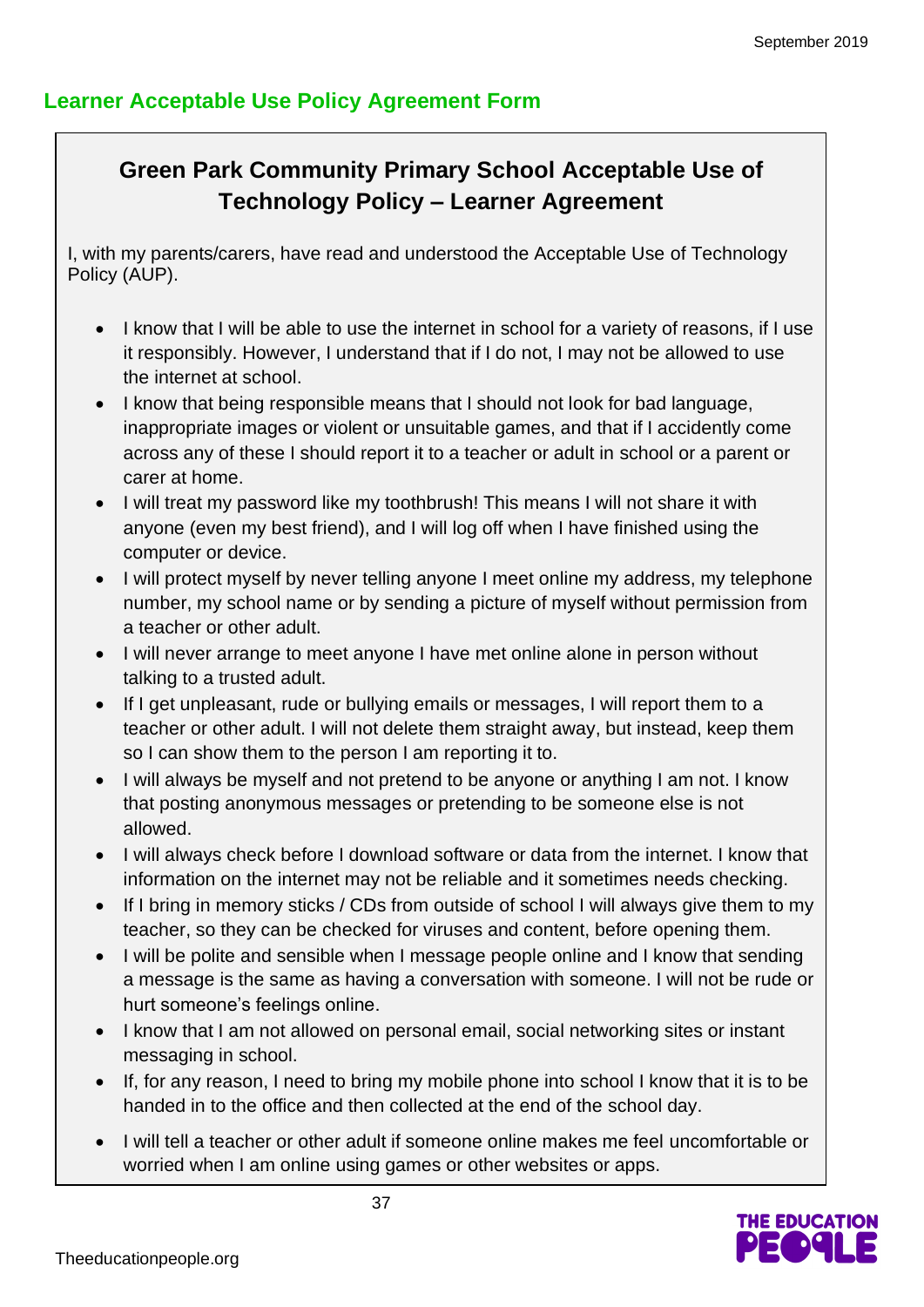# **Green Park Community Primary School Acceptable Use of Technology Policy – Learner Agreement**

I agree to follow the AUP when:

- 1. I use school systems and devices, both on and offsite
- 2. I use my own devices in school when allowed, including mobile phones, gaming devices, and cameras.
- 3. I use my own equipment out of the school, in a way that is related to me being a member of the school community, including communicating with other members of the school or accessing school email or website.

Name………………………………………………. Signed……………………….

Class………………………… Date…………………….

#### **Green Park Community Primary School Learner Acceptable Use of Technology Policy: Parental Acknowledgment**

- 1. I, with my child, have read and discussed Green Park Community Primary School learner acceptable use of technology policy (AUP). I understand that the AUP applies to the use of the internet and other related devices and services, inside and outside of the setting.
- 2. I am aware that any internet and IT use using school equipment may be monitored for safety and security reason to safeguard both my child and the school systems. This monitoring will be proportionate and will take place in accordance with data protection, privacy and human rights legislation.
- 3. I understand that the school will take every reasonable precaution, including monitoring and filtering systems, to ensure my child will be safe when they use the internet and other associated technologies. I understand that the school cannot ultimately be held responsible for the nature and content of materials accessed on the internet and using mobile technologies.
- 4. I with my child, am aware of the importance of safe online behaviour and will not deliberately upload or add any images, video, sounds or text that could upset, threaten the safety of or offend any member of the school community.

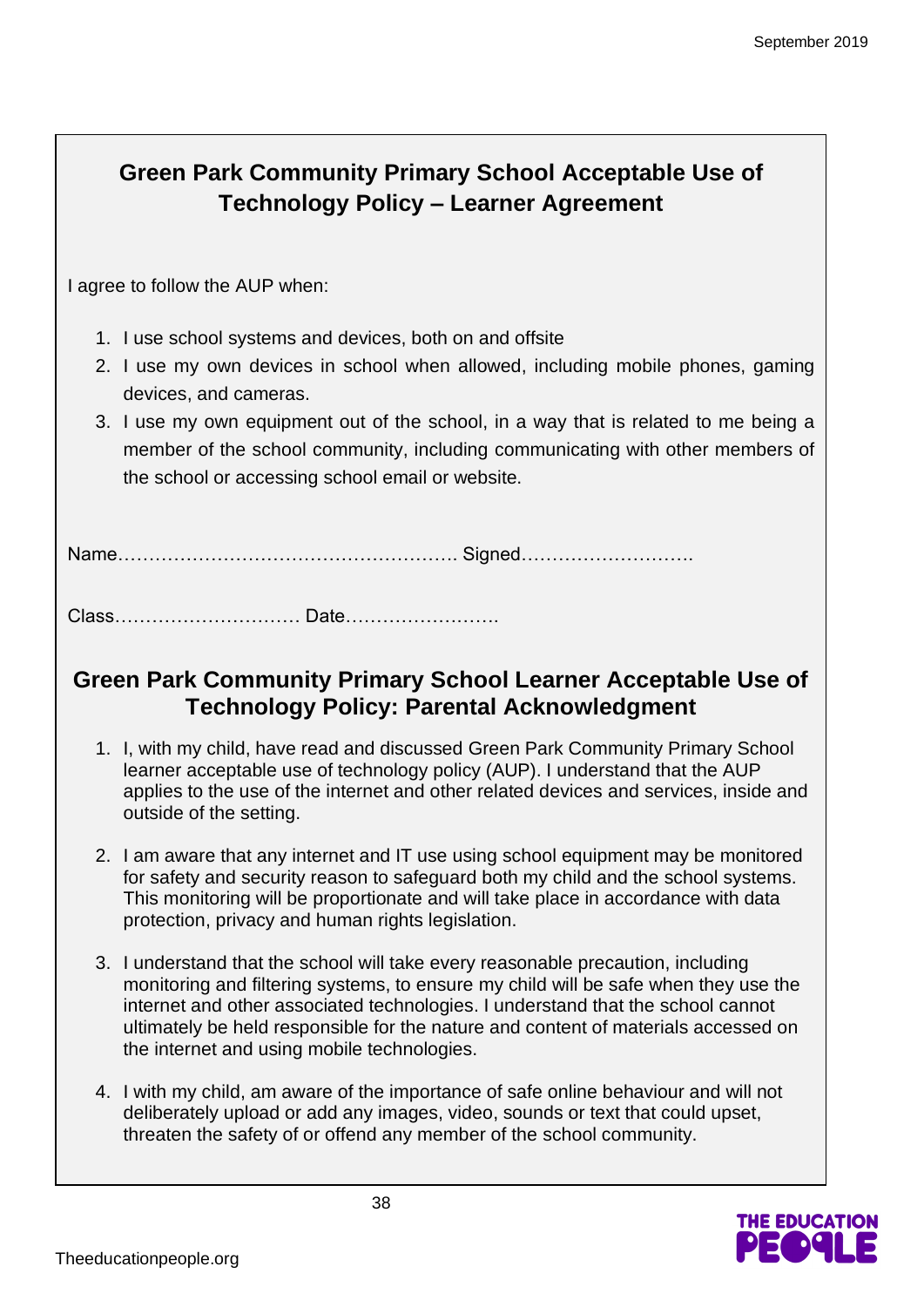- 5. I understand that the school will contact me if they have concerns about any possible breaches of the AUP or have any concerns about my child's safety.
- 6. I will inform the school or other relevant organisations if I have concerns over my child's or other members of the school communities' safety online.
- 7. I know that my child will receive online safety education to help them understand the importance of safe use of technology and the internet – both in and out of school.
- 8. I will support the school online safety approaches and will encourage my child to adopt safe use of the internet and other technology at home.

Parents Name……………………………………………........

Parents Signature…………………………. Date…………….

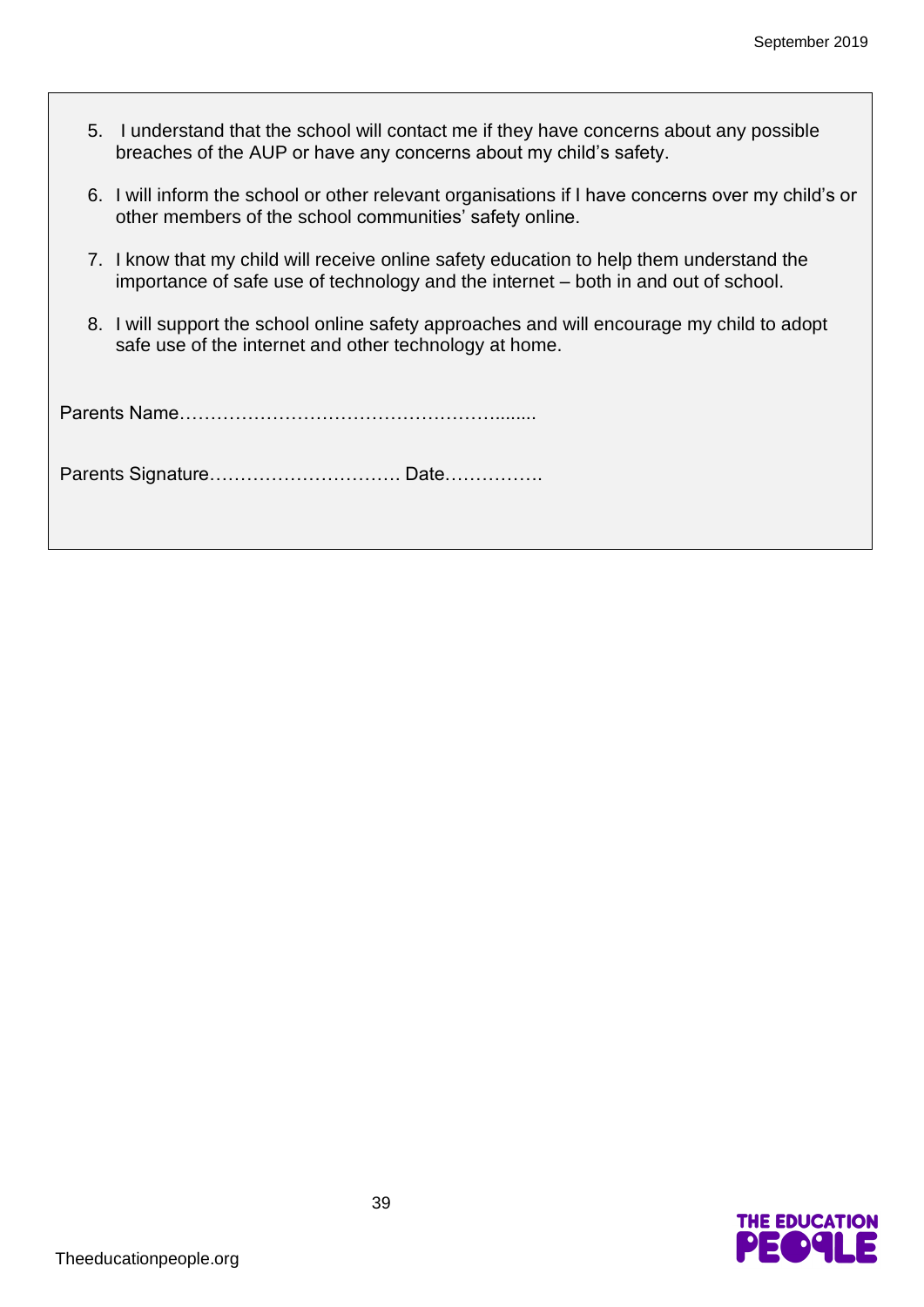## **Parent/Carer Acceptable Use of Technology Policy**

- 1. I know that my child will be provided with internet access and will use a range of IT systems including computers, laptops and iPads in order to access the curriculum and be prepared for modern life whilst at Green Park.
- 2. I am aware that learners use of mobile technology and devices, such as mobile phones, is not permitted at Green Park and that mobile phones must be handed into the school office on arrival, to be returned at the end of the day.
- 3. I am aware that any internet and technology use using school equipment may be monitored for safety and security reasons, to safeguard both my child and the school systems. This monitoring will take place in accordance with data protection (including GDPR) and human rights legislation.
- 4. I understand that the school will take every reasonable precaution, including monitoring and filtering systems, to ensure that learners are safe when they use the school internet and systems. I understand that the school cannot ultimately be held responsible for the nature and content of materials accessed on the internet and using mobile technologies.
- 5. I am aware that my child will receive online safety education to help them understand the importance of safe use of technology and the internet, both in and out of school.
- 6. I have read and discussed Green Park learner Acceptable Use of Technology Policy (AUP) with my child.
- 7. I will support school safeguarding policies and will ensure that I appropriately monitor my child's use of the internet outside of school and discuss online safety with them when they access technology at home.
- 8. I know I can seek support from the school about online safety, such as via the school website [\(www.greenparkcps.co.uk\)](http://www.greenparkcps.co.uk/), to help keep my child safe online at home.
- 9. I will support the school approach to online safety. I will role model safe and positive online behaviour for my child by sharing images, text and video online responsibly.
- 10. I, together with my child, will not deliberately upload or add any images, video, sounds or text that could upset, threaten the safety of or offend any member of the school community.
- 11.I understand that a partnership approach to online safety is required. If the school has any concerns about either my or my child's behaviour or safety online, then I will be contacted.
- 12.I understand that if I or my child do not abide by the Green Park AUP, appropriate action will be taken. This could include sanctions being applied in line with the school policies and if a criminal offence has been committed, the police being contacted.
- 13.I know that I can speak to the Designated Safeguarding Lead (Richard Hawkins Headteacher), my child's teacher or the Headteacher if I have any concerns about online safety.

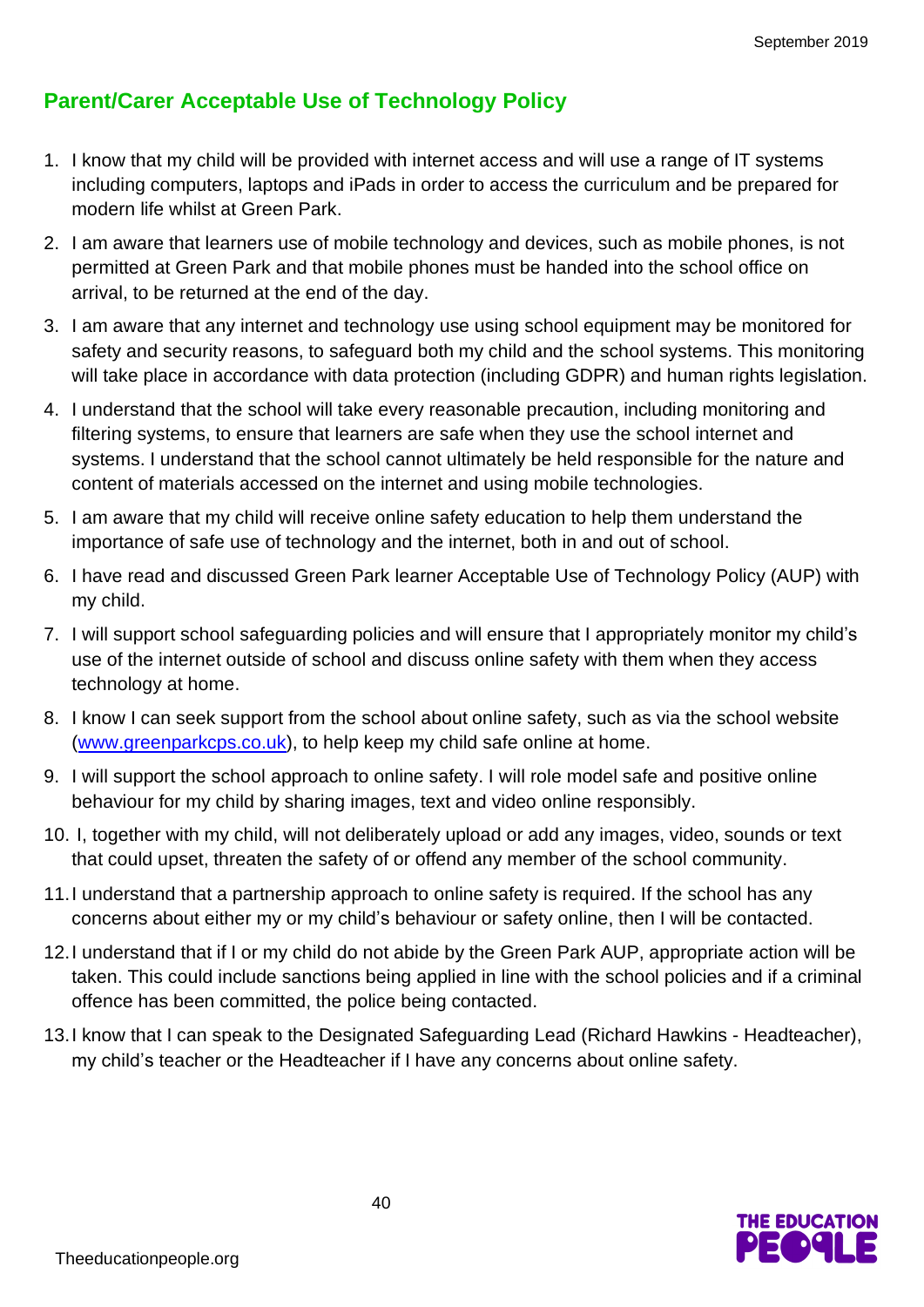| I have read, understood and agree to comply with the Green Park Community Primary School Parent/Carer Acceptable Use of Technology Policy. |  |
|--------------------------------------------------------------------------------------------------------------------------------------------|--|
|                                                                                                                                            |  |
|                                                                                                                                            |  |
|                                                                                                                                            |  |
| Date                                                                                                                                       |  |

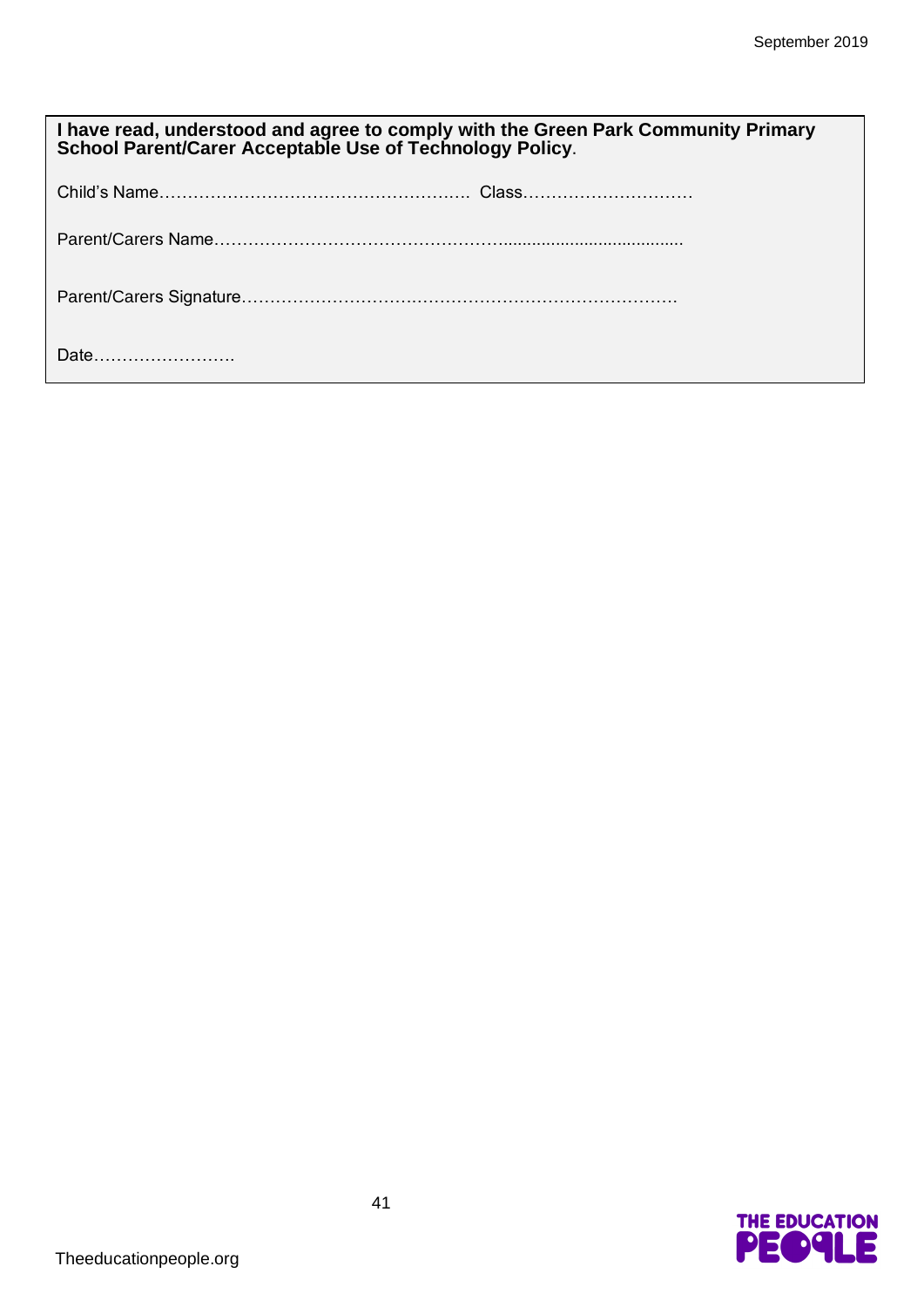# **Staff Acceptable Use of Technology Policy**

As a professional organisation with responsibility for safeguarding, all members of staff are expected to use Green Park Community Primary School IT systems in a professional, lawful, and ethical manner. To ensure that members of staff understand their professional responsibilities when using technology and provide appropriate curriculum opportunities for learners, they are asked to read and sign the staff Acceptable Use of Technology Policy (AUP).

Our AUP is not intended to unduly limit the ways in which members of staff teach or use technology professionally, or indeed how they use the internet personally, however the AUP will help ensure that all staff understand Green Park Community Primary School expectations regarding safe and responsible technology use, and can manage the potential risks posed. The AUP will also help to ensure that school systems are protected from any accidental or deliberate misuse which could put the safety and security of our systems or members of the community at risk.

### **Policy Scope**

- 1. I understand that this AUP applies to my use of technology systems and services provided to me or accessed as part of my role within Green Park both professionally and personally. This may include use of laptops, mobile phones, tablets, digital cameras and email as well as IT networks, data and data storage and online and offline communication technologies**.**
- 2. I understand that Green Park Acceptable Use of Technology Policy (AUP) should be read and followed in line with the school staff Code of Conduct.
- 3. I am aware that this AUP does not provide an exhaustive list; all staff should ensure that technology use is consistent with the school ethos, school staff behaviour and safeguarding policies, national and local education and child protection guidance, and the law.

#### **Use of School Devices and Systems**

- 4. I will only use the equipment and internet services provided to me by the school for example school provided laptops, tablets, mobile phones and internet access, when working with learners.
- 5. I understand that any equipment and internet services provided by my workplace is intended for educational use and should only be accessed by members of staff. Reasonable personal use of setting IT systems and/or devices by staff is allowed outside of teaching hours and when not in the presence of learners.

#### **Data and System Security**

- 6. To prevent unauthorised access to systems or personal data, I will not leave any information system unattended without first logging out or securing/locking access.
	- o I will use a 'strong' password to access school systems.

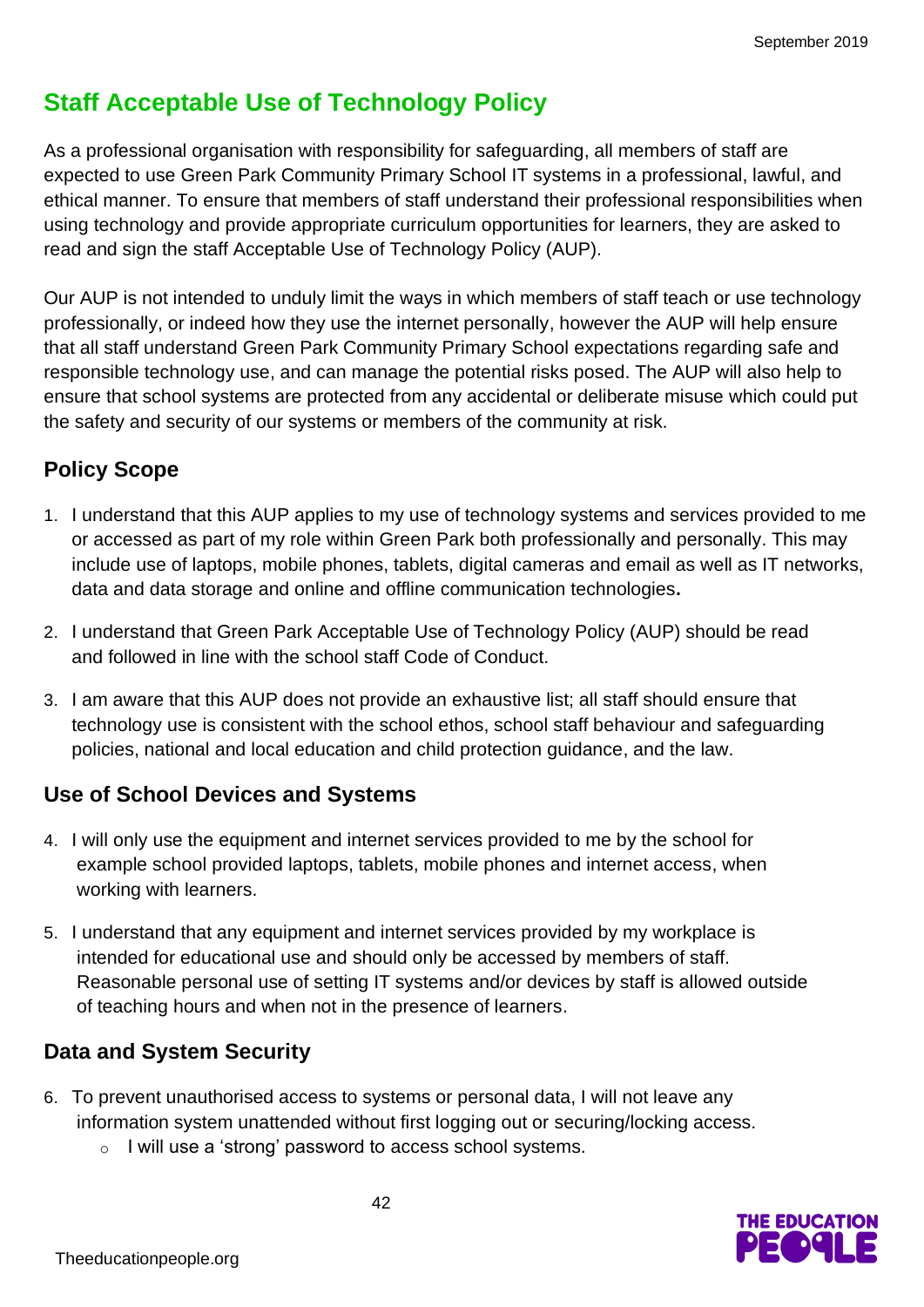- $\circ$  I will protect the devices in my care from unapproved access or theft.
- 7. I will respect school system security and will not disclose my password or security information to others.
- 8. I will not open any hyperlinks or attachments in emails unless they are from a known and trusted source. If I have any concerns about email content sent to me, I will report them to the IT system manager.
- 9. I will not attempt to install any personally purchased or downloaded software, including browser toolbars, or hardware without permission from the IT system manager.
- 10. I will ensure that any personal data is kept in accordance with the Data Protection legislation, including GDPR in line with the school information security policies.
	- All personal data will be obtained and processed fairly and lawfully, only kept for specific purposes, held no longer than necessary and will be kept private and secure with appropriate security measures in place, whether used in the workplace, hosted online or accessed remotely.
	- o Any data being removed from the school site, such as via email or on memory sticks or CDs, will be suitably protected. This may include data being encrypted by a method approved by the school.
- 11. I will not keep documents which contain school related sensitive or personal information, including images, files, videos and emails, on any personal devices, such as laptops, digital cameras, and mobile phones. Where possible, I will use the school network to store any work documents and files in a password protected environment.
- 12. I will not store any personal information on the school IT system, including school laptops or similar device issued to members of staff, that is unrelated to school activities, such as personal photographs, files or financial information.
- 13. I will ensure that school owned information systems are used lawfully and appropriately. I understand that the Computer Misuse Act 1990 makes the following criminal offences: to gain unauthorised access to computer material; to gain unauthorised access to computer material with intent to commit or facilitate commission of further offences or to modify computer material without authorisation.
- 14. I will not attempt to bypass any filtering and/or security systems put in place by the school.
- 15. If I suspect a computer or system has been damaged or affected by a virus or other malware, I will report this to the Computing Lead or IT system manager as soon as possible.

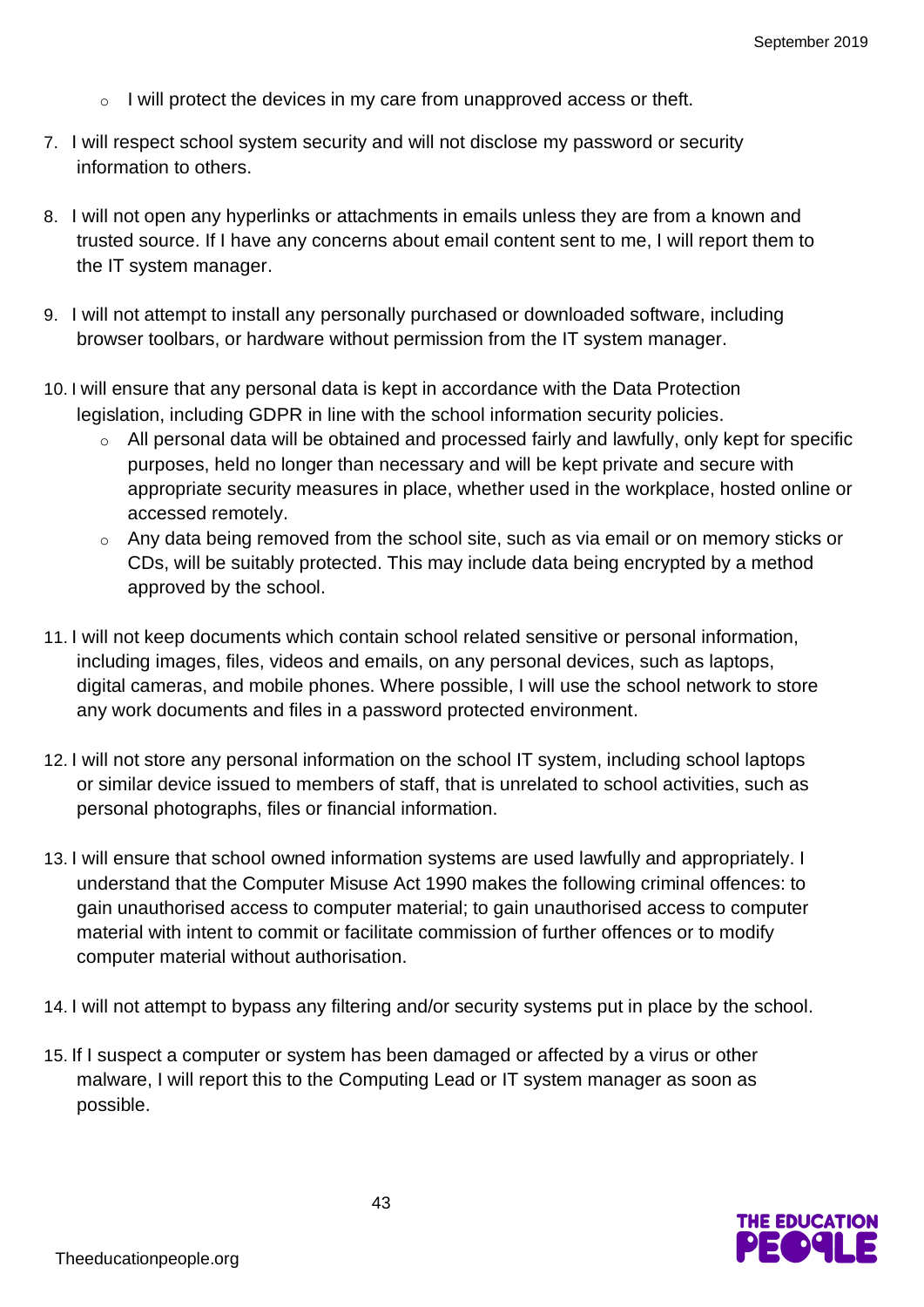- 16. If I have lost any school related documents or files, I will report this to the Headteacher (Richard Hawkins) and school Data Protection Officer (Belinda Daniels) as soon as possible.
- 17. Any images or videos of learners will only be used as stated in the school camera and image use policy.
	- o I understand images of learners must always be appropriate and should only be taken with school provided equipment and taken/published where learners and their parent/carer have given explicit consent.

#### **Classroom Practice**

- 18. I am aware of safe technology use in the classroom and other working spaces, including appropriate supervision of learners, as outlined in the school online safety policy.
- 19. I have read and understood the school online safety policy which covers expectations for learners regarding mobile technology and social media.
- 20. I will promote online safety with the learners in my care and will help them to develop a responsible attitude to safety online, system use and to the content they access or create by:
	- o exploring online safety principles as part of an embedded and progressive curriculum and reinforcing safe behaviour whenever technology is used on site.
	- $\circ$  creating a safe environment where learners feel comfortable to say what they feel, without fear of getting into trouble and/or be judged for talking about something which happened to them online.
	- o involving the Designated Safeguarding Lead (DSL) (Richard Hawkins) or a deputy as part of planning online safety lessons or activities to ensure support is in place for any learners who may be impacted by the content.
	- o make informed decisions to ensure any online safety resources used with learners is appropriate.
- 21. I will report any filtering breaches (such as access to illegal, inappropriate or harmful material) to the DSL in line with the school online safety/child protection policy.
- 22. I will respect copyright and intellectual property rights; I will obtain appropriate permission to use content, and if videos, images, text or music are protected, I will not copy, share or distribute or use them.

#### **Use of Social Media and Mobile Technology**

23. I have read and understood the school online safety policy which covers expectations regarding staff use of mobile technology and social media.

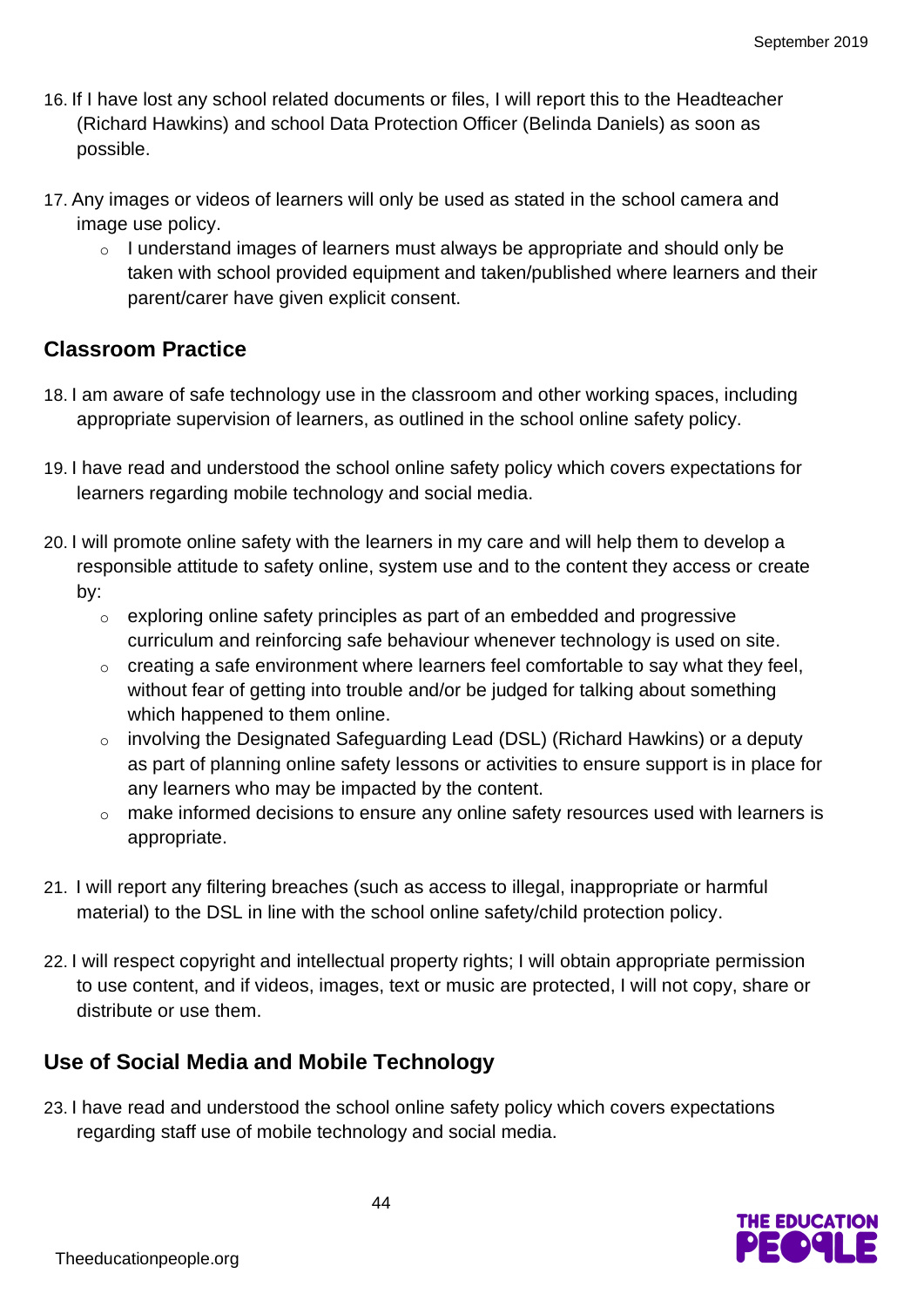- 24. I will ensure that my online reputation and use of IT and information systems are compatible with my professional role and in line with the staff Code of Conduct, when using school and personal systems. This includes my use of email, text, social media and any other personal devices or mobile technology.
	- o I will take appropriate steps to protect myself online when using social media as outlined in the online safety.
	- o I am aware of the school expectations with regards to use of personal devices and mobile technology, including mobile phones as outlined in the online safety policy.
	- o I will not discuss or share data or information relating to learners, staff, school business or parents/carers on social media.
	- $\circ$  I will ensure that my use of technology and the internet does not undermine my professional role or interfere with my work duties and is in accordance with the staff Code of Conduct and the law.
- 25. My electronic communications with current and past learners and parents/carers will be transparent and open to scrutiny and will only take place within clear and explicit professional boundaries.
	- o I will ensure that all electronic communications take place in a professional manner via school approved and/or provided communication channels, such as a school email address or telephone number.
	- o I will not share any personal contact information or details with learners, such as my personal email address or phone number.
	- o I will not add or accept friend requests or communications on personal social media with current or past learners and/or parents/carers.
	- $\circ$  If I am approached online by a learner or parents/carer, I will not respond and will report the communication to my line manager and Designated Safeguarding Lead (DSL).
	- o Any pre-existing relationships or situations that compromise my ability to comply with the AUP will be discussed with the DSL/Headteacher (Richard Hawkins).
- 26. If I have any queries or questions regarding safe and professional practise online either in school or off site, I will raise them with the DSL/Headteacher (Richard Hawkins).
- 27. I will not upload, download or access any materials which are illegal, such as child sexual abuse images, criminally racist material, adult pornography covered by the Obscene Publications Act.
- 28. I will not attempt to access, create, transmit, display, publish or forward any material or content online that is inappropriate or likely to harass, cause offence, inconvenience or needless anxiety to any other person.
- 29. I will not engage in any online activities or behaviour that could compromise my professional responsibilities or bring the reputation of the school into disrepute.

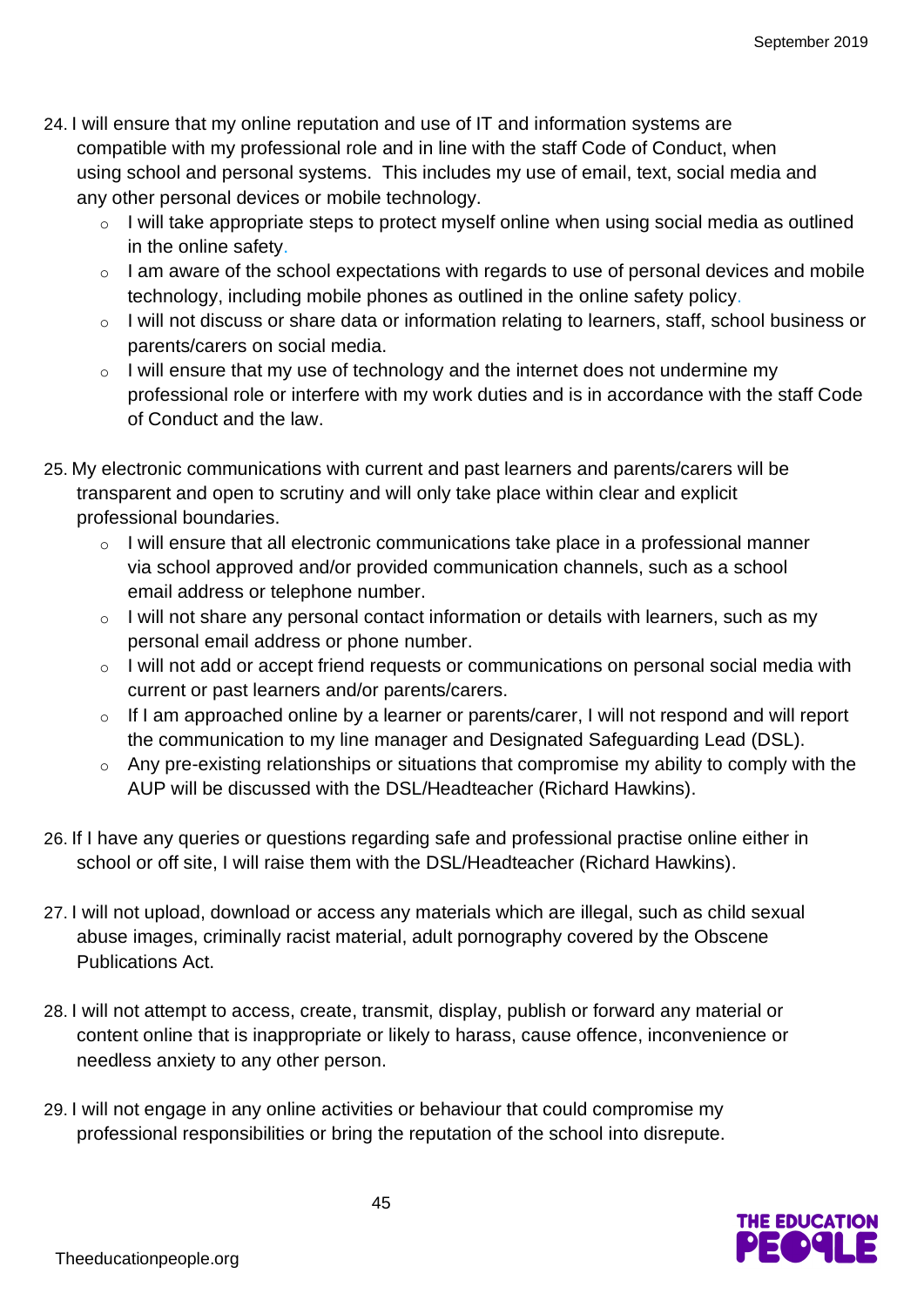#### **Policy Compliance**

30. I understand that the school may exercise its right to monitor the use of information systems, including internet access and the interception of emails, to monitor policy compliance and to ensure the safety of learners and staff. This monitoring will be proportionate and will take place in accordance with data protection, privacy and human rights legislation.

#### **Policy Breaches or Concerns**

- 31. I will report and record concerns about the welfare, safety or behaviour of learners or parents/carers to the DSL in line with the school online safety/child protection policy.
- 32. I will report concerns about the welfare, safety or behaviour of staff to the Headteacher, in line with the allegations against staff policy.
- 33. I understand that if the school believe that unauthorised and/or inappropriate use of school systems or devices is taking place, the school may invoke its disciplinary procedures as outlined in the staff Code of Conduct.
- 34. I understand that if the school believe that unprofessional or inappropriate online activity, including behaviour which could bring the school into disrepute, is taking place online, the school may invoke its disciplinary procedures as outlined in the staff Code of Conduct.
- 35. I understand that if the school suspects criminal offences have occurred, the police will be informed.

**I have read, understood and agreed to comply with the Green Park Community Primary School Staff Acceptable Use of Technology Policy when using the internet and other associated technologies, both on and off site.**

Name of staff member: ………………………………………………………………………………

Signed: ………………………..................................................................................................

Date (DDMMYY)………………………………………………...

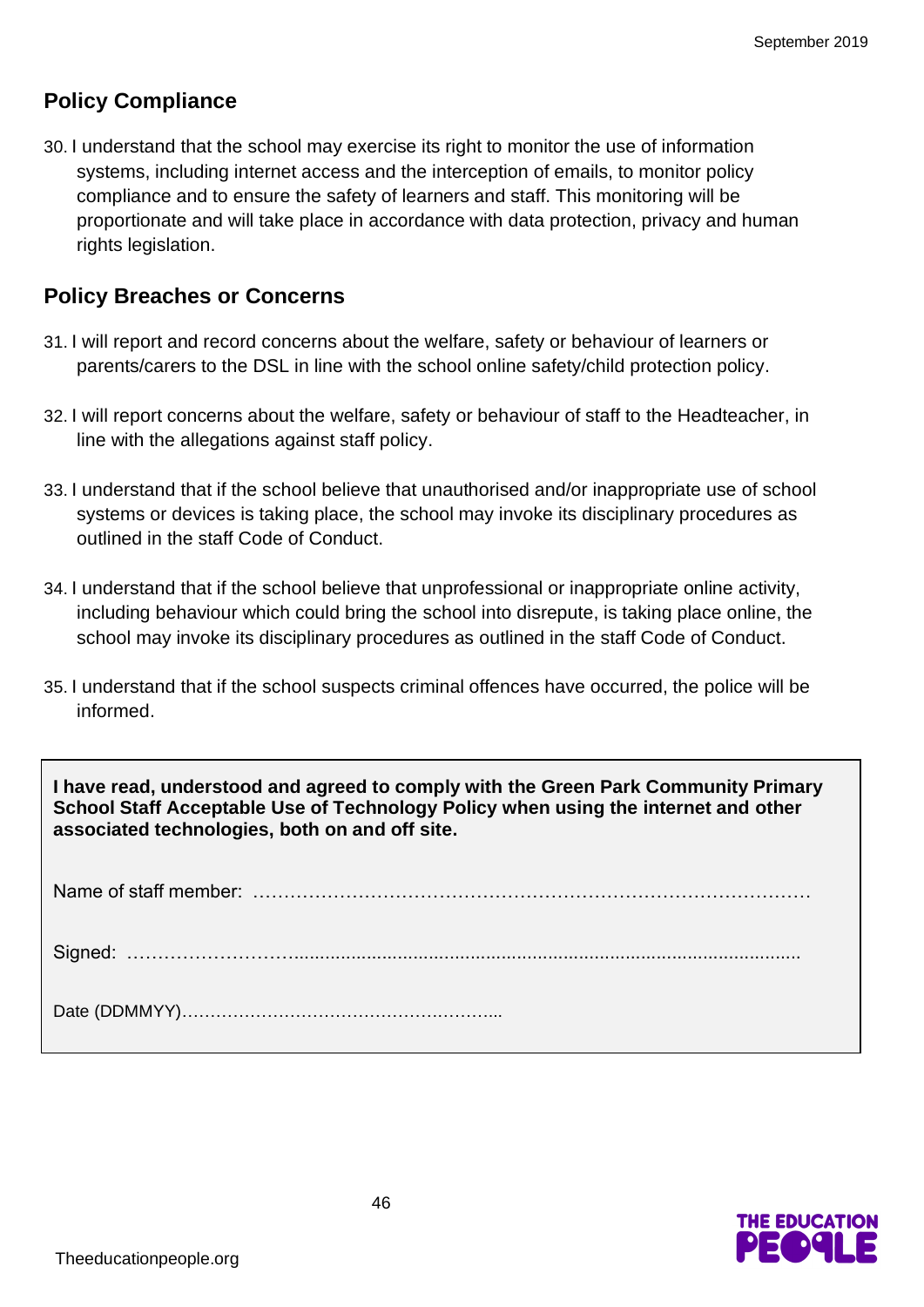# **Visitor and Volunteer Acceptable Use of Technology Policy**

As a professional organisation with responsibility for children's safeguarding, it is important that all members of the community, including visitors and volunteers, are aware of their professional responsibilities when using technology. This AUP will help Green Park ensure that all visitors and volunteers understand the school's expectations regarding safe and responsible technology use.

#### **Policy Scope**

- 1. I understand that this Acceptable Use of Technology Policy (AUP) applies to my use of technology systems and services provided to me or accessed as part of my role within Green Park both professionally and personally. This may include use of laptops, mobile phones, tablets, digital cameras and email as well as IT networks, data and data storage and communication technologies**.**
- 2. I understand that Green Park AUP should be read and followed in line with the school staff Code of Conduct.
- 3. I am aware that this AUP does not provide an exhaustive list; visitors and volunteers should ensure that all technology use is consistent with the school ethos, school staff behaviour and safeguarding policies, national and local education and child protection guidance, and the law.

#### **Data and Image Use**

- 4. I will ensure that any access to personal data is kept in accordance with Data Protection legislation, including GDPR.
- 5. Any images or videos of learners will only be taken in line with the school camera and image use policy.

#### **Classroom Practice**

- 6. I am aware of the expectations regarding safe use of technology in the classroom and other working spaces, including appropriate supervision of learners, as outlined in the school online safety policy.
- 7. I will support teachers in reinforcing safe behaviour whenever technology is used on site and I will promote online safety with the children in my care.
- 8. I will immediately report any filtering breaches (such as access to illegal, inappropriate or harmful material) to the Designated Safeguarding Lead (DSL) (Richard Hawkins) in line with the school online safety/child protection policy.



47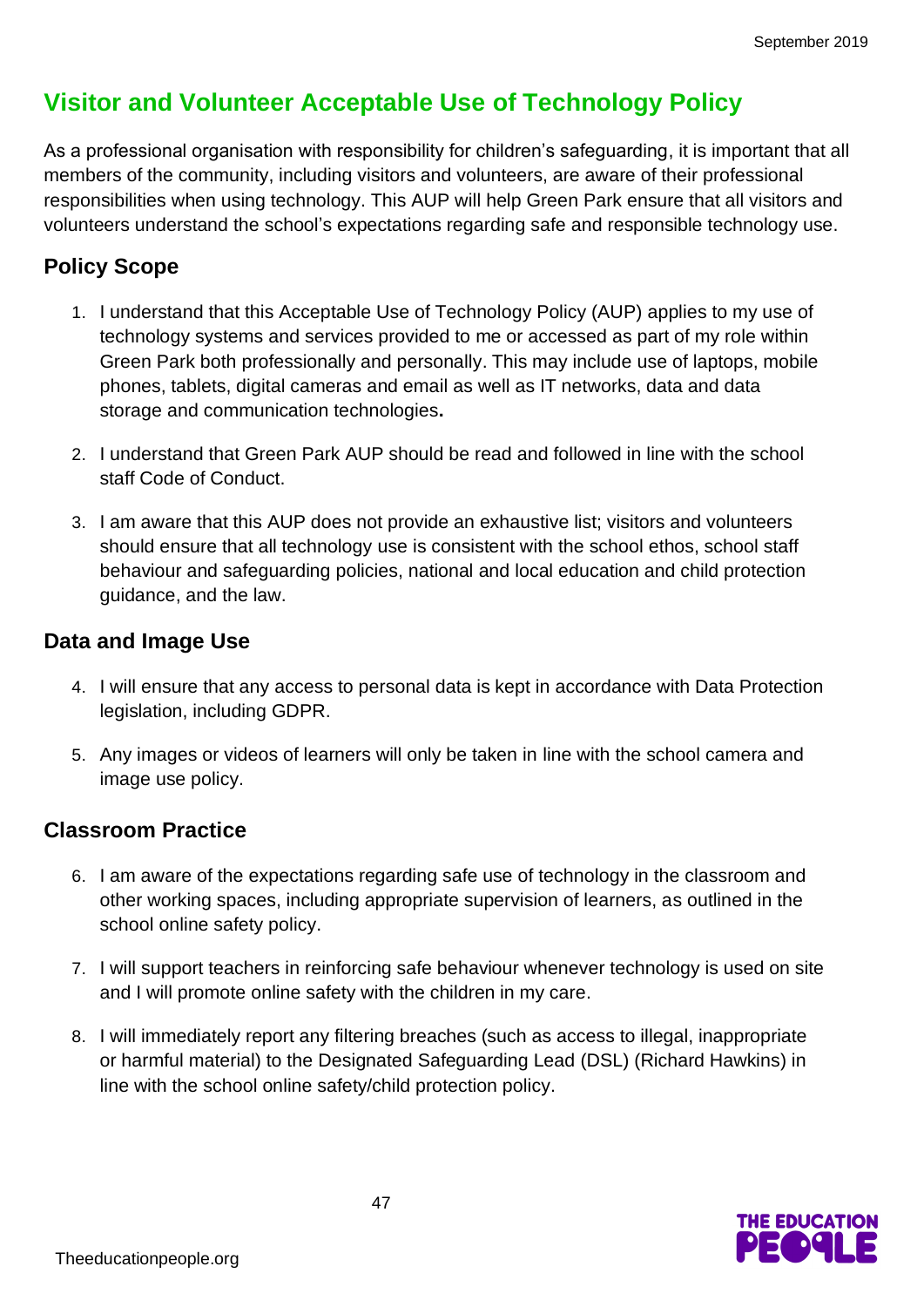9. I will respect copyright and intellectual property rights; I will obtain appropriate permission to use content, and if videos, images, text or music is protected, I will not copy, share or distribute or use it.

#### **Use of Social Media and Mobile Technology**

- 10. I have read and understood the school online safety policy which covers expectations regarding staff use of social media and mobile technology.
- 11. I will ensure that my online reputation and use of technology and is compatible with my role within the school. This includes my use of email, text, social media, social networking, gaming and any other personal devices or websites.
	- o I will take appropriate steps to protect myself online as outlined in the online safety policy.
	- $\circ$  I will not discuss or share data or information relating to learners, staff, school business or parents/carers on social media.
	- $\circ$  I will ensure that my use of technology and the internet will not undermine my role, interfere with my duties and will be in accordance with the school code of conduct and the law.
- 12. My electronic communications with learners, parents/carers and other professionals will only take place within clear and explicit professional boundaries and will be transparent and open to scrutiny.
	- $\circ$  All communication will take place via school approved communication channels such as via a school provided email address or telephone number and not via personal devices or communication channels such as via my personal email, social networking account or mobile phone number.
	- o Any pre-existing relationships or situations that may compromise this will be discussed with the DSL/Headteacher (Richard Hawkins).
- 13. If I have any queries or questions regarding safe and professional practise online either in school or off site, I will raise them with the Designated Safeguarding Lead/Headteacher (Richard Hawkins).
- 14. I will not upload, download or access any materials which are illegal, such as child sexual abuse images, criminally racist material, adult pornography covered by the Obscene Publications Act.
- 15. I will not attempt to access, create, transmit, display, publish or forward any material or content online that is inappropriate or likely to harass, cause offence, inconvenience or needless anxiety to any other person.
- 16. I will not engage in any online activities or behaviour that could compromise my professional responsibilities or bring the reputation of the school into disrepute.

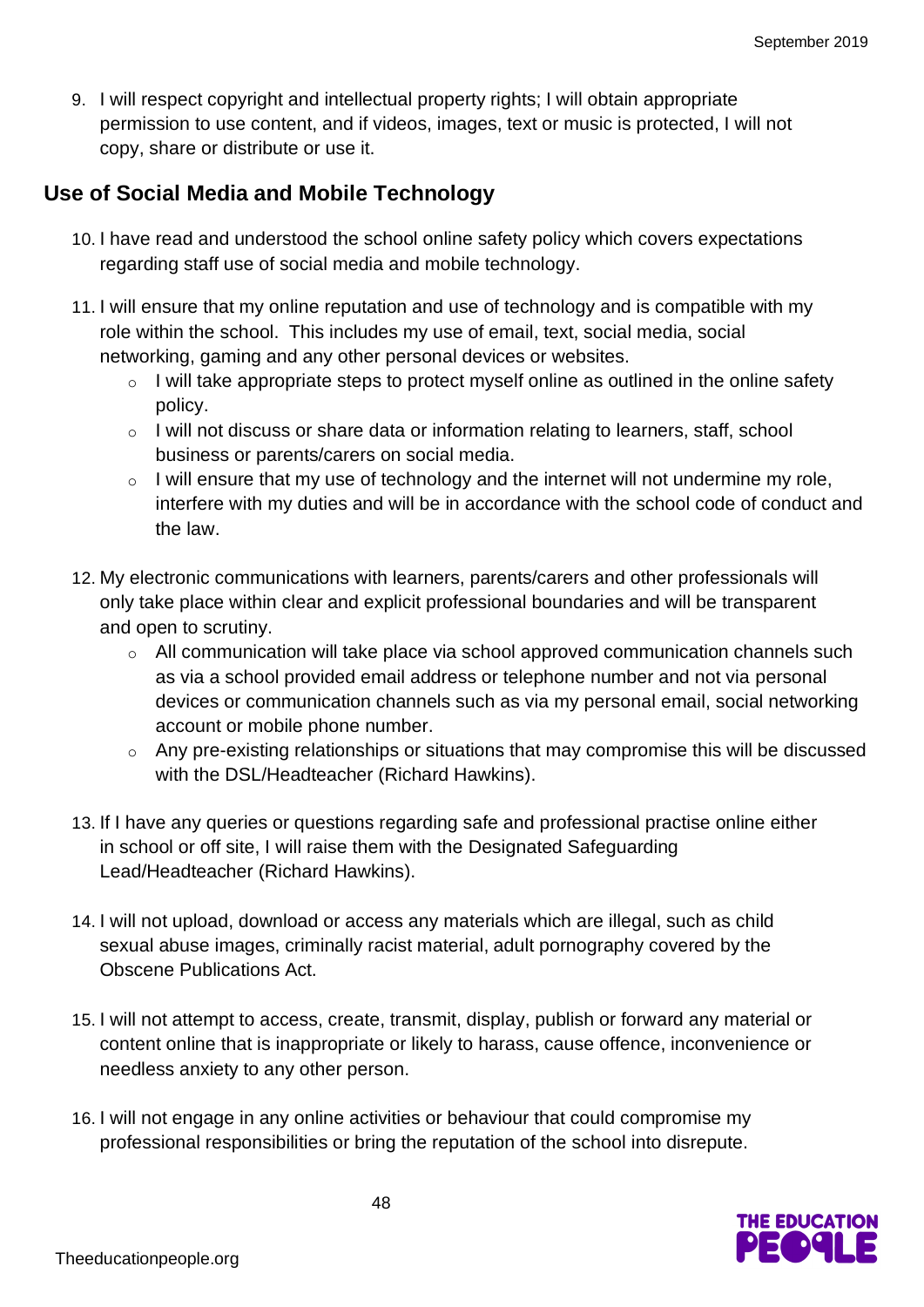#### **Policy Breaches or Concerns**

- 17. I will report and record concerns about the welfare, safety or behaviour of learners or parents/carers to the Designated Safeguarding Lead (Richard Hawkins) in line with the school online safety/child protection policy.
- 18. I will report concerns about the welfare, safety or behaviour of staff to the Headteacher, in line with the allegations against staff policy.
- 19. I understand that if the school believes that if unauthorised and/or inappropriate use, or unacceptable or inappropriate behaviour is taking place online, the school may invoke its disciplinary procedures.
- 20. I understand that if the school suspects criminal offences have occurred, the police will be informed.

| I have read, understood and agreed to comply with the Green Park Community Primary<br>School visitor/volunteer Acceptable Use of Technology Policy when using the internet<br>and other associated technologies, both on and off site. |  |
|----------------------------------------------------------------------------------------------------------------------------------------------------------------------------------------------------------------------------------------|--|
|                                                                                                                                                                                                                                        |  |
|                                                                                                                                                                                                                                        |  |
|                                                                                                                                                                                                                                        |  |

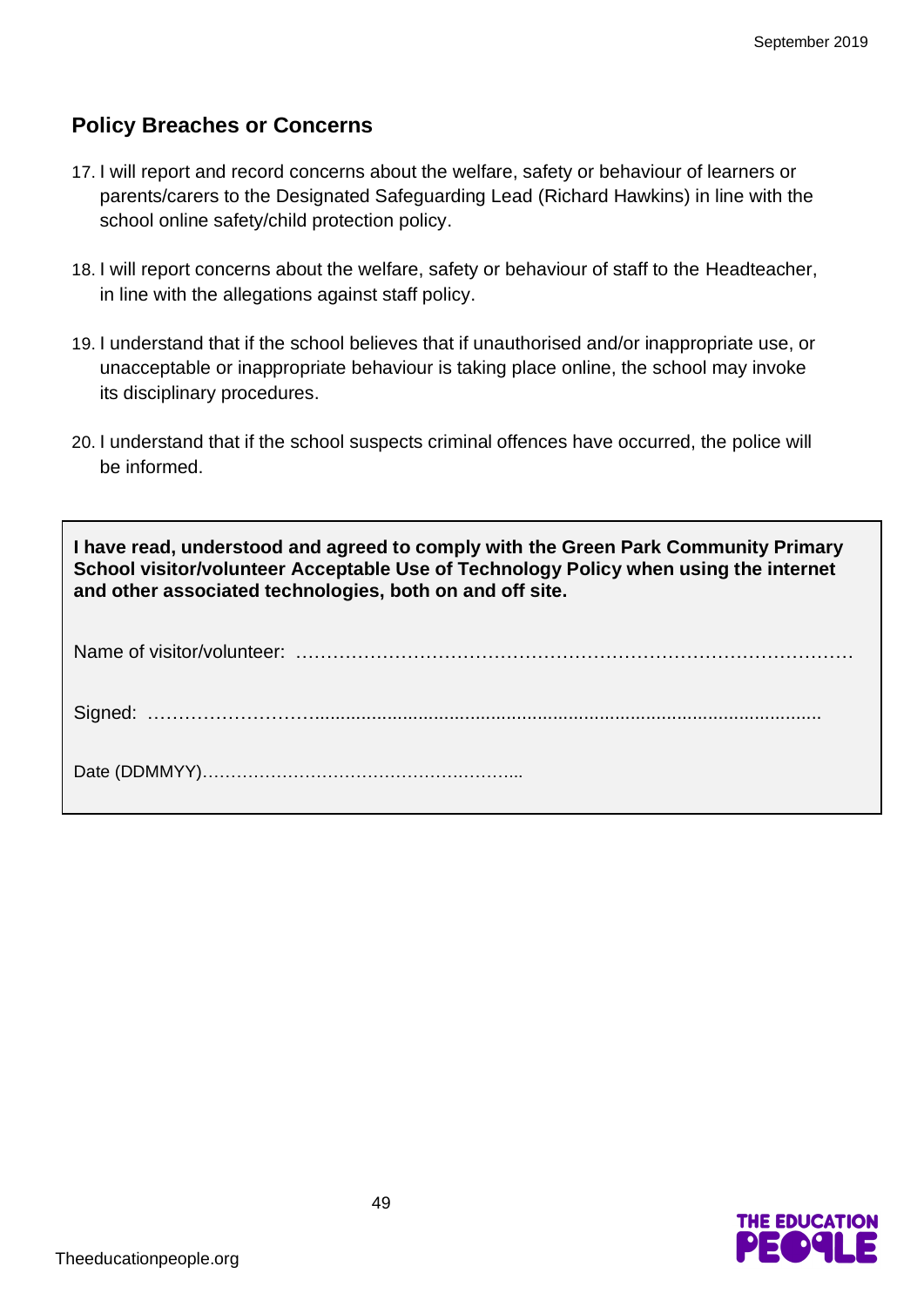# **Wi-Fi Acceptable Use Policy**

As a professional organisation with responsibility for children's safeguarding it is important that all members of the school community are fully aware of the school boundaries and requirements when using the school Wi-Fi systems, and take all possible and necessary measures to protect data and information systems from infection, unauthorised access, damage, loss, abuse and theft.

This is not an exhaustive list and all members of the school community are reminded that technology use should be consistent with our ethos, other appropriate policies and the law.

- 1. The school provides Wi-Fi for the school community and allows access for educational use only.
- 2. I am aware that the school will not be liable for any damages or claims of any kind arising from the use of the wireless service. The school takes no responsibility for the security, safety, theft, insurance and ownership of any device used within the school premises that is not the property of the school.
- 3. The use of technology falls under Green Park Acceptable Use of Technology Policy (AUP), online safety policy and Code of Conduct which all learners/staff/visitors and volunteers must agree to and comply with.
- 4. The school reserves the right to limit the bandwidth of the wireless service, as necessary, to ensure network reliability and fair sharing of network resources for all users.
- 5. School owned information systems, including Wi-Fi, must be used lawfully; I understand that the Computer Misuse Act 1990 makes the following criminal offences: to gain unauthorised access to computer material; to gain unauthorised access to computer material with intent to commit or facilitate commission of further offences or to modify computer material without authorisation.
- 6. I will take all practical steps necessary to make sure that any equipment connected to the school service is adequately secure, such as up-to-date anti-virus software, systems updates.
- 7. The school wireless service is not secure, and the school cannot guarantee the safety of traffic across it. Use of the school wireless service is done at my own risk. By using this service, I acknowledge that security errors and hacking are an inherent risk associated with any wireless network. I confirm that I knowingly assume such risk.
- 8. The school accepts no responsibility for any software downloaded and/or installed, email opened, or sites accessed via the school wireless service's connection to the internet. Any damage done to equipment for any reason including, but not limited to, viruses, identity theft, spyware, plug-ins or other internet-borne programs is my sole responsibility; and I indemnify and hold harmless the school from any such damage.
- 9. The school accepts no responsibility regarding the ability of equipment, owned by myself, to connect to the school wireless service.